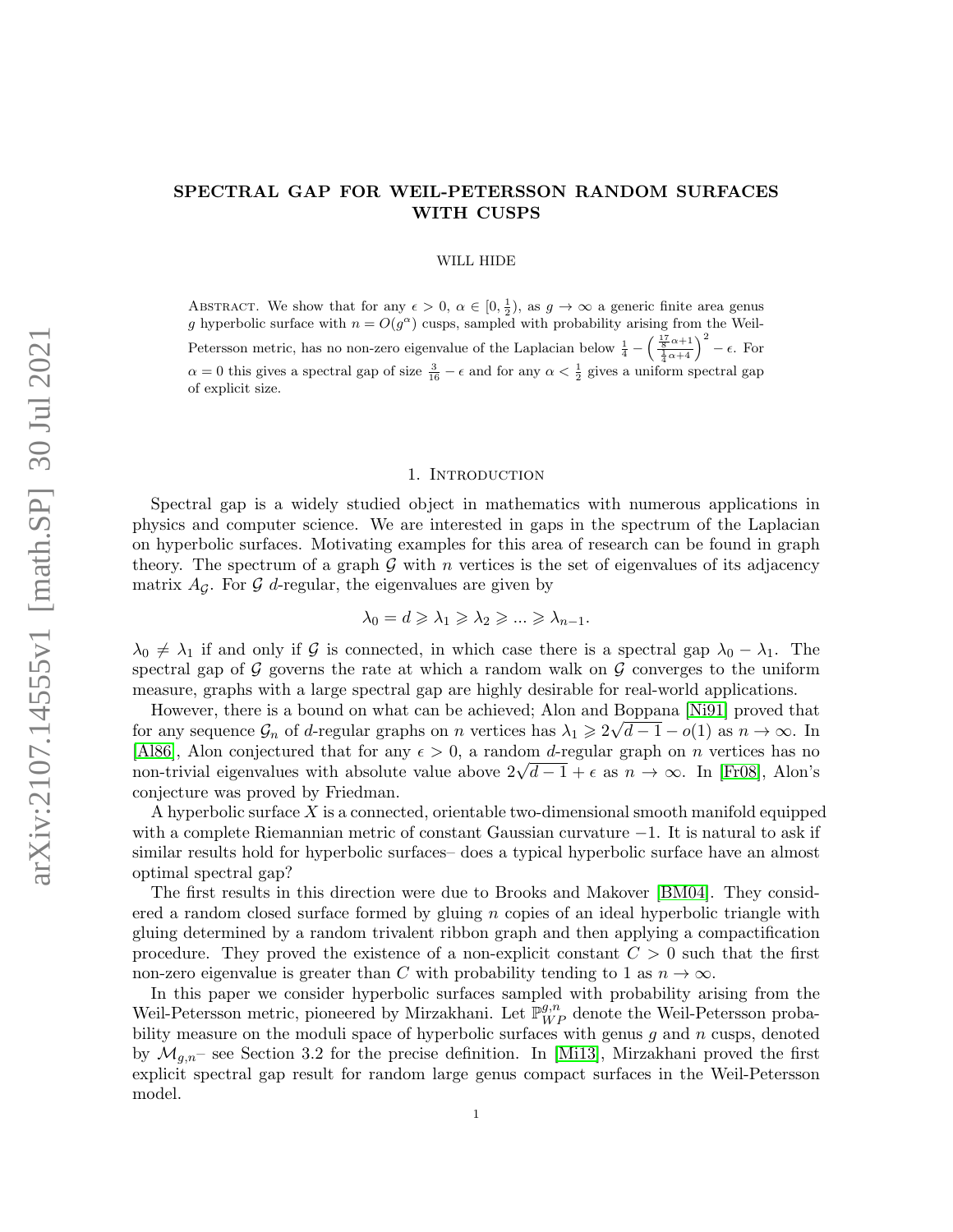Theorem 1.1.

$$
\lim_{g \to \infty} \mathbb{P}_{WP}^g \left[ X \in \mathcal{M}_g \mid \lambda_1(X) \geq \frac{1}{4} \left( \frac{\log(2)}{2\pi + \log(2)} \right)^2 \right] = 1.
$$

Recently, Wu and Xue [\[WX21\]](#page-35-1) and Lipnowski and Wright [\[LW21\]](#page-34-4) independently proved the following.

<span id="page-1-0"></span>**Theorem 1.2.** For any  $\epsilon > 0$ ,

$$
\lim_{g \to \infty} \mathbb{P}_{WP}^g \bigg[ X \in \mathcal{M}_g \mid \lambda_1(X) > \frac{3}{16} - \epsilon \bigg] = 1.
$$

This paper is concerned with the extension of Theorem [1.2](#page-1-0) to finite area surfaces with number of cusps growing with genus.

For a non-compact finite area hyperbolic surface, the Laplacian has absolutely continuous spectrum  $\left[\frac{1}{4}, \infty\right)$  with multiplicity equal to the number of cusps. The discrete spectrum consists of at most finitely many eigenvalues in  $[0, \frac{1}{4}]$  $\frac{1}{4}$ ). There are examples of surfaces with infinitely many embedded eigenvalues in  $[\frac{1}{4}, \infty)$ .

There are examples of finite area hyperbolic surfaces with no discrete eigenvalues in  $(0, \frac{1}{4})$  $\frac{1}{4}),$ however 0 and  $\frac{1}{4}$  are always contained in the spectrum so in this context, a surface with optimal spectral gap has no eigenvalues in  $(0, \frac{1}{4})$  $(\frac{1}{4})$ .

We prove the following extension of Theorem [1.2](#page-1-0) to non-compact surfaces.

<span id="page-1-1"></span>**Theorem 1.3.** For any  $\epsilon > 0$ , if  $n = n(g)$  satisfies  $n = O(g^{\alpha})$  for  $0 \le \alpha < \frac{1}{2}$ , then

$$
\lim_{g \to \infty} \mathbb{P}_{WP}^{g,n} \left[ X \in \mathcal{M}_{g,n} \mid \text{Spec}(\Delta_X) \cap (0, \frac{1}{4} - \left( \frac{\frac{17}{8}\alpha + 1}{\frac{1}{4}\alpha + 4} \right)^2 - \epsilon) \neq \emptyset \right] = 0.
$$

The function

$$
f(x) = \frac{1}{4} - \left(\frac{\frac{17}{8}x + 1}{\frac{1}{4}x + 4}\right)^2,
$$

is strictly decreasing for  $x \in [0, \frac{1}{2}]$  $(\frac{1}{2})$  with  $f(0) = \frac{3}{16}$  and  $f(\frac{1}{2})$  $\frac{1}{2}$  = 0, plotted in Figure 1.1. Therefore Theorem [1.3](#page-1-1) implies that for any  $0 \le \alpha < \frac{1}{2}$ , a generic genus g surface with  $n = O(g^{\alpha})$  cusps has a uniform positive spectral gap as  $g \to \infty$ .

1.1. Related Works. The work of Monk in [\[Mo21\]](#page-34-5) gives estimates on the density of Laplace eigenvalues below  $\frac{1}{4}$  for Weil-Petersson random compact surfaces. In [\[GMST21\]](#page-34-6), Gilmore, Le Masson, Sahlsten and Thomas obtain bounds for the  $L^p$  norm of Laplace eigenfunctions for Weil-Petersson random compact surfaces.

Random Covers. In [\[MN20\]](#page-34-7), Magee and Naud introduced a model of a random surface by picking a base surface X and considering random degree n covers  $X_n$  of X, sampled uniformly. Building on work from [\[MP20\]](#page-34-8), in [\[MNP20\]](#page-34-9), Magee, Naud and Puder prove that for X compact,  $X_n$  has no new eigenvalues of the Laplacian below  $\frac{3}{16} - \epsilon$  with probability tending towards one as  $n \to \infty$ . Following an intermediate result [\[MN20\]](#page-34-7), Magee and Naud prove in [\[MN21\]](#page-34-10) that for  $X$  conformally compact,  $X_n$  has no new resonances in any compact set  $\mathcal{K} \subset \{s \mid \text{Re}(s) > \frac{\delta}{2}\}$  $\frac{\delta}{2}$  with probability tending to 1 as  $n \to \infty$ , where  $\delta$  is the Hausdorff dimension of the limit set of  $\Gamma_X$ .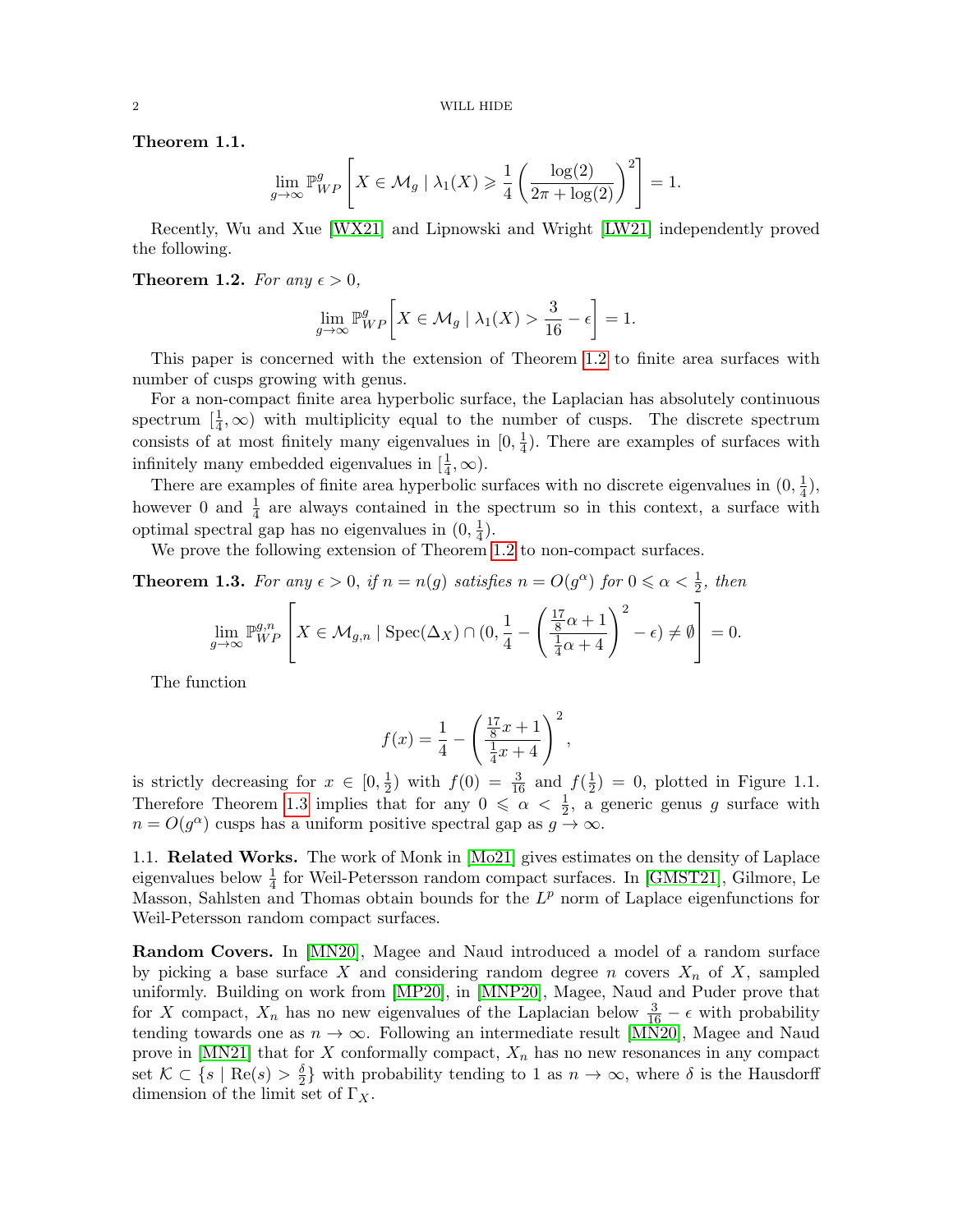

FIGURE 1.1. This shows the graph of  $f(x) = \frac{1}{4} - \left(\frac{\frac{17}{8}x+1}{\frac{1}{4}x+4}\right)^2$  for  $x \in [0, \frac{1}{2}]$  $\frac{1}{2}$ .

The Selberg Eigenvalue Conjecture. Spectral theory of the Laplacian on arithmetic hy-perbolic surfaces has important consequences in Number Theory, see e.g. [\[Sa03\]](#page-35-2). Let  $N \geq 1$ , the principal congruence subgroup of  $SL_2(\mathbb{Z})$  of level N is

$$
\Gamma(N) = \{ T \in SL_2(\mathbb{Z}) \mid T \equiv I \mod N \}.
$$

Consider the quotient  $X(N) \stackrel{\text{def}}{=} \Gamma(N) \backslash \mathbb{H}$ . For  $N > 2$ , the quotient  $X(N)$  is a finite area hyperbolic surface with the number of cusps  $n(N)$  given by

$$
n(N) = \frac{N^2}{2} \prod_{p|N} (1 - p^{-2}),
$$

and genus

$$
g(N) = 1 + \frac{(N-6)N^2}{24} \prod_{p|N} (1 - p^{-2}).
$$

Letting  $\lambda_1(X(N))$  denote the first non-zero eigenvalue of the Laplacian on  $X(N)$ , in [\[Se65\]](#page-35-3) Selberg made the following conjecture.

<span id="page-2-0"></span>Conjecture 1.4. For every  $N \geq 1$ ,

$$
\lambda_1(X(N)) \geq \frac{1}{4}.
$$

Conjecture [1.4](#page-2-0) remains open but there have been a number of results in this direction. Selberg proved in [\[Se65\]](#page-35-3) that Conjecture [1.4](#page-2-0) holds with the bound  $\frac{3}{16}$ . After many intermediate results [\[GJ78,](#page-34-11) [Iw89,](#page-34-12) [LRS95,](#page-34-13) [Sa95,](#page-35-4) [Iw96,](#page-34-14) [KS02\]](#page-34-15), the best known result is the following due to Kim and Sarnak [\[Ki03\]](#page-34-16).

**Theorem 1.5.** For every  $N \geq 1$ ,

$$
\lambda_1\left(X(N)\right) \geqslant \frac{975}{4096}.
$$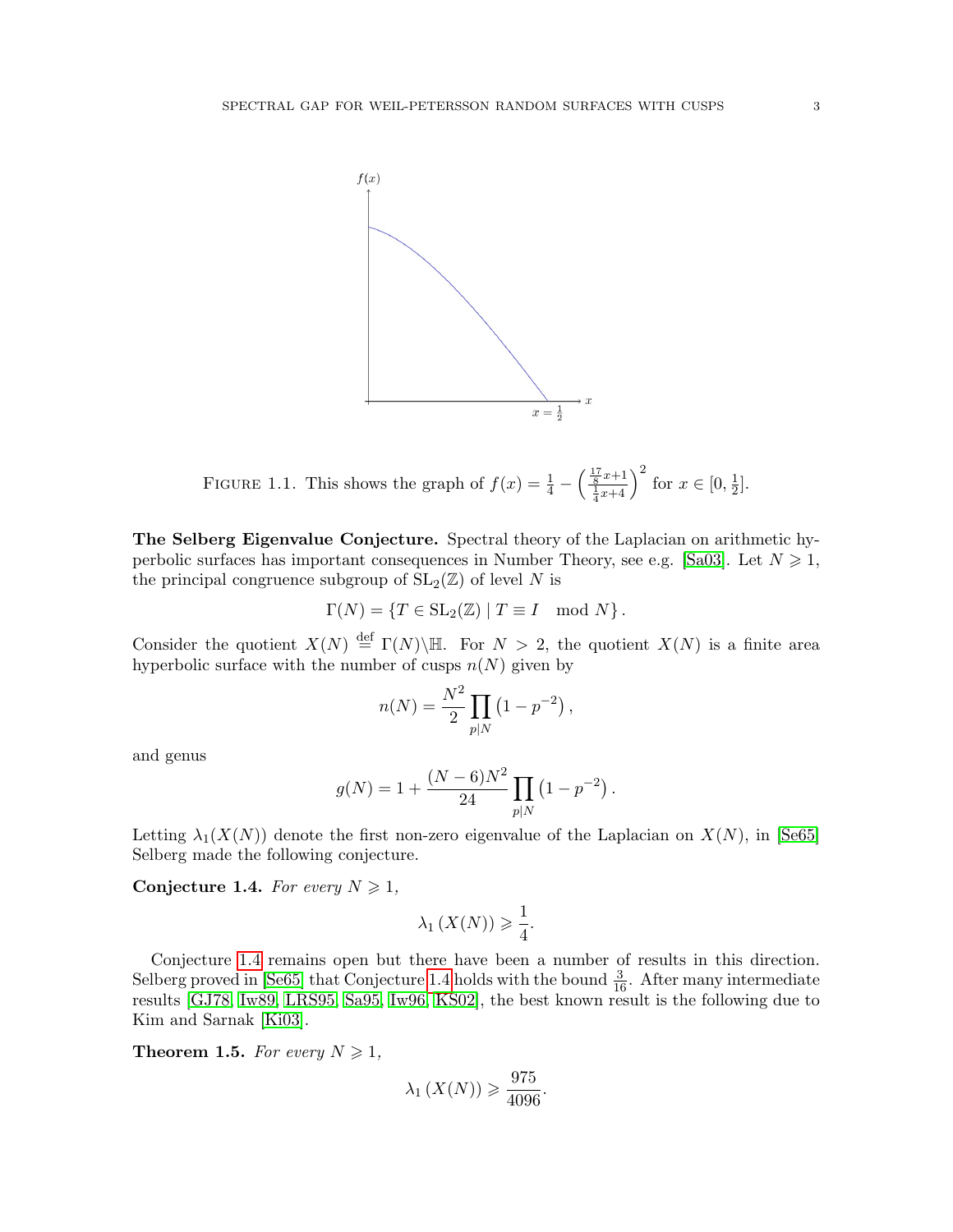#### 4 WILL HIDE

In light of this, it would be interesting to know if Theorem [1.3](#page-1-1) can be extended to the case that the number of cusps satisfies  $n = O(g^{\frac{2}{3}})$ . I.e. does a Weil-Petersson random surface with genus g and  $n = O(g^{\frac{2}{3}})$  cusps have a uniform spectral gap as  $g \to \infty$ ?

1.2. Notation. For real valued functions  $f, h$  depending on a parameter g we write  $f \ll h$ if there exists  $C, G > 0$  such that  $|f(g)| \leqslant Ch(g)$  for all  $g > G$ . We add subscripts to the  $\ll$  sign if the constant C, G depend on another variable. E.g. we write  $f \ll_{\epsilon} h$  if exists  $C = C(\epsilon), G = G(\epsilon)$  such that  $|f(g)| \leq C h(g)$  for all  $g > G$ . We write  $(\underline{0}_j, a_1, \ldots, a_k)$  to denote  $(0, ..., 0, a_1, ..., a_k) \in \mathbb{R}^{j+k}$ .

Acknowledgments. We thank Michael Magee for discussions about this work.

# 2. Analytic Preparations

Consider the upper half plane

$$
\mathbb{H} = \{x + iy \mid x, y \in \mathbb{R}, y > 0\}.
$$

with metric is given by

$$
\frac{dx^2 + dy^2}{y^2}.
$$

The orientation preserving isometry group of  $\mathbb H$  is  $PSL_2(\mathbb R)$ , acting via Möbius transformations. The Laplacian on  $\mathbb{H}$ , denoted  $\Delta_{\mathbb{H}}$  is given by

$$
\Delta_{\mathbb{H}} = -y^2 \left( \frac{\partial^2}{\partial x^2} + \frac{\partial^2}{\partial y^2} \right).
$$

A hyperbolic surface can be realized as a quotient  $\Gamma_X\backslash\mathbb{H}$  where  $\Gamma_X$  is a discrete subgroup of  $PSL_2(\mathbb{R})$ .  $\Delta_{\mathbb{H}}$  is invariant under the action of  $PSL_2(\mathbb{R})$  and descends to an operator on  $C_c^{\infty}(X)$ . It extends uniquely to a non-negative unbounded self adjoint operator on  $L^2(X)$ . We let  $\Delta_X$  denote the Laplacian on X.

In this paper we shall only consider finite area hyperbolic surfaces. Let  $X$  be a non-compact finite area hyperbolic surface.  $\Gamma_X$  is a finitely generated free group containing parabolic elements. A parabolic cylinder is the quotient of  $\mathbb{H}$  by a parabolic cyclic group. We define a cusp to be the small end of a parabolic cylinder, with boundary the unique closed horocycle of length 1.

In this section we introduce the analytic tools we shall use to prove Theorem [1.3.](#page-1-1)

2.1. **Fundamental Domains.** Let  $X = \Gamma_X \backslash \mathbb{H}$  be a finite area hyperbolic surface with n cusps. Let F be a Dirichlet fundamental domain for  $\Gamma_X$ . F is a non-compact polygon, therefore has some of its vertices on  $\mathbb{R} \cup \{\infty\}$ . The two sides meeting at each vertex on  $\mathbb{R} \cup \{\infty\}$  are tangent, forming a cusp. We call such a vertex of F a cuspidal vertex. By e.g. [\[Iw02,](#page-34-17) Proposition 2.4], it is possible to pick  $\mathcal F$  so that the cuspidal vertices are distinct modulo  $\Gamma_X$  and we label them by  $\mathfrak{a}_1, ..., \mathfrak{a}_n$ . Each cupsidal vertex corresponds to a distinct cusp. We denote the stability group of the vertex  $a_i$  by

$$
\Gamma_{\mathfrak{a}_i} \stackrel{\text{def}}{=} \{ \gamma \in \Gamma \mid \gamma \mathfrak{a}_i = \mathfrak{a}_i \}.
$$

Each  $\Gamma_{\mathfrak{a}_i}$  is an infinite cyclic group generated by a parabolic element  $\gamma_{\mathfrak{a}_i}$ . There exists  $\sigma_{\mathfrak{a}_i} \in$  $SL_2(\mathbb{R})$  such that

$$
\sigma_{\mathfrak{a}_i} \infty = \mathfrak{a}_i, \sigma_{\mathfrak{a}_i}^{-1} \gamma_{\mathfrak{a}_i} \sigma_{\mathfrak{a}_i} = \begin{pmatrix} 1 & 1 \\ 0 & 1 \end{pmatrix}.
$$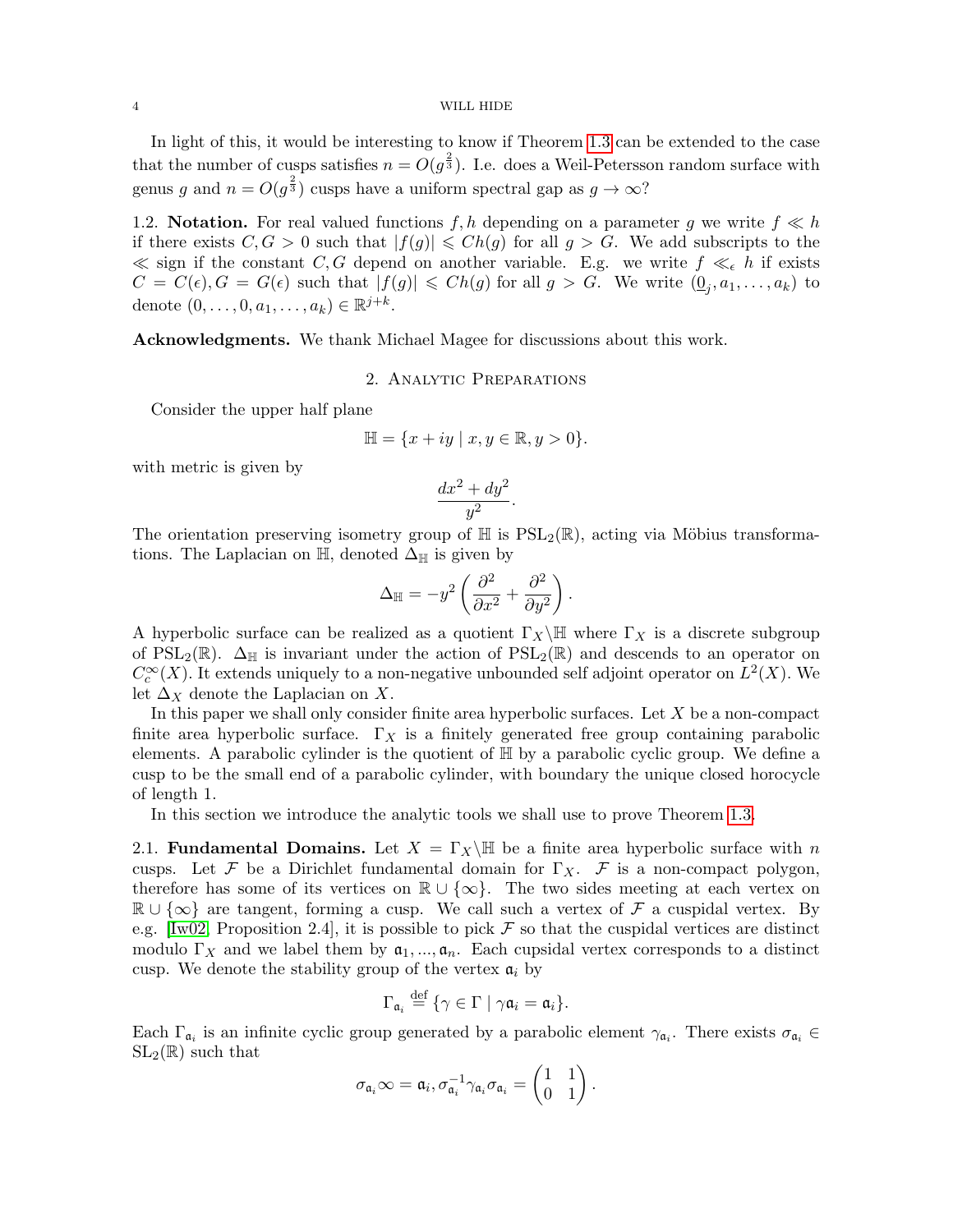$\sigma_{\mathfrak{a}_i}$  is determined up to a translation. For  $Y > 0$ , consider the semi-strip

$$
P(Y) = \{ z \in \mathbb{H} \mid 0 < x < 1, y \geq Y \}.
$$

We choose  $\sigma_{\mathfrak{a}_i}$  so that  $\sigma_{\mathfrak{a}_i} P(Y) \subset \mathcal{F}$ .

**Definition 2.1.** For  $Y > 0$ ,  $1 \leq i \leq n$  we define

<span id="page-4-0"></span>(2.1) 
$$
D_{\mathfrak{a}_i}(Y) \stackrel{\text{def}}{=} \sigma_{\mathfrak{a}_i} P(Y),
$$

$$
D(Y) \stackrel{\text{def}}{=} \mathcal{F} \setminus \bigcup_{i=1}^n D_{\mathfrak{a}_i}(Y).
$$

After closure,  $D(Y)$  is compact and adjacent to each  $D_{\mathfrak{a}_i}(Y)$  along the horocycles

$$
\sigma_{\mathfrak{a}_i} L(Y), L(Y) = \{ z \in \mathbb{H} \mid 0 < x < 1, y = Y \}.
$$

We partition the fundamental domain  $\mathcal F$  as

$$
\mathcal{F} = D(Y) \cup \bigcup_{i=1}^{n} D_{\mathfrak{a}_i}(Y).
$$

Each cusp is bounded by a unique length 1 horocycle. In the rest of the paper we set  $Y = 2$ , this means that  $D_{\mathfrak{a}_i} \stackrel{\text{def}}{=} D_{\mathfrak{a}_i}(2)$  is the region of the *i*-th cusp bounded by length  $\frac{1}{2}$  horocycle. By Theorem [4.1,](#page-10-0)  $D_{\mathfrak{a}_i} \cap D_{\mathfrak{a}_j} = \emptyset$  for  $i \neq j$ . We also define  $D \stackrel{\text{def}}{=} D(2)$ .

2.2. Pre-trace Inequality. Let  $k_0 : \mathbb{R}_{\geqslant 0} \to \mathbb{R}$  be a smooth real-valued function of compact support. We define a function on  $\mathbb H$  by

$$
k_0(z, w) = k_0(d(z, w)).
$$

We define

$$
K(z, w) \stackrel{\text{def}}{=} \sum_{\gamma \in \Gamma_X} k_0(z, \gamma w).
$$

Let  $\frac{1}{4} + r_j^2 = \lambda_j$ , we recall the following important Theorem– see Selberg's original article [\[Se56\]](#page-35-5) or [\[Be16,](#page-34-18) Theorem 3.7].

**Theorem 2.2** (Selberg). There exists a function  $h : \mathbb{C} \to \mathbb{C}$  such that for every normalized L<sup>2</sup> eigenfunction  $u_j$  of  $\Delta_X$  with  $\Delta_X u_j = \lambda_j u_j$ ,

$$
\int_{\mathcal{F}} K(w, z) u_j(z) d\mu(z) = h(r_j) u_j(w).
$$

The function  $h$  is called the Selberg transform, computed by

$$
h(r) = \sqrt{2} \int_{-\infty}^{\infty} e^{iru} \int_{|u|}^{\infty} \frac{k_0(\rho) \sinh(\rho)}{\sqrt{\cosh(\rho) - \cosh(u)}} d\rho du.
$$

This is equal to the Fourier transform of the function

$$
g(u) = \sqrt{2} \int_{|u|}^{\infty} \frac{k_0(\rho) \sinh(\rho)}{\sqrt{\cosh(\rho) - \cosh(u)}} d\rho,
$$

known as the Abel transform of  $k$ . It satisfies the inversion formula

$$
\frac{-1}{\sqrt{2}\pi} \int_{\rho}^{\infty} \frac{g'(u)}{\sqrt{\cosh u - \cosh \rho}} du.
$$

In [\[Ga02\]](#page-34-19) the following is proved.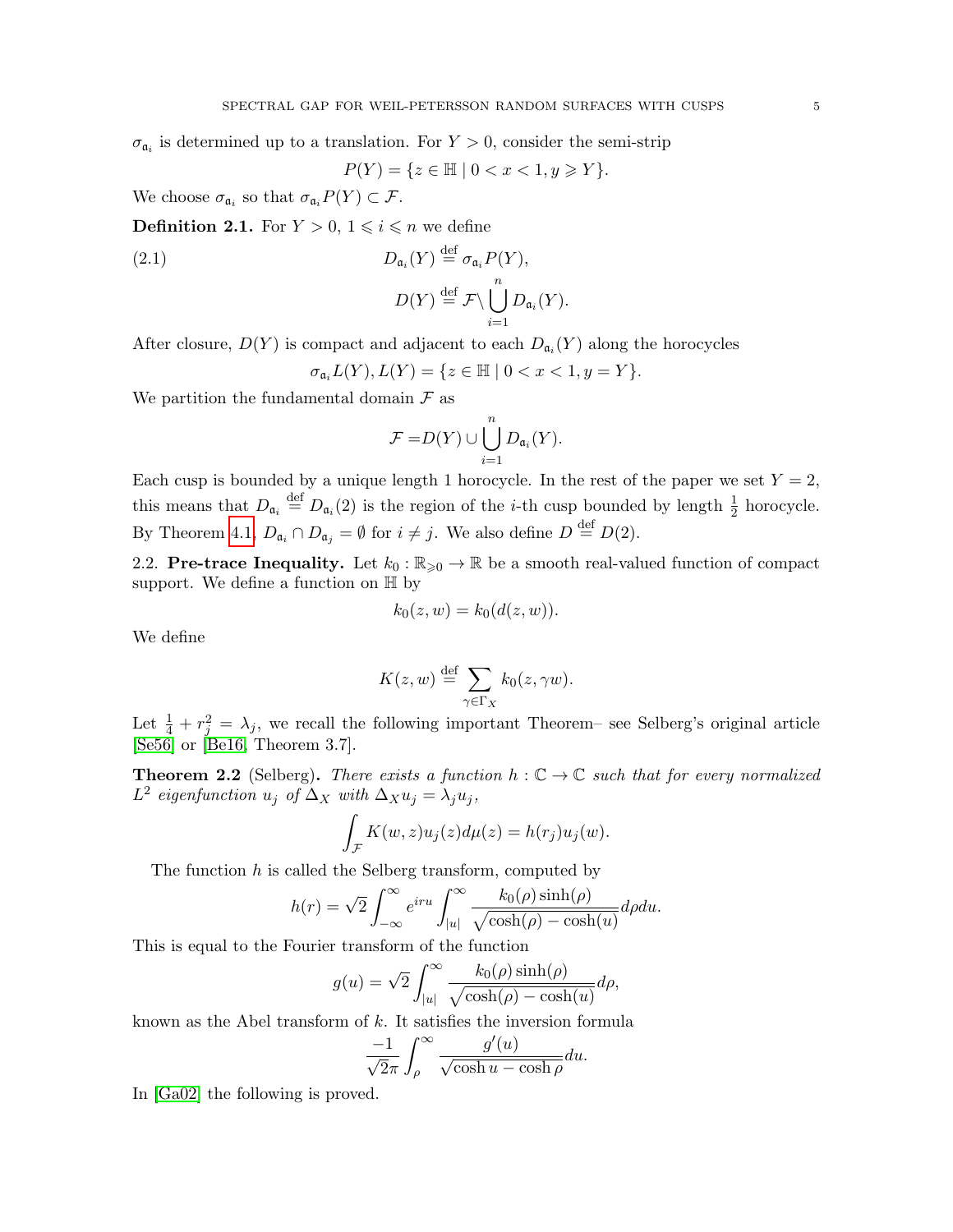**Lemma 2.3** (Pre-trace inequality [\[Ga02,](#page-34-19) Proposition 5.2]). If  $h(r) \in \mathbb{R}_{\geq 0}$  for each  $r \in$  $\mathbb{R} \cup i[0, \frac{1}{2}]$  $\frac{1}{2}$ , then for all  $z \in \mathbb{H}$  we have that

<span id="page-5-0"></span>(2.2) 
$$
K(z, z) \geqslant \sum_{\{j|\lambda_j < \frac{1}{4}\}} h(r_j) |u_j(z)|^2.
$$

We eventually want to integrate  $(2.2)$  over a compact region of the fundamental domain. In order to get a definite contribution on the spectral side from an eigenvalue  $\lambda_j$  we need a definite contribution from the integral of  $u_j$  over this region. The following lemma is proved in [\[Ga02\]](#page-34-19) for surfaces whose fundamental group is a geometrically finite subgroup of  $SL_2(\mathbb{Z})$ . The proof extends directly to all finite area hyperbolic surfaces.

<span id="page-5-4"></span>**Lemma 2.4** ([\[Ga02,](#page-34-19) Lemma 4.1]). Let  $f \in L^2(X)$  be a an eigenfunction of the Laplacian on X for the eigenvalue  $\lambda = s(1-s)$  with  $||f|| = 1$ . For any  $s \in (s_0, \frac{1}{2})$  $(\frac{1}{2})$  where  $s_0 > \frac{1}{2}$  $\frac{1}{2}$ , there is a constant  $c(s_0) > 0$  such that for any  $Y > 0$  and for each  $1 \leq i \leq n$  we have

$$
\frac{\int_{Y}^{2Y} \int_{0}^{q} |f(\sigma_{\mathfrak{a}_i} z)|^2 d\mu(z)}{\int_{2Y}^{\infty} \int_{0}^{q} |f(\sigma_{\mathfrak{a}_i} z)|^2 d\mu(z)} \geqslant c(s_0) > 0.
$$

2.3. Choice of Test Functions. In this section we introduce the function we shall use in pre-trace inequality. We use the same test function as in [\[MNP20\]](#page-34-9), assumption (4) is to guarantee positivity of  $k_T$  for convenience later on.

<span id="page-5-3"></span>**Proposition 2.5.** There exists a  $g_0 \in C_c^{\infty}(\mathbb{R})$  with

- (1)  $Supp(g_0) = (-1, 1)$ .
- $(2)$  g<sub>0</sub> is non-negative and even.
- (3) The Fourier transform  $\hat{g}_0$  satisfies  $\hat{g}_0(\xi) \geq 0$  for  $\xi \in \mathbb{R} \cup i\mathbb{R}$ .
- (4)  $g_0$  is non-increasing in [0, 1).

*Proof.* Let  $\psi_0$  be an even,  $C^{\infty}$ , real valued non-negative function whose support is exactly  $\left(-\frac{1}{2}\right)$  $\frac{1}{2}, \frac{1}{2}$  $\frac{1}{2}$ ) which is non-increasing in  $[0, \frac{1}{2}]$  $(\frac{1}{2})$ . Let

<span id="page-5-1"></span>
$$
g_0(x) \stackrel{\text{def}}{=} \int_{\mathbb{R}} \psi_0(x-t) \psi_0(t) dt.
$$

Then  $g_0$  satisfies properties (1)-(3) by [\[MNP20,](#page-34-9) Page 12]. It is straightforward to check property (4).

From now on we fix such a function  $g_0$ . Let  $k_0$  denote the inverse Abel transform of  $g_0$ , i.e.

(2.3) 
$$
k_0(\rho) \stackrel{\text{def}}{=} \frac{-1}{\sqrt{2\pi}} \int_{\rho}^{\infty} \frac{g_0'(u)}{\sqrt{\cosh u - \cosh \rho}} du.
$$

Since  $g_0$  is smooth,  $k_0$  is also smooth by standard properties of the Abel Transform e.g. [\[Bu92,](#page-34-20) Theorem 7.3.10]. We can read off from [\(2.3\)](#page-5-1) that  $\text{Supp}(k_0) \subseteq [0,1)$ . For  $T > 1$  we define

(2.4) 
$$
g_T(x) \stackrel{\text{def}}{=} g_0(\frac{x}{T}),
$$

and

<span id="page-5-2"></span>(2.5) 
$$
k_T(\rho) \stackrel{\text{def}}{=} \frac{-1}{\sqrt{2\pi}} \int_{\rho}^{\infty} \frac{g'_T(u)}{\sqrt{\cosh u - \cosh \rho}} du.
$$

Since  $g_T$  is smooth, we know  $k_T$  is smooth and we see from [2.5](#page-5-2) that Supp $k_T \subseteq [0, T)$ . Applying property (4) from Proposition [2.5](#page-5-3) we see that  $k_0$  and  $k_T$  are positive. We also note that the Fourier transform  $\hat{g}_T$  satisfies  $\hat{g}_T(\xi) \geq 0$  for  $\xi \in \mathbb{R} \cup i\mathbb{R}$ .

The following is proved in [\[MNP20\]](#page-34-9).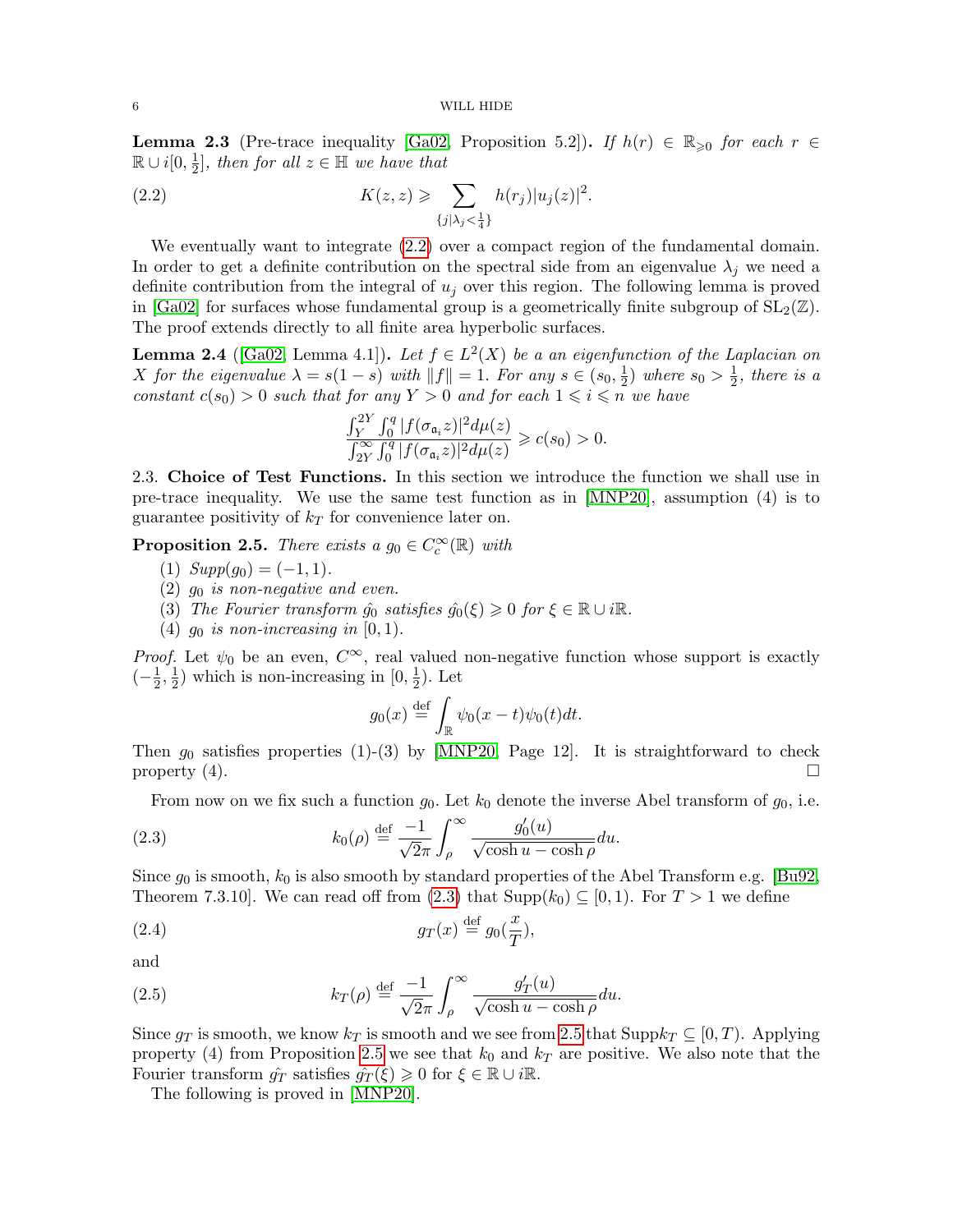<span id="page-6-1"></span>**Lemma 2.6** ([\[MNP20,](#page-34-9) Lemma 2.4]). For all  $\epsilon > 0$  there exists a constant  $C_{\epsilon} > 0$  such that for all  $t \in \mathbb{R}_{\geqslant 0}$  and for all  $T > 0$  the Fourier transform  $\hat{g}_T$  satisfies

(2.6) 
$$
\hat{g}_T(it) \geqslant TC_{\epsilon}e^{T(1-\epsilon)t}.
$$

2.4. Integrating the Pre-trace inequality. We integrate the pre-trace inequality to prove an effective version of the Trace formula which is sufficient for our purposes. A geodesic is primitive if it is not an iterate of another geodesic. We write  $\mathcal{P}(X)$  to denote the set of all oriented primitive closed geodesics on X.

<span id="page-6-0"></span>**Lemma 2.7.** There exists a constant  $c_0 > 0$  such that for every  $X \in \mathcal{M}_{g,n}$ ,  $T > 1$ ,

$$
\left(1 - \frac{n}{4\pi(2g - 2 + n)}\right) \hat{g}_T\left(\frac{i}{2}\right) + c_0 \sum_{\{j|0 < \lambda_j < \frac{1}{4}\}} \hat{g}_T(r(\lambda_j))
$$
  

$$
\leq (g - 1 + \frac{n}{2}) \int_{-\infty}^{\infty} r \hat{g}_T(r) \tanh(\pi r) dr
$$
  

$$
+ \sum_{\gamma \in \mathcal{P}(X)} \sum_{k=1}^{\infty} \frac{l_\gamma(X)}{2 \sinh\left(\frac{kl_\gamma(X)}{2}\right)} gr(kl_\gamma(X))
$$
  

$$
+ 2ng_0(0) \log\left(2\sqrt{2}e^T\right).
$$

*Proof.* Consider  $D = D(2)$  as in [\(2.1\)](#page-4-0). Integrating [\(2.2\)](#page-5-0) over D we see that

$$
\int_D K_T(z, z) d\mu(z) \ge \int_D \sum_{\{j|\lambda_j < \frac{1}{4}\}} \hat{g}_T(r(\lambda_j)) |u_j(z)|^2 d\mu(z)
$$
\n
$$
= \sum_{\{j|\lambda_j < \frac{1}{4}\}} \hat{g}_T(r(\lambda_j)) \int_D |u_j(z)|^2 d\mu(z).
$$

The zero eigenvalue corresponds to the normalized constant eigenfunction  $\frac{1}{\sqrt{Vol}}$  $\frac{1}{\text{Vol}(X)}$ . We have

$$
\sum_{\{j|\lambda_j < \frac{1}{4}\}} \hat{g}_T(r(\lambda_j)) \int_D |u_j(z)|^2 d\mu(z) = \frac{\text{Vol}(D)}{\text{Vol}(X)} \hat{g}_T(r(0)) \n+ \sum_{\{j|0 < \lambda_j < \frac{1}{4}\}} \hat{g}_T(r(\lambda_j)) \left( \sum_{i=1}^n \int_1^2 |u_j(\sigma_{\mathfrak{a}_i}z)|^2 d\mu(z) + \int_{D \setminus \bigcup_{i=1}^n \sigma_{\mathfrak{a}_i} P(1) \cap D} |u_j(\sigma_{\mathfrak{a}_i}z)|^2 d\mu(z) \right).
$$

A straightforward calculation shows that  $Vol(D) = 2\pi(2g - 2 + n) - \frac{n}{2}$  $\frac{n}{2}$ .

By Lemma [2.4,](#page-5-4) taking  $s_0 = \frac{3}{4}$  $\frac{3}{4}$  there exists a constant  $c_0 > 0$  such that

$$
\sum_{\{j|0<\lambda_j<\frac{1}{4}\}}\hat{g}_T(r(\lambda_j))\sum_{i=1}^n\int_1^2|u_j(\sigma_{{\mathfrak a}_i}z)|^2d\mu(z)\geq c_0\sum_{\{j|0<\lambda_j<\frac{1}{4}\}}\hat{g}_T(r(\lambda_j))\sum_{i=1}^n\int_1^\infty|u_j(\sigma_{{\mathfrak a}_i}z)|^2d\mu(z)\n= c_0\sum_{\{j|0<\lambda_j<\frac{1}{4}\}}\hat{g}_T(r(\lambda_j))\int_{\bigcup_{i=1}^n\sigma_{{\mathfrak a}_i}P(1)}|u_j(z)|^2d\mu(z).
$$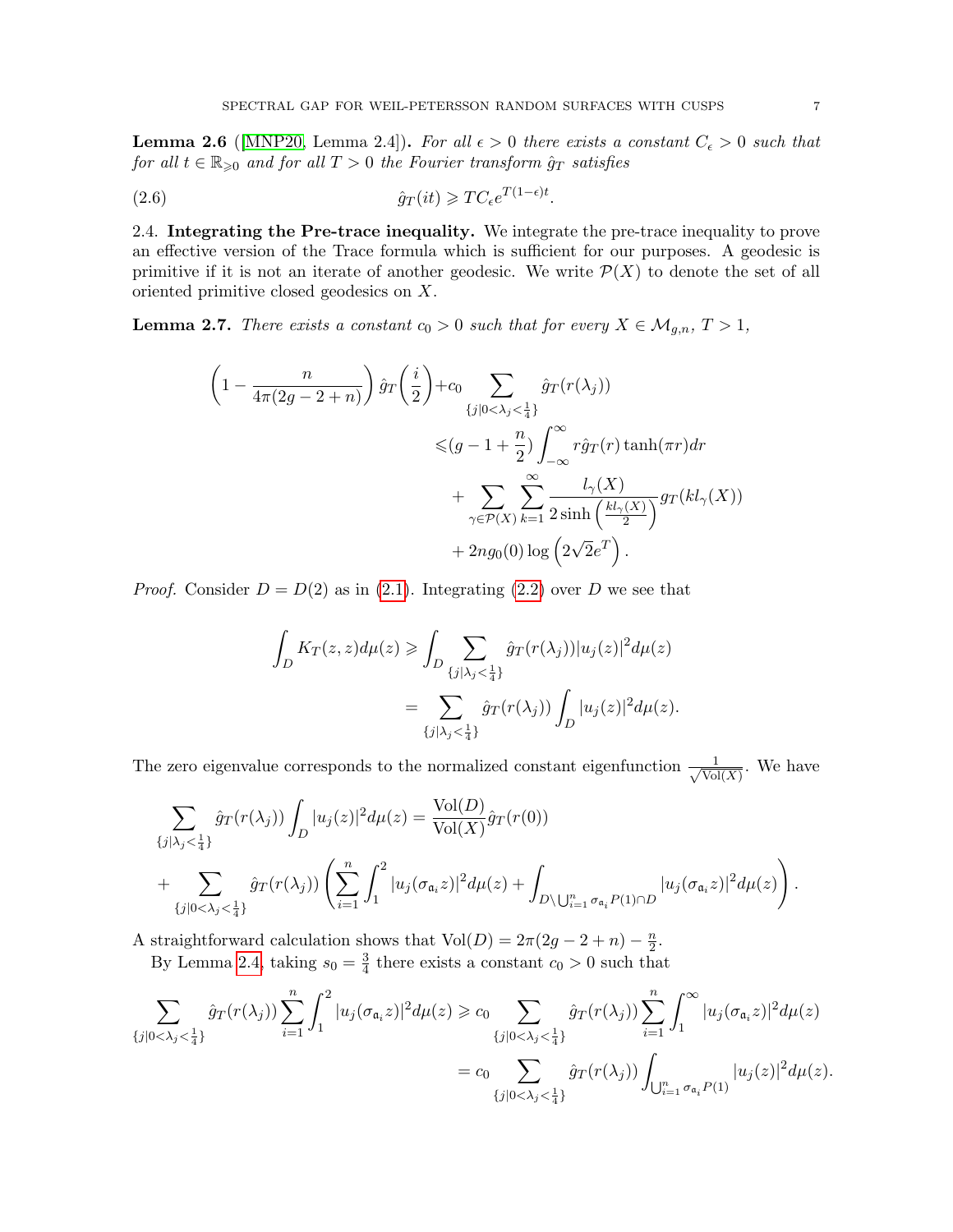For each  $\lambda_j > 0$ ,

$$
c_0 \int_{\bigcup_{i=1}^n \sigma_{\mathfrak{a}_i} P(1)} |u_j(z)|^2 d\mu(z) + \int_{D \setminus \bigcup_{i=1}^n \sigma_{\mathfrak{a}_i} P(1) \cap D} |u_j(z)|^2 d\mu(z)
$$
  
=  $c_0 \int_{\mathcal{F}} |u_j(z)|^2 d\mu(z) + (1 - c_0) \int_{D \setminus \bigcup_{i=1}^n \sigma_{\mathfrak{a}_i} P(1) \cap D} |u_j(z)|^2 d\mu(z)$   
  $\geq c_0.$ 

Thus

<span id="page-7-0"></span>
$$
(2.7) \qquad \int_D K_T(z, z) d\mu(z) \geqslant \left(1 - \frac{n}{4\pi(2g - 2 + n)}\right) \hat{g}_T\left(\frac{i}{2}\right) + c_0 \sum_{\{j \mid 0 < \lambda_j < \frac{1}{4}\}} \hat{g}_T(r(\lambda_j)).
$$

Now considering the left hand side of [\(2.7\)](#page-7-0),

$$
\int_{D} K_{T}(z, z) d\mu(z) = \sum_{\gamma \in \Gamma_{X}} \int_{D} k_{T}(z, \gamma z) d\mu(z)
$$
\n
$$
= \int_{D} k_{T}(z, z) d\mu(z) + \sum_{\{\gamma \in \Gamma_{X} | \text{Tr}(\gamma) > 2\}} \int_{D} k_{T}(z, \gamma z) d\mu(z)
$$
\n
$$
+ \sum_{\{\gamma \in \Gamma_{X} | \text{Tr}(\gamma) = 2\}} \int_{D} k_{T}(z, \gamma z) d\mu(z)
$$
\n
$$
\leq \int_{\mathcal{F}} k_{T}(z, z) d\mu(z) + \sum_{\{\gamma \in \Gamma_{X} | \text{Tr}(\gamma) > 2\}} \int_{\mathcal{F}} k_{T}(z, \gamma z) d\mu(z)
$$
\n
$$
+ \sum_{\{\gamma \in \Gamma_{X} | \text{Tr}(\gamma) = 2\}} \int_{D} k_{T}(z, \gamma z) d\mu(z).
$$

The first and the second term in the last line can be evaluated as in the standard development of the trace formula see e.g. [\[Be16\]](#page-34-18). More care must be taken with the final term.

$$
\sum_{\{\gamma \in \Gamma_X | \text{Tr}(\gamma) = 2\}} \int_D k_T(z, \gamma z) d\mu(z) = \sum_{i=1}^n \sum_{\gamma \in \Gamma_{\mathfrak{a}_i}} \int_{\mathcal{F} \backslash \bigcup_{j=1}^n D_{\mathfrak{a}_j}} k_T(z, \gamma z) d\mu(z)
$$
  

$$
= \sum_{i=1}^n \sum_{\gamma \in \Gamma_{\mathfrak{a}_i}} \int_{\sigma_{\mathfrak{a}_i}^{-1}(\mathcal{F} \backslash \bigcup_{j=1}^n D_{\mathfrak{a}_j})} k_T(z, \sigma_{\mathfrak{a}_i}^{-1} \gamma \sigma_{\mathfrak{a}_i} z) d\mu(z)
$$
  

$$
= \sum_{i=1}^n \sum_{l \in \mathbb{Z}^*} \int_{\sigma_{\mathfrak{a}_i}^{-1}(\mathcal{F}) \backslash \sigma_{\mathfrak{a}_i}^{-1}(\bigcup_{j=1}^n D_{\mathfrak{a}_j})} k_T(z, z + l) d\mu(z).
$$

We have  $\sigma_{a_i}^{-1}(\mathcal{F}) \subseteq \{z \in \mathbb{H} \mid 0 < x \leqslant 1, y > 0\}$  for each *i*, and we see

$$
\sigma_{\mathfrak{a}_i}^{-1}(\mathcal{F}) \setminus \sigma_{\mathfrak{a}_i}^{-1}(\bigcup_{j=1}^n F_{\mathfrak{a}_j}) \subseteq \sigma_{\mathfrak{a}_i}^{-1}(\mathcal{F}) \setminus \sigma_{\mathfrak{a}_i}^{-1} D_{\mathfrak{a}_i}
$$

$$
\subseteq \{ z \in \mathbb{H} \mid 0 < x \leqslant 1, 0 < y \leqslant 2 \}.
$$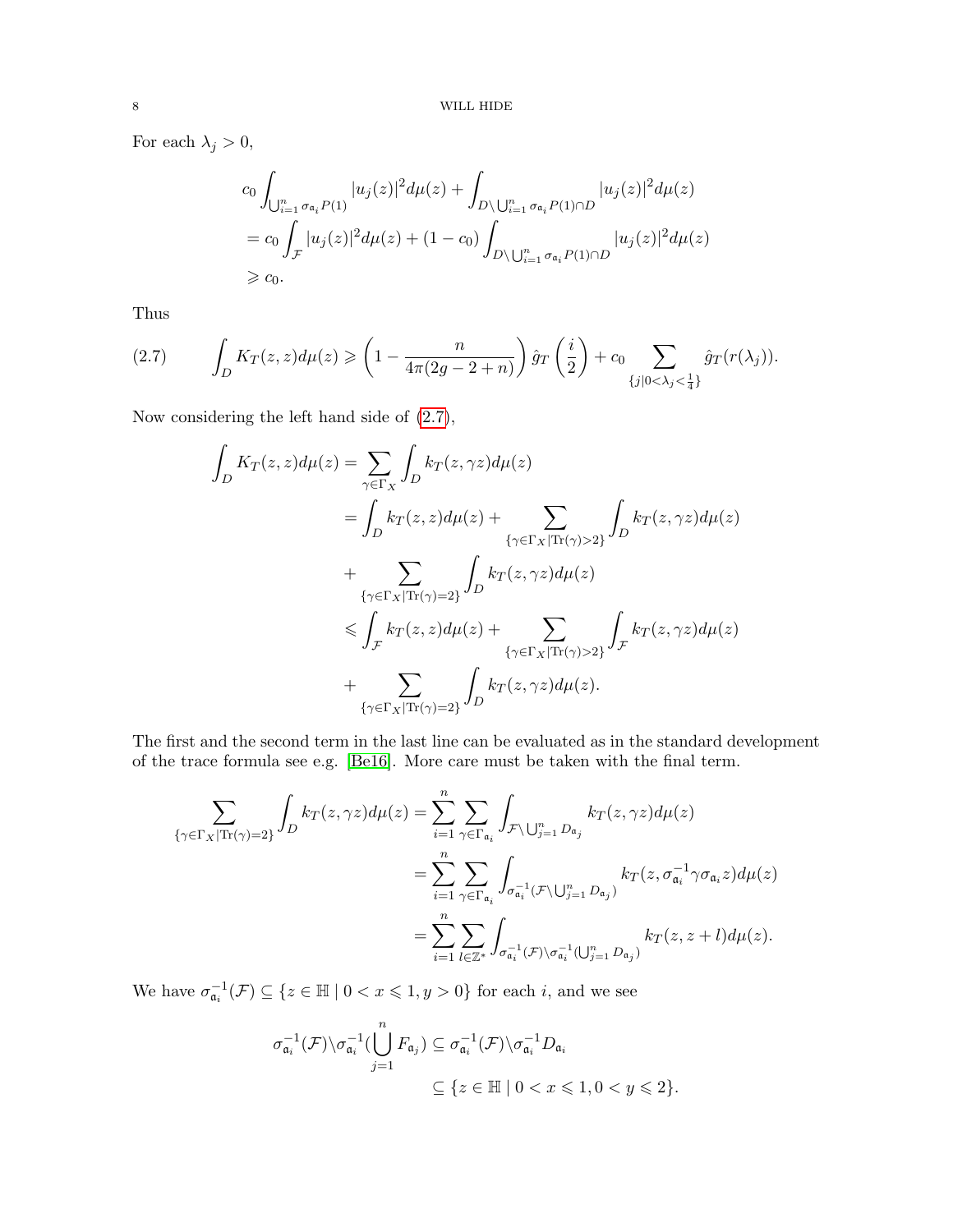Thus

$$
\sum_{\{\gamma \in \Gamma_X | \text{Tr}(\gamma) = 2\}} \int_D k_T(z, \gamma z) d\mu(z) \le n \sum_{l \in \mathbb{Z}^*} \int_0^1 \int_0^2 k_T(z, z + l) d\mu(z)
$$
  
=  $n \sum_{l \in \mathbb{Z}^*} \int_0^2 k_T(\text{arcosh}(1 + \frac{l}{2y^2})) y^{-2} dy$   
=  $n \sum_{l \in \mathbb{N}} \frac{2}{l} \int_{\text{arcosh}(1 + \frac{l}{8})}^T \frac{k_T(\rho) \sinh(\rho)}{\sqrt{\cosh(\rho) - 1}} dy$   
 $\le g_0(0)n \sum_{l=1}^{\sqrt{8} \cosh T} \frac{2}{l}$   
 $\le 2ng_0(0) \log(2\sqrt{2}e^T).$ 

Putting this together we get the desired result.

### 3. Background on Moduli Space

In this section we introduce the relevant background material. For a nice exposition, see [\[Wr20\]](#page-35-6).

3.1. **Moduli Space.** We let  $S_{g,n}$  denote an oriented surface of genus g and n punctures where  $2g - 2 + n \geq 1$ . A marked surface of signature  $(g, n)$  is a pair  $(S, \varphi)$  where S is a hyperbolic surface with genus g and n cusps and  $\varphi: S_{g,n} \to S$  is a homeomorphism. The Teichmüller space denoted  $\mathcal{T}_{g,n}$  is defined by

$$
\mathcal{T}_{g,n} = {\text{Marked surfaces}(S,\varphi)}/\sim,
$$

where  $(S_1, \varphi_1) \sim (S_2, \varphi_2)$  if there exists an isometry  $m : S_1 \to S_2$  such that  $\varphi_2$  and  $m \circ \varphi_1$  are isotopic. Let Homeo<sup>+</sup>( $S_{q,n}$ ) denote the group of orientation preserving homeomorphisms of  $S_{g,n}$  which do not permute the punctures and let  $Homeo_0^+(S_{g,n})$  denote the subgroup of homeomorphisms isotopic to the identity. The mapping class group is defined as  $MCG_{g,n} \stackrel{\text{def}}{=} \text{Homeo}^+(S_{g,n})/\text{Homeo}_0^+(S_{g,n})$ . Homeo<sup>+</sup> $(S_{g,n})$  acts on  $\mathcal{T}_{g,n}$  by precomposition with the marking and  $\text{Homeo}_0^+(S_{g,n})$  acts trivially hence  $\text{MCG}_{g,n}$  acts on  $\mathcal{T}_{g,n}$  and we define the moduli space by

$$
\mathcal{M}_{g,n} = \mathcal{T}_{g,n}/\text{MCG}_{g,n}.
$$

 $\mathcal{M}_{q,n}$  can be thought of as the set of equivalence classes of genus g hyperbolic surfaces with  $n$  labeled cusps where two surfaces are equivalent if they are isometric by an isometry which preserves the labeling of the cusps.

Given  $\underline{l} \in \mathbb{R}_{\geqslant 0}^n$  we can let  $\mathcal{T}_{g,n}(\underline{l})$  denote the Teichmüller space of genus g hyperbolic surfaces with labeled boundary components  $(b_1, ..., b_n)$  with lengths  $(l_1, ..., l_n)$ . We allow  $l_i = 0$ , then the boundary component  $b_i$  is a cusp and we recover

$$
\mathcal{M}_{g,n} = \mathcal{M}_{g,n}(0,...,0).
$$

3.2. Weil-Petersson Metric. The space  $\mathcal{T}_{q,n}(\underline{l})$  carries a natural symplectic structure known as the Weil-Petersson symplectic form and is denoted by  $\omega_{wp}$ . It is invariant under the action of the mapping class group and descends to a symplectic form on the quotient  $\mathcal{M}_{g,n}(\underline{l})$ . The form  $\omega_{WP}$  induces the volume form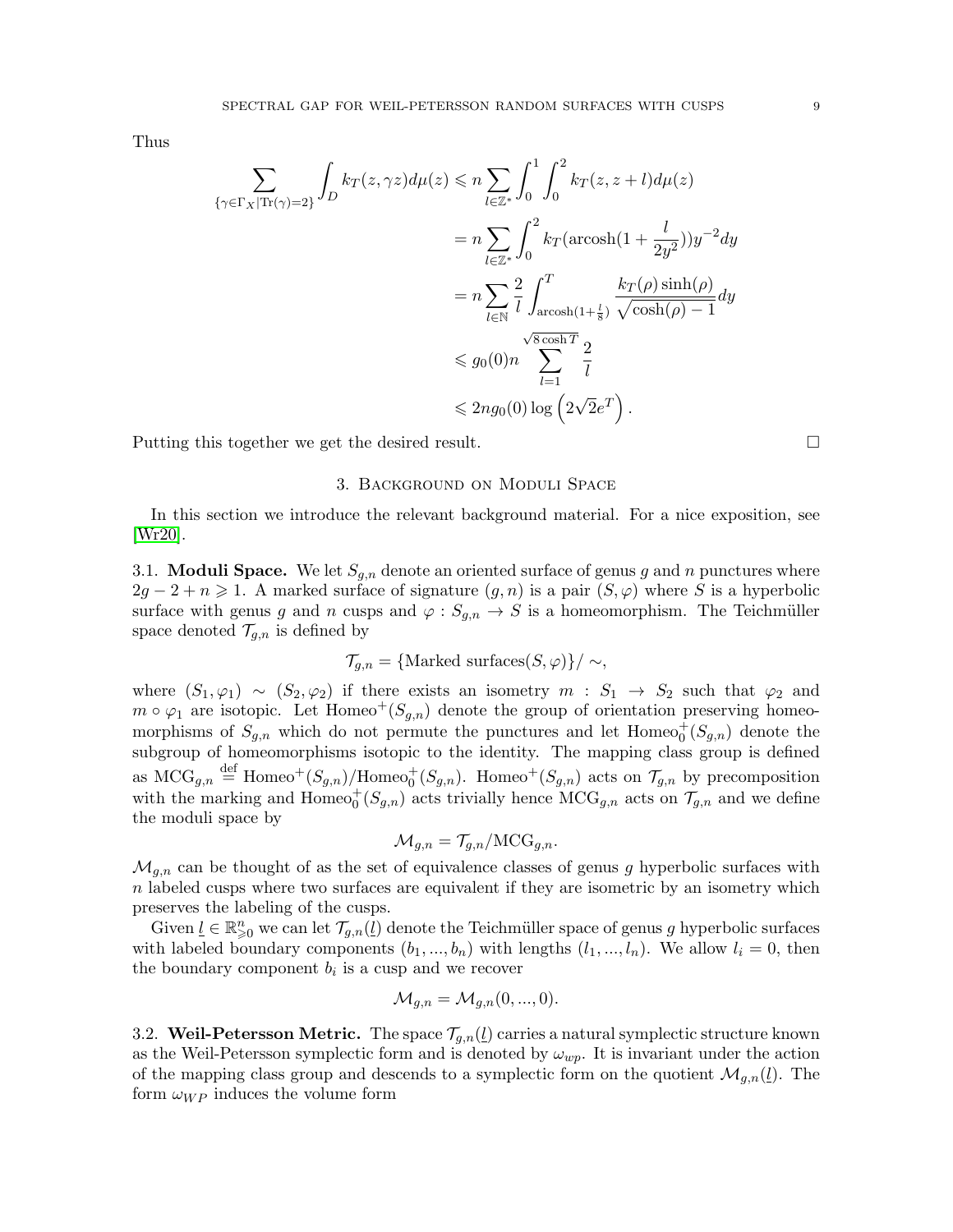dVol<sub>WP</sub> 
$$
\stackrel{\text{def}}{=} \frac{1}{(3g-3+n)!} \bigwedge_{i=1}^{3g-3+n} \omega_{WP},
$$

which is also invariant under the action of the mapping class group and descends to a volume form on  $\mathcal{M}_{q,n}(\underline{l})$ . We write dX as shorthand for  $dVol_{WP}$ . We let  $V_{q,n}(\underline{l})$  denote  $\text{Vol}_{WP}(\mathcal{M}_{g,n}(\underline{l}))$ , the total volume of  $\mathcal{M}_{g,n}(\underline{l})$ , which is finite.

As in [\[Mi13,](#page-34-3) [LW21,](#page-34-4) [WX21\]](#page-35-1), we define a probability measure on  $\mathcal{M}_{q,n}$  by normalizing dVol<sub>WP</sub>. Indeed, for any Borel subset  $A \subseteq \mathcal{M}_{q,n}$ ,

$$
\mathbb{P}_{WP}^{g,n}[{\mathcal{A}}] \stackrel{\text{def}}{=} \frac{1}{V_{g,n}} \int_{{\mathcal{M}}_{g,m}} \mathbb{I}_{{\mathcal{A}}} dX,
$$

where

$$
\mathbb{I}_{\mathcal{A}}(x) = \begin{cases} 0 & \text{if } x \notin \mathcal{A}, \\ 1 & \text{if } x \in \mathcal{A}. \end{cases}
$$

is the indicator function on A.

3.3. Mirzakhani's Integration Formula. We recall Mirzakhani's integration formula from [\[Mi07\]](#page-34-21). Let  $\Gamma = (\gamma_1, ..., \gamma_k)$ , where  $\gamma_i$  are distinct, disjoint homotopy classes of non-trivial, non-peripheral, simple closed curves on  $S_{g,n}$ . We define the set

$$
\mathcal{O}_{\Gamma} = \{ (g \cdot \gamma_1, ..., g \cdot \gamma_k) \mid g \in \text{MCG}_{g,n} \}.
$$

Given a function  $F: \mathbb{R}^k_{\geqslant 0} \to \mathbb{R}_{\geqslant 0}$ , define

$$
F^\Gamma:\mathcal{M}_{g,n}\to\mathbb{R}
$$

by

$$
F^{\Gamma}(X) = \sum_{(\alpha_1,\ldots,\alpha_k)\in \mathcal{O}_{\Gamma}} F(l_{\alpha_1}(X),...,l_{\alpha_k}(X)).
$$

Let  $S_{g,n}(\Gamma)$  denote the result of cutting the surface  $S_{g,n}$  along a choice of representatives of  $\gamma_1, ..., \gamma_k$ . Let  $U_{\Gamma}$  be a regular neighborhood of the representatives of  $\gamma_1, ..., \gamma_k$ , we have  $S_{g,n}(\Gamma) \cong S_{g,n} \backslash U_{\Gamma} \cong \sqcup_{i=1}^s S_{g_i,n_i}$  for some  $\{(g_i,n_i)\}_{i=1}^s$  and we denote  $A_i = \partial S_{g_i,n_i}$ . Each  $\gamma_i$ gives rise to two boundary components  $\gamma_i^1$  and  $\gamma_i^2$  of  $S_{g,n}(\Gamma)$ . Given  $\underline{x} = (x_1, ..., x_k) \in \mathbb{R}_{\geqslant 0}^k$ , let  $\mathcal{M}(S_{g,n}(\Gamma); l_{\Gamma} = \underline{x})$  be the moduli space of hyperbolic Riemann surfaces homeomorphic to  $S_{g,n}(\Gamma)$  such that for  $1 \leqslant i \leqslant k$ ,  $l_{\gamma_i^1} = l_{\gamma_i^2} = x_i$ . We define

$$
V_{g,n}(\Gamma, \underline{x}) \stackrel{\text{def}}{=} \text{Vol}_{wp}(\mathcal{M}(S_{g,n}(\Gamma); l_{\Gamma} = \underline{x})).
$$

We have

$$
V_{g,n}(\Gamma, \underline{x}) = \prod_{i=1}^{s} V_{g_i, n_i}(l_{A_i}).
$$

In terms of the above notation we have the following.

<span id="page-9-0"></span>**Theorem 3.1** (Mirzakhani's Integration Formula [\[Mi07,](#page-34-21) Theorem 7.1]). Given  $\Gamma = (\gamma_1, ..., \gamma_k)$ ,

$$
\int_{\mathcal{M}_{g,n}} F^{\Gamma}(X)dX = C_{\Gamma} \int_{\mathbb{R}^k_{\geqslant 0}} F(x_1,...,x_k) V_{g,n}(\Gamma, \underline{x}) x_1 \cdots x_k dx_1 \cdots dx_k,
$$

where the constant  $C_{\Gamma} \in (0,1]$  only depends on  $\Gamma$ . Moreover, if  $g > 2$  and  $\Gamma$  is a simple, non-separating closed curve, then  $C_{\Gamma} = \frac{1}{2}$  $\frac{1}{2}$ .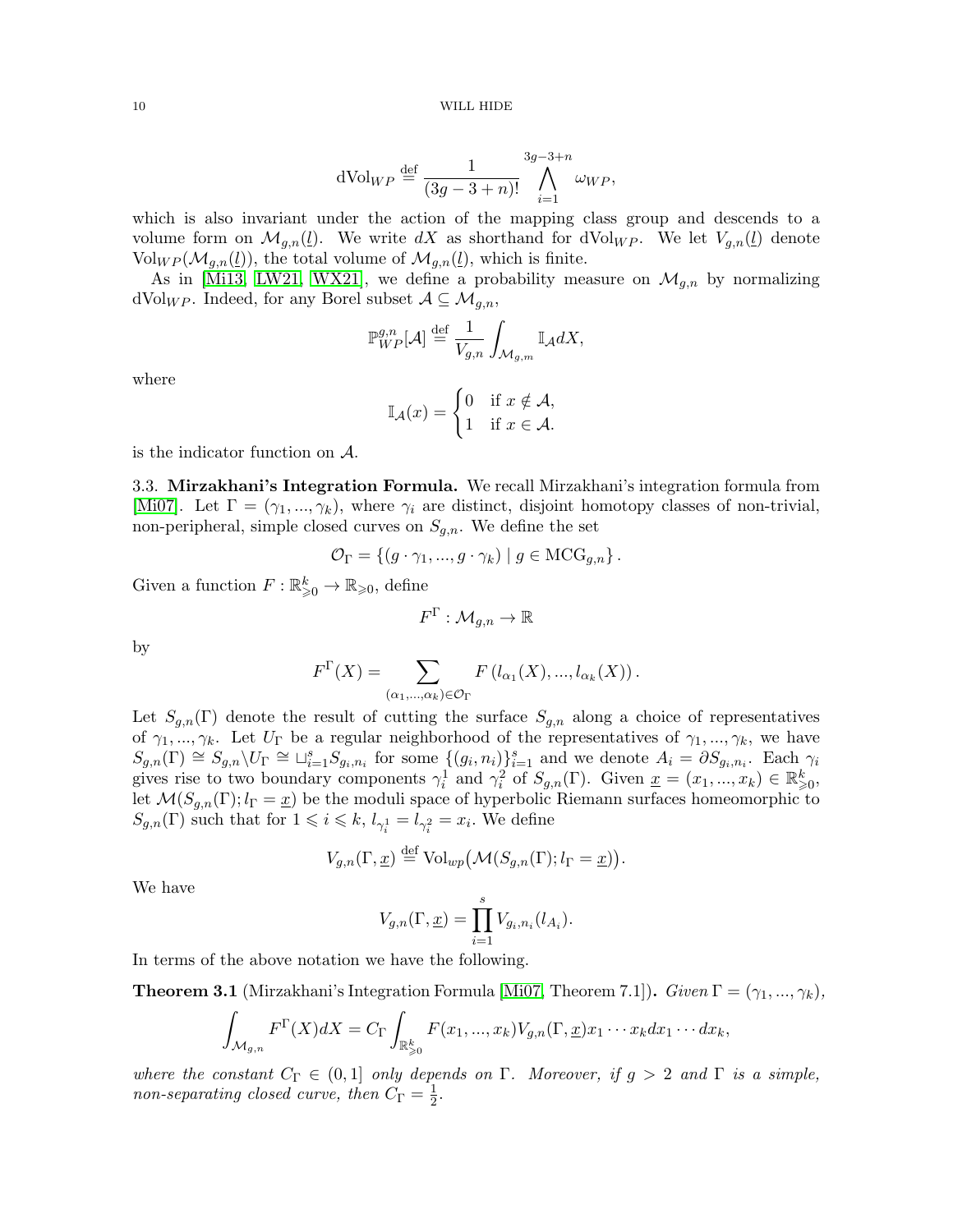Often in this paper we consider an unordered formal sum of distinct, disjoint homotopy classes of non-trivial, non-peripheral, simple closed curves  $\gamma = \sum_{i=1}^{k} c_i \gamma_i$  on  $S_{g,n}$ . When  $F: \mathbb{R}_{\geqslant 0}^k \to \mathbb{R}_{\geqslant 0}$  is a symmetric function we can define

$$
F_{\gamma}: \mathcal{M}_{g,n} \to \mathbb{R},
$$

$$
X \mapsto \sum_{\sum_{i=1}^k c_i \alpha_i \in \mathrm{MCG}_{g,n} \cdot \gamma} F(c_1 l_{\alpha_1}(X), ..., c_k l_{\alpha_k}(X)).
$$

We have

 $F^{\Gamma}(X) = |\text{Sym}(\gamma)| \cdot F_{\gamma}(X)$ 

where  $\Gamma = (c_1\gamma_1, ..., c_k\gamma_k)$  and  $Sym(\gamma)$  is the symmetry group of  $\gamma$ , defined as

$$
\operatorname{Sym}(\gamma) \stackrel{\text{def}}{=} \operatorname{Stab}(\gamma) / \cap_{i=1}^k \operatorname{Stab}(\gamma_i).
$$

## 4. Closed Geodesics

In this section we state some results for counting closed geodesics. First we state the Collar Theorem for Cusps as in [\[Bu92\]](#page-34-20).

<span id="page-10-0"></span>**Theorem 4.1** ([\[Bu92,](#page-34-20) Theorem 4.4.6]). Let  $X \in \mathcal{M}_{g,n}$ . Then

- (1) X has uniquely determined cusps  $C_1, ..., C_n$ . The cusps are pairwise disjoint.
- (2) If  $\gamma_1, ..., \gamma_m$  are pairwise disjoint simple closed geodesics on X then  $m \leq 3g 3 +$ n and there exist simple closed geodesics  $\gamma_{m+1}, ..., \gamma_{3g-3+n}$  such that  $\gamma_1, ..., \gamma_{3g-3+n}$ decompose X into pants.
- (3) The collars  $\mathcal{C}(\gamma_i) = \{p \in X \mid \sinh(\text{dist}(p, \gamma_i)) \sinh(\frac{1}{2}l(\gamma_i)) \leq 1\}$  around the geodesics in (2) are pairwise disjoint and do not intersect the cusps  $C_1, ..., C_n$ .
- (4) If  $\beta_1, ..., \beta_k$  is the sequence of all simple closed geodesics of length  $\leq 2 \arcsinh(1)$  then  $\beta_1, ..., \beta_k$  are pairwise disjoint and the injectivity radius  $r_p(X)$  satisfies

 $r_p(X) > \operatorname{arcsinh}(1),$ 

for any point  $p \in X \setminus (C(\beta_1) \cup ... \cup C(\beta_k) \cup C_1 \cup ... \cup C_n)$ .

A simple consequence is the following lemma, we adapt the argument in [\[Bu92,](#page-34-20) Lemma 6.6.4] to the non-compact setting. Let  $\#_0(X, L)$  denote the number of closed unoriented geodesics on X with length  $\leq L$  which are not iterates of closed geodesics of length  $\leq 2 \arcsinh(1)$ .

<span id="page-10-2"></span>**Lemma 4.2.** For any  $X \in M_{g,n}$ ,  $L > 0$  we have  $\#_0(X, L) \leq (g - 1 + \frac{n}{2}) e^{L+6}$ .

*Proof.* Let  $\beta_1, ..., \beta_k$ , where  $k \leq 3g-3+n$  be the simple closed geodesics of length  $\leq$  arcsinh(1) and let  $C_1, ..., C_n$  denote the cusps of X. Let  $p_1, ..., p_s$  be a maximal set of points in  $X \setminus (C_1 \cup$  $\ldots \cup C_n$  such that

- (1) At each  $p_i$ , the injectivity radius satisfies  $r_{p_i}(X) \geqslant \operatorname{arcsinh}(1)$ ,
- <span id="page-10-1"></span>(2) dist $(p_i, p_j) \geq r$  for  $i \neq j$ .

Disks of radius  $\frac{r}{2}$  around  $p_1, ..., p_s$  are pairwise disjoint and have area  $2\pi(\cosh \frac{r}{2} - 1)$ . Since  $Area(X) = 2\pi(2g - 2 + n)$ , we see

$$
(4.1) \t\t s \leqslant \frac{2g - 2 + n}{\cosh \frac{r}{2} - 1}.
$$

Any closed geodesic  $\eta$  of length  $> 2r$  on X which is not an iterate of any  $\beta_j$  for  $1 \leq j \leq k$  cannot be entirely contained in any collar  $\mathcal{C}(\beta_j)$  or a cusp. Since the collars are pairwise disjoint and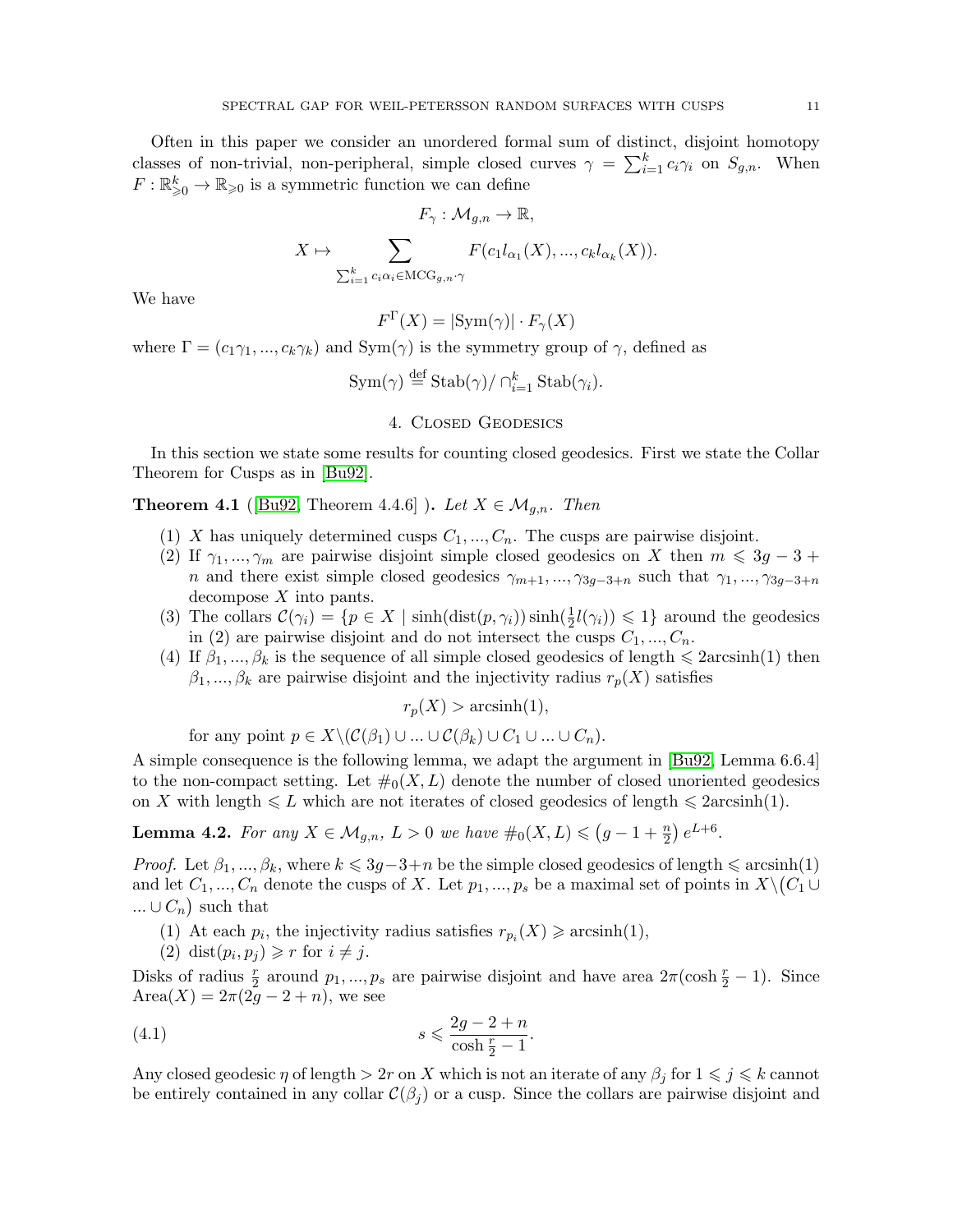#### 12 WILL HIDE

do not intersect the cusps,  $\eta$  must pass through a point  $x \in X \setminus (\mathcal{C}(\beta_1) \cup ... \cup \mathcal{C}(\beta_k) \cup C_1 \cup ... \cup C_n)$ . Applying Theorem [4.1,](#page-10-0)

$$
r_x(X) > \operatorname{arcsinh}(1).
$$

By the maximality of  $p_1, ..., p_s$ , there exists a  $1 \leqslant j \leqslant s$  with  $d(x, p_j) \leqslant r$ . Thus  $\eta$  is homotopic to a geodesic loop at  $p_i$  with length  $\leq l(\eta) + 2r$  and it remains to estimate the number of geodesic loops at  $p_j$  with length  $\leq L+2r$ . Lifting to the universal cover, loops lift to geodesic arcs in  $\mathbb{H}$  with a common initial point. Since the injectivity radius  $r_{p_i} \geq r$ , the endpoints of the arcs have pairwise distances  $\geq 2r$ . Hence each geodesic loop at  $p_j$  with length  $\leq l(\eta) + 2r$ corresponds to a disjoint disk of radius at least r. All of the disjoint disks are contained in a disk of radius  $L + 3r$ . Therefore there are at most

$$
\frac{\cosh(L+3r)-1}{\cosh r-1} \leqslant \frac{e^{L+3r}}{2(\cosh r-1)}
$$

such loops. Considering all possible  $1 \leq j \leq s$ , by applying [\(4.1\)](#page-10-1), the result follows.

**Definition 4.3.** Let X be a finite area hyperbolic surface. A closed curve  $\eta \subset X$  is filling if the complement  $X\setminus\eta$  is a disjoint union of disks and cylinders such that every cylinder is homotopic to either a boundary component of X or homotopic to a cusp.

Let  $\#_f(X, L)$  denote the number of unoriented filling geodesics on X with length  $\leq L$ .

<span id="page-11-0"></span>**Lemma 4.4.** Let  $X$  be a finite area hyperbolic surface with possibly non-empty boundary. Then

#<sup>f</sup> (X, L) 6 Area(X) 4π e L+6 .

*Proof.* Assume X has genus g and n cusps with no geodesic boundary component then by Lemma [4.2,](#page-10-2)

$$
\#_0(X, L) \leqslant \left(g - 1 + \frac{n}{2}\right)e^{L+6} = \frac{\text{Area}(X)}{4\pi}e^{L+6}.
$$

Assume there is a filling geodesic  $\gamma$  with  $l(\gamma) \leq 2 \arcsinh(1)$ . By Theorem [4.1,](#page-10-0) if a geodesic  $\gamma$  has length  $l(\gamma) \leq 2 \arcsinh(1)$  then it must be simple. Since  $\gamma$  is a simple filling geodesic it cannot bound a disc. Since X has no boundary components other than the cusps,  $X\setminus \gamma$ must be a disjoint union of cylinders homotopic to cusps and  $\gamma$  must be a horocycle, giving a contradiction. It follows that no geodesic which is an iterate of a closed geodesic with length less than 2arcsinh(1) can be filling and

$$
\#_f(X, L) \leq \#_0(X, L)
$$

$$
\leq \frac{\text{Area}(X)}{4\pi} e^{L+6}.
$$

Otherwise if  $X$  has a geodesic boundary component then we take another copy of  $X$  and glue along the boundary to get a surface  $2X$  without boundary with  $Area(2X) = 2Area(X)$ . We have then

$$
2\#_f(X, L) \leq \#_0(2X, L)
$$
  

$$
\leq \frac{\text{Area}(2X)}{4\pi}e^{L+6}
$$
  

$$
= \frac{\text{Area}(X)}{2\pi}e^{L+6},
$$

and the result follows.

The resolution of non-simple geodesics requires applying the following.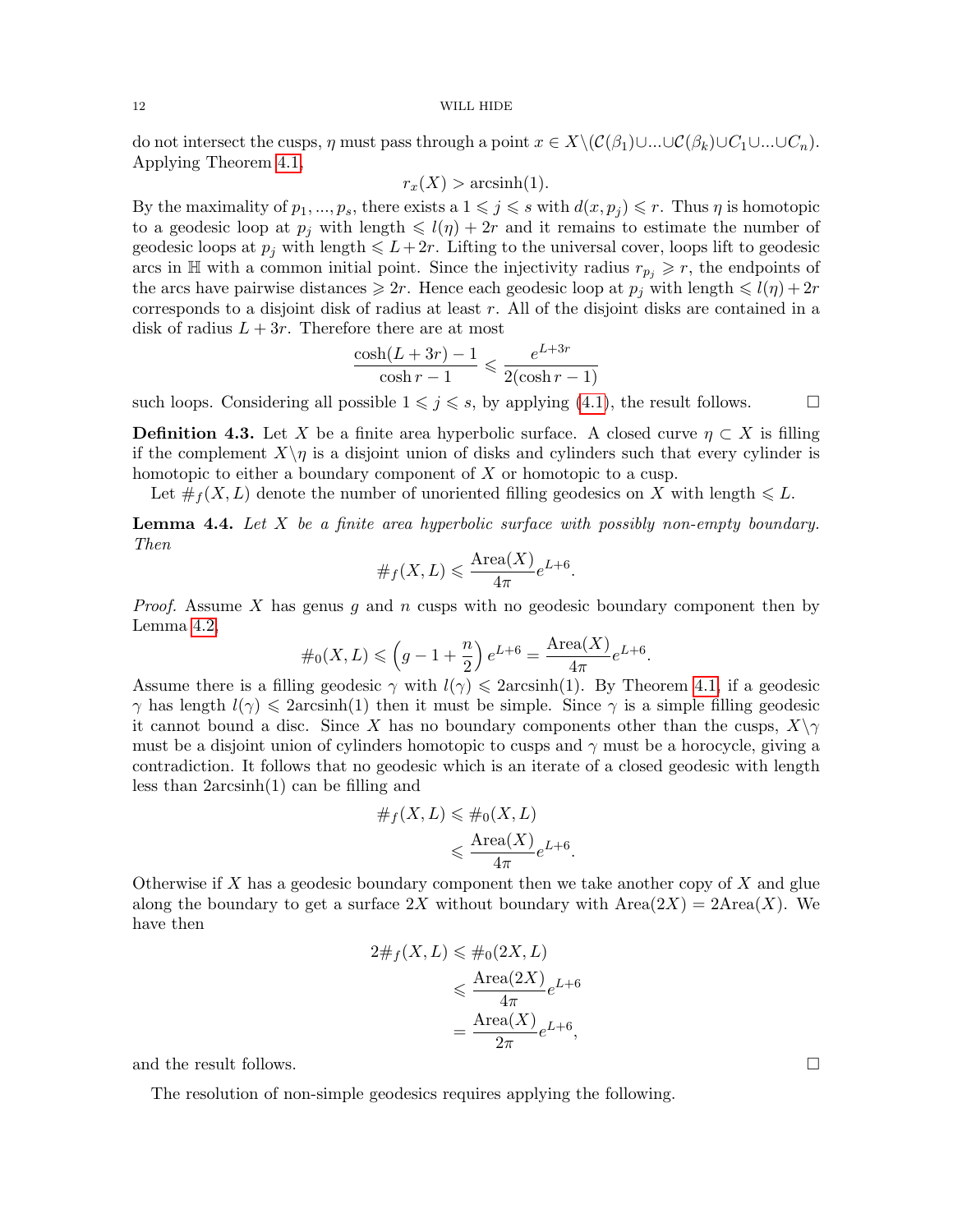<span id="page-12-3"></span>**Theorem 4.5** ([\[WX21,](#page-35-1) Theorem 3]). For any  $\epsilon_1 > 0$  and  $m = 2g - 2 + n \ge 1$  there exists a constant  $c(\epsilon_1, m)$  only depending on  $\epsilon_1$  and m such that for any hyperbolic surface  $X \in \mathcal{M}_{g,n}(x_1,...,x_n)$  where  $x_i \geqslant 0$ , we have

$$
\#_f(X,T) \leqslant c(\epsilon_1,m) \cdot e^{T - \frac{1-\epsilon_1}{2} \sum_{i=1}^n x_i}.
$$

We remark that  $[WX21,$  Theorem 3 is stated for compact surfaces X with boundary, i.e. requiring  $x_i > 0$ . This can be easily extended to surfaces with cusps  $(x_i \geq 0)$  by applying Lemma [4.4](#page-11-0) in the proof of [\[WX21,](#page-35-1) Theorem 3].

## 5. Volume Estimates

In this section we state the relevant results for the Weil-Petersson volumes we will rely on in the proof of the main theorem.

<span id="page-12-4"></span>**Theorem 5.1** ([\[Mi07,](#page-34-21) Theorem 1.1]). The volume  $V_{q,n}(x_1,...,x_n)$  is a polynomial of degree  $3g - 3 + n$  in  $x_1, ..., x_n$ ; namely we have

$$
V_{g,n}(x_1,...,x_n) = \sum_{\{\alpha \in \mathbb{Z}_{\geq 0}^n \mid |\alpha| \leq 3g-3+n\}} C_{\alpha} \cdot x_1^{\alpha_1} \cdots x_n^{\alpha_n},
$$

where  $C_{\alpha} > 0$  lies in  $\pi^{6g-6+n-|2\alpha|} \cdot \mathbb{Q}$ .

<span id="page-12-1"></span>**Lemma 5.2** ([\[Mi13,](#page-34-3) Lemma 3.2]). For any  $g, n \ge 0$  with  $2g - 2 + n > 0$ ,

- $V_{g-1,n+4} \leqslant V_{g,n+2}$
- There exist universal constants  $b_0, b_1$  with

$$
b_0 < \frac{(2g-2+n)V_{g,n}}{V_{g,n+1}} < b_1.
$$

$$
\bullet \ \ V_{g,n}(x_1,...,x_n) \leqslant e^{\frac{\sum_{i=1}^n x_i}{2}}V_{g,n}.
$$

The following theorem is crucial for allowing the number of cusps to grow with genus.

<span id="page-12-0"></span>**Theorem 5.3** ([\[MZ15,](#page-35-7) Theorem 1.8]). There exists a  $C > 0$  such that for any sequence  ${n(g)}_{g=1}^{\infty}$  of non-negative integers with

$$
\lim_{g \to \infty} \frac{n(g)^2}{g} = 0,
$$

we have

$$
V_{g,n(g)} = \frac{C}{\sqrt{g}} (2g - 3 + n(g))! (4\pi^2)^{2g - 3 + n(g)} \left( 1 + O\left(\frac{1 + n(g)^2}{g}\right) \right),
$$

as  $g \to \infty$ .

We also need the following asymptotic result for fixed genus and growing cusps.

<span id="page-12-2"></span>**Theorem 5.4** ([\[MaZ00,](#page-34-22) Theorem 6.1]). For any fixed  $g \ge 0$ ,

$$
V_{g,n} = n!Q^n n^{\frac{5g-7}{2}} \left( c_g^{(0)} + \frac{c_g^{(1)}}{n} + \dots \right),
$$

as  $n \to \infty$ , where  $Q = -\frac{2}{\pi \epsilon_0 I}$  $\frac{2}{x_0 J_0'(x_0)}$ ,  $x_0$  is the first positive zero of the Bessel function  $J_0$  and the constants  $c_g^{(0)}, c_g^{(1)}, \ldots$  are effectively computable.

The following Lemma can be easily deduced from Theorem [5.3.](#page-12-0)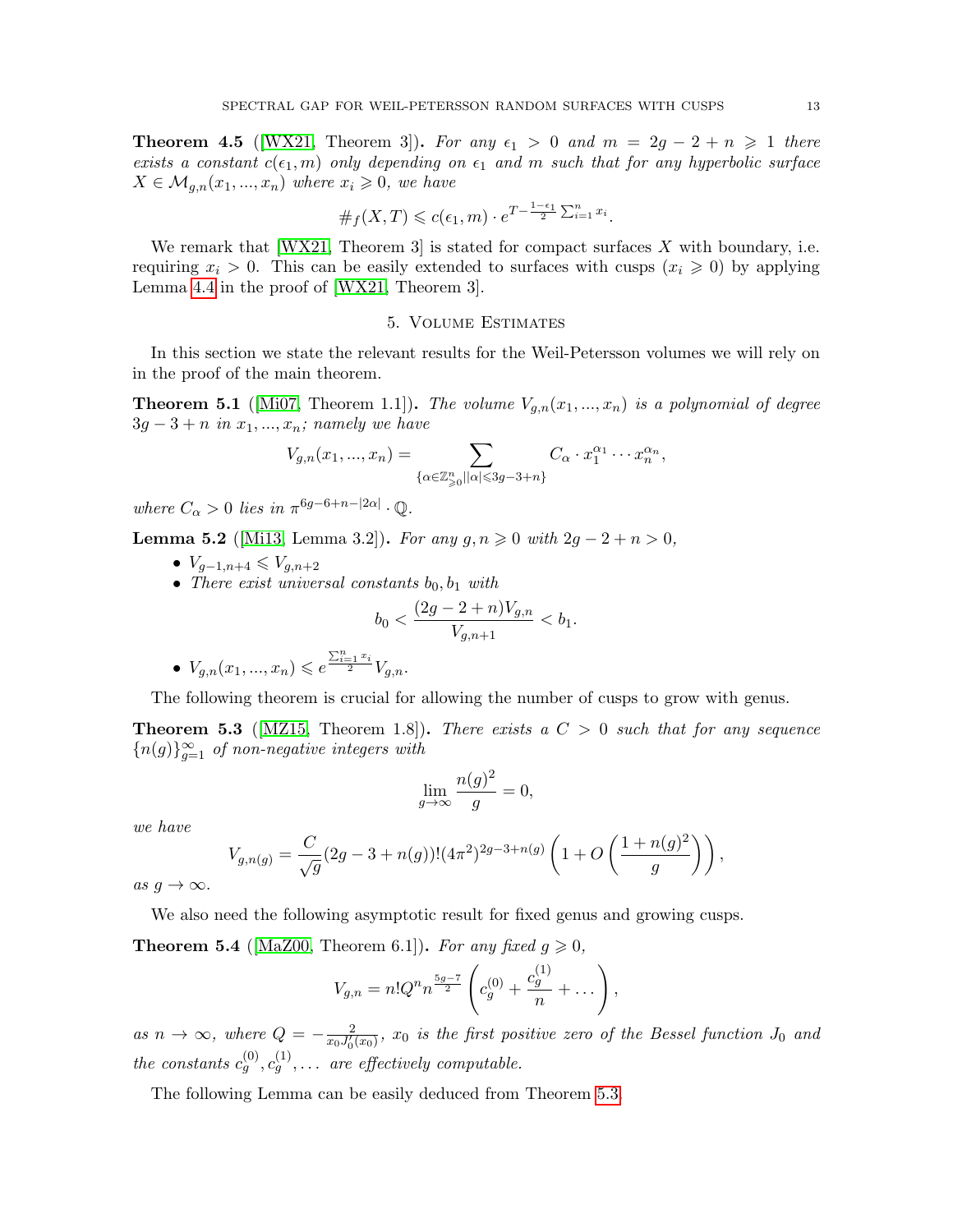<span id="page-13-1"></span>**Lemma 5.5.** Let  $n = n(g)$  satisfy  $n = o(\sqrt{g})$ , then as  $g \to \infty$ ,

$$
\sum_{\{0 < g_1, g_2 < g, |g_1 + g_2 = g\}} \sum_{\{n_1, n_2 \geqslant 2 | n_1 + n_2 = n\}} V_{g_1, n_1 + 1} V_{g_2, n_2 + 1} \ll V_{g, n} \left( \frac{1 + n^2}{g} \right).
$$

*Proof.* By [\[Mi13,](#page-34-3) Equation I. Page 276] For  $n \geq 3$  we have

$$
\sum_{\{0 < g_1, g_2 < g | g_1 + g_2 = g\}} \sum_{\{I, J \neq \emptyset | I \sqcup J = \{1, \dots, n-2\}\}} V_{g_1, |I| + 2} \cdot V_{g_2, |J| + 2} \leq \frac{1}{6} \left( V_{g, n} - V_{g-1, n+2} \right) \ll V_{g, n} \cdot \left( \frac{1 + n^2}{g} \right),
$$

where on the last line we applied Theorem [5.3.](#page-12-0)

We need an adaptation of [\[NWX20,](#page-35-8) Lemma 20]. The proof of [NWX20, Lemma 20] relies on a result from  $[M113, Page 286]$ . Tracking the dependence of the constants on n in both proofs establishes the following.

<span id="page-13-0"></span>**Lemma 5.6.** Let  $x_1, x_2 \ge 0$ . For  $g, n \ge 0$ , 2g − 2 + n > 0 we have

$$
\frac{V_{g,n}(x_1,...,x_n)}{V_{g,n}} \leqslant \prod_{i=1}^n \frac{\sinh\left(\frac{x_i}{2}\right)}{\left(\frac{x_i}{2}\right)},
$$

and

$$
V_{g,n}(\underline{0}_n, x_1, x_2) = V_{g,n}\left(1 + O\left(\frac{nx_1x_2}{g}\right)\right),
$$
  
lied constant is independent of n

as  $g \to \infty$  where the implied constant is independent of n.

As in [\[NWX20\]](#page-35-8), we define

$$
W_r = \begin{cases} V_{\frac{r}{2}+1} & \text{if } r \text{ is even,} \\ V_{\frac{r+1}{2},1} & \text{if } r \text{is odd.} \end{cases}
$$

We shall need the following lemmas from [\[NWX20\]](#page-35-8).

<span id="page-13-3"></span>**Lemma 5.7** ( $[NWX20, Lemma 21]$  $[NWX20, Lemma 21]$ ). We have

(1) There exists a constant  $b > 0$  such that for any  $g, n \geq 0$ , we have

$$
(5.1) \t\t V_{g,n} \leqslant b \cdot W_{2g-2+n}.
$$

(2) For any  $r \geq 1$  and  $m_0 \leq \frac{1}{2}$  $\frac{1}{2}r$ , there is a constant  $c(m_0) > 0$  only depending on  $m_0$  such that

(5.2) 
$$
\sum_{m=m_0}^{\left[\frac{r}{2}\right]} W_m W_{r-m} \leqslant c(m_0) \frac{1}{r^{m_0}} W_r.
$$

<span id="page-13-2"></span>**Lemma 5.8** ([\[NWX20,](#page-35-8) Lemma 22]). Assume  $q \geq 1, n_1, ..., n_q \geq 0, r \geq 2$ . There exists two universal constants  $c, D > 0$  such that

$$
\sum_{\underline{g}} V_{g_1,n_1} \cdots V_{g_q,n_q} \leqslant c \left(\frac{D}{r}\right)^{q-1} W_r,
$$

where the sum is taken over  $g = (g_1, ..., g_q) \in \mathbb{Z}_{\geqslant 0}^q$  such that  $2g_i - 2 + n_i \geqslant 1$  for  $i = 1, ..., q$ and  $\sum_{i=1}^{q} (2g_i - 2 + n_i) = r$ .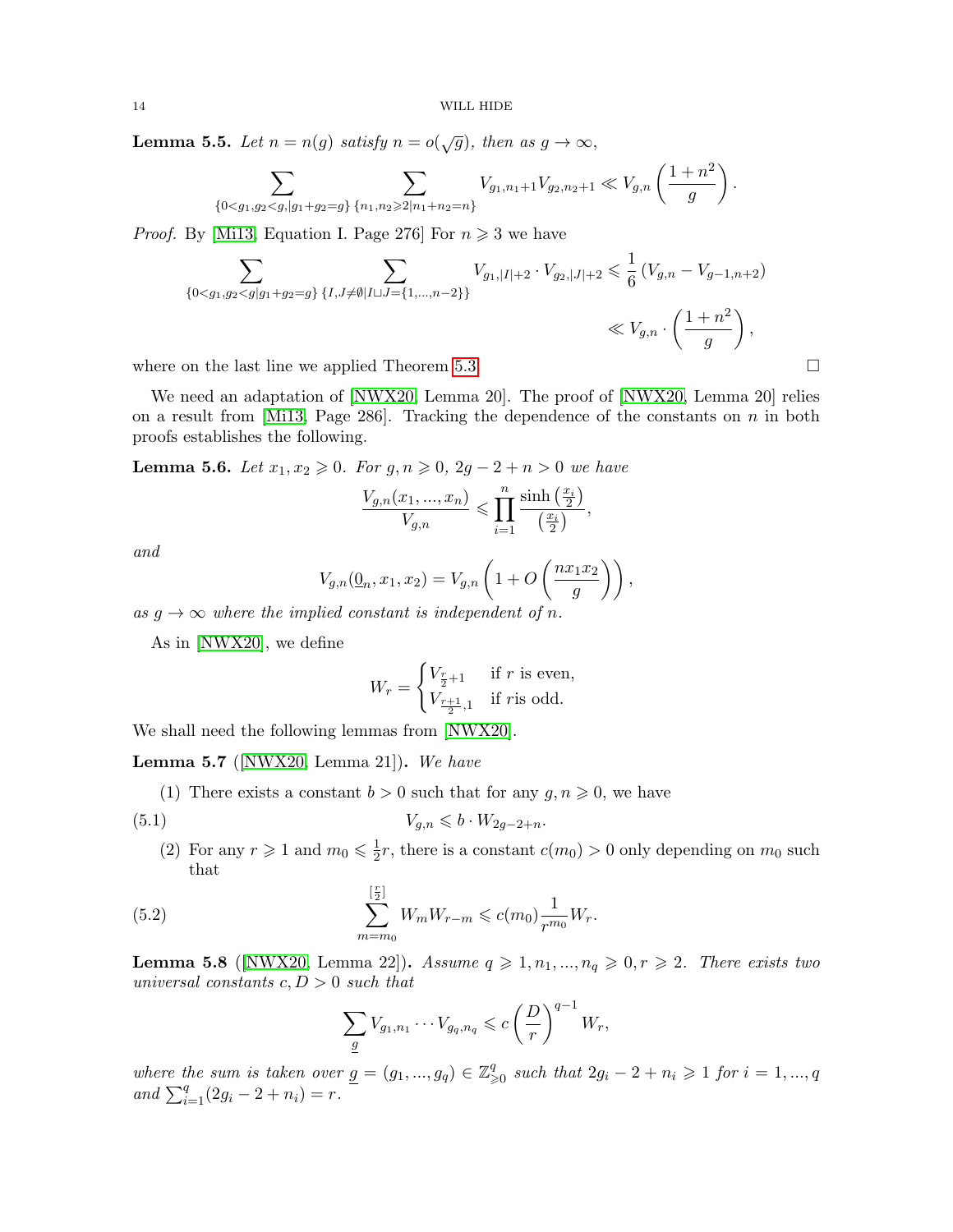## 6. Simple Closed Geodesics and Iterates of Primitive Closed Geodesics

In the remainder of the paper,  $g_T$  will be as defined in section 2 and  $n = n(g) = O(g^{\alpha})$  for  $\alpha < \frac{1}{2}$ . Following [\[WX21\]](#page-35-1), we make the following definition.

**Definition 6.1.** For  $X \in \mathcal{M}_{q,n}$  we define

- (1)  $\mathcal{P}_{sep}^{s}(X) \stackrel{\text{def}}{=} \{ \gamma \in \mathcal{P}(X) \mid \gamma \text{ is simple and separating} \}.$
- (2)  $\mathcal{P}_{nsep}^s(X) \stackrel{\text{def}}{=} {\{\gamma \in \mathcal{P}(X) \mid \gamma$ is simple and non-separating}\}.$
- (3)  $\mathcal{P}^{ns}(X) \stackrel{\text{def}}{=} {\gamma \in \mathcal{P}(X) \mid \gamma \text{ is non-simple}}.$

We have  $P(X) = P_{sep}^s(X) \cup P_{nsep}^s(X) \cup P^{ns}(X)$ . By Lemma [2.7](#page-6-0)

<span id="page-14-0"></span>
$$
\left(1 - \frac{n}{4\pi(2g - 2 + n)}\right) \hat{g}_T\left(\frac{i}{2}\right) + c_0 \sum_{0 < \lambda_j(X) < \frac{3}{16}} \hat{g}_T(r(\lambda_j))
$$
\n
$$
(6.1) \leqslant \left(g - 1 + \frac{n}{2}\right) \int_{-\infty}^{\infty} r \hat{g}_T(r) \tanh(\pi r) dr + \sum_{\gamma \in \mathcal{P}(X)} \sum_{k=2}^{\infty} \frac{l_\gamma(X)}{2 \sinh\left(\frac{kl_\gamma(X)}{2}\right)} gr(kl_\gamma(X)) + \sum_{\gamma \in \mathcal{P}_{sep}^s(X)} \frac{l_\gamma(X)}{2 \sinh\left(\frac{kl_\gamma(X)}{2}\right)} gr(kl_\gamma(X)) + \sum_{\gamma \in \mathcal{P}_{nsep}^s(X)} \frac{l_\gamma(X)}{2 \sinh\left(\frac{kl_\gamma(X)}{2}\right)} gr(kl_\gamma(X)) + 2n g_0(0) \log\left(2\sqrt{2}e^T\right).
$$

We want to take expectations of  $(6.1)$  with respect to the Weil-Petersson probability measure on  $\mathcal{M}_{g,n}$ . We integrate [\(6.1\)](#page-14-0) over  $\mathcal{M}_{g,n}$  and normalize by  $V_{g,n}$ . The following two sections will be dedicated to bounding the integral of the right hand side of [\(6.1\)](#page-14-0) over  $\mathcal{M}_{q,n}$ .

6.1. Contribution from the identity. We first bound the contribution from the identity. The following is immediate from [\[MNP20,](#page-34-9) Page 14] or [\[WX21,](#page-35-1) Proposition 22].

**Lemma 6.2.** For  $T > 1$  we have

$$
\frac{1}{V_{g,n}}\int_{\mathcal{M}_{g,n}}\Big(g-1+\frac{n}{2}\Big)\int_{-\infty}^{\infty}r\hat{g}_T(r)\tanh(\pi r)drdX\ll \frac{g}{T}
$$

6.2. Simple Separating Geodesics.

<span id="page-14-1"></span>Proposition 6.3. For  $T > 1$ 

$$
\frac{1}{V_{g,n}}\int_{\mathcal{M}_{g,n}}\sum_{\gamma\in \mathcal{P}_{sep}^s(X)}\frac{l_{\gamma}(X)}{2\sinh\left(\frac{l_{\gamma}(X)}{2}\right)}g_T(l_{\gamma}(X))dX\ll \frac{e^{\frac{T}{2}}\left(1+n^2\right)}{g}
$$

*Proof.* For  $0 \leq i \leq \lceil \frac{g}{2} \rceil$  $\{2}{2}, 0 \leq j \leq n$ , let  $\alpha_{i,j}$  be an unoriented simple closed curve in  $S_{g,n}$  which separates  $S_{g,n}$  into subsurfaces  $S_{i,j+1}$  and  $S_{g-i,n-j+1}$ , each with one boundary component. Fixing *i*, if  $i = \frac{g}{2}$  $\frac{g}{2}$  then varying  $0 \leqslant j \leqslant \lceil \frac{n}{2} \rceil$  $\frac{n}{2}$  realizes all the possible MCG<sub>g,n</sub>-orbits of  $\alpha_{\frac{g}{2},j}$ . If  $i \neq \frac{g}{2}$  $\frac{g}{2}$ , 0 then varying  $0 \leqslant j \leqslant n$  realizes all the possible MCG<sub>g,n</sub>-orbits of  $\alpha_{i,j}$ . Finally if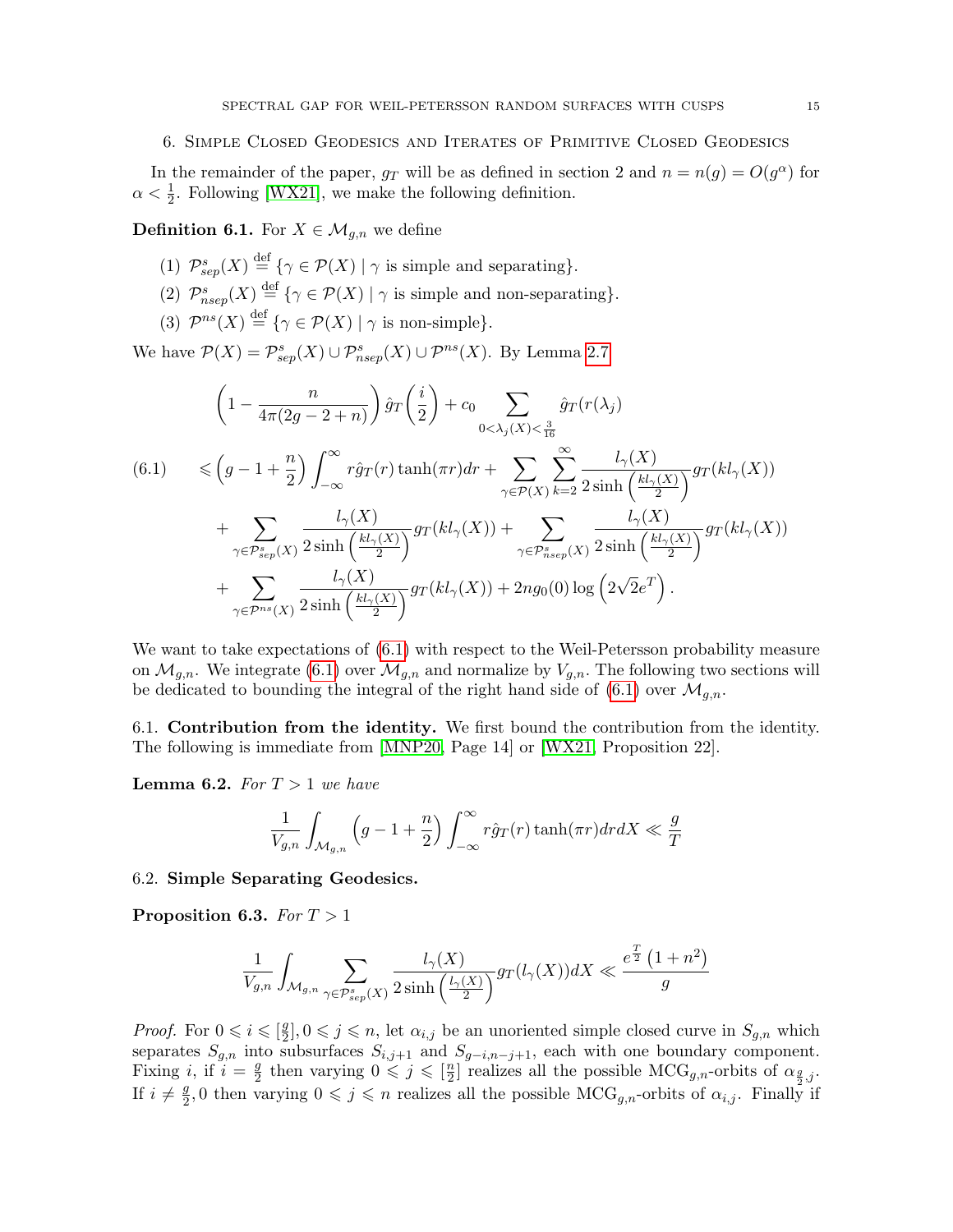$i=0,\,j\neq 1$  and  $2\leqslant j\leqslant n$  realizes all possible  ${\rm MCG}_{g,n}$  -orbits of  $\alpha_{i,j}.$  Therefore for  $g$  even,

$$
\sum_{\gamma \in \mathcal{P}_{sep}^{s}(X)} \frac{l_{\gamma}(X)}{2 \sinh\left(\frac{l_{\gamma}(X)}{2}\right)} gr(l_{\gamma}(X)) = 2 \sum_{i=1}^{\frac{g}{2}-1} \sum_{j=0}^{n} \sum_{\gamma \in \text{MCG}_{g,n} \cdot \alpha_{i,j}} \frac{l_{\gamma}(X)}{2 \sinh\left(\frac{l_{\gamma}(X)}{2}\right)} gr(l_{\gamma}(X)) + 2 \sum_{j=0}^{\left[\frac{n}{2}\right]} \sum_{\gamma \in \text{MCG}_{g,n} \cdot \alpha_{\frac{g}{2},j}} \frac{l_{\gamma}(X)}{2 \sinh\left(\frac{l_{\gamma}(X)}{2}\right)} gr(l_{\gamma}(X)) + 2 \sum_{j=2}^{n} \sum_{\gamma \in \text{MCG}_{g,n} \cdot \alpha_{0,j}} \frac{l_{\gamma}(X)}{2 \sinh\left(\frac{l_{\gamma}(X)}{2}\right)} gr(l_{\gamma}(X)),
$$

and for g odd,

$$
\sum_{\gamma \in \mathcal{P}_{sep}^{s}(X)} \frac{l_{\gamma}(X)}{2 \sinh\left(\frac{l_{\gamma}(X)}{2}\right)} g_T\left(l_{\gamma}(X)\right) = 2 \sum_{i=1}^{\frac{g-1}{2}} \sum_{j=0}^n \sum_{\gamma \in \mathrm{MCG}_{g,n} \cdot \alpha_{i,j}} \frac{l_{\gamma}(X)}{2 \sinh\left(\frac{l_{\gamma}(X)}{2}\right)} g_T\left(l_{\gamma}(X)\right)
$$

$$
+ 2 \sum_{j=2}^n \sum_{\gamma \in \mathrm{MCG}_{g,n} \cdot \alpha_{0,j}} \frac{l_{\gamma}(X)}{2 \sinh\left(\frac{l_{\gamma}(X)}{2}\right)} g_T\left(l_{\gamma}(X)\right).
$$

Applying Mirzakhani's integration formula– Theorem [3.1,](#page-9-0) we see

$$
\int_{\mathcal{M}_{g,n}} \sum_{\gamma \in \mathcal{P}_{sep}^{s}(X)} \frac{l_{\gamma}(X)}{2 \sinh\left(\frac{l_{\gamma}(X)}{2}\right)} g_T\left(l_{\gamma}(X)\right) dX
$$
\n
$$
\leqslant \int_{\mathcal{M}_{g,n}} \sum_{i=1}^{[\frac{g}{2}]} \sum_{j=0}^{n} \sum_{\gamma \in \mathrm{MCG}_{g,n} \cdot \alpha_{i,j}} \frac{l_{\gamma}(X)}{\sinh\left(\frac{l_{\gamma}(X)}{2}\right)} g_T\left(l_{\gamma}(X)\right) dX
$$
\n
$$
+ \int_{\mathcal{M}_{g,n}} \sum_{j=2}^{n} \sum_{\gamma \in \mathrm{MCG}_{g,n} \cdot \alpha_{0,j}} \frac{l_{\gamma}(X)}{\sinh\left(\frac{l_{\gamma}(X)}{2}\right)} g_T\left(l_{\gamma}(X)\right) dX
$$
\n
$$
\leqslant \sum_{i=1}^{[\frac{g}{2}]} \sum_{j=0}^{n} \int_{0}^{\infty} \frac{x^{2}}{\sinh\left(\frac{x}{2}\right)} g_T(x) V_{i,j+1}(\underline{0}_{j}, x) V_{g-i,n-j+1}(\underline{0}_{n-j}, x) dx
$$
\n
$$
+ \sum_{j=2}^{n} \int_{0}^{\infty} \frac{x^{2}}{\sinh\left(\frac{x}{2}\right)} g_T(x) V_{0,j+1}(\underline{0}_{j}, x) V_{g,n-j+1}(\underline{0}_{n-j}, x) dx.
$$

Applying Lemma [5.6,](#page-13-0) we see that

$$
V_{i,j+1}(\underline{0}_j,x)\leqslant \frac{2\sinh\left(\frac{x}{2}\right)}{x}V_{i,j+1}, V_{g-i,n-j+1}(\underline{0}_{n-j},x)\leqslant \frac{2\sinh\left(\frac{x}{2}\right)}{x}V_{g-i,n-j+1},
$$

Also, by Lemma [5.2](#page-12-1)

$$
V_{0,j+1}(\underline{0}_j,x)\leqslant e^{\frac{x}{2}}V_{0,j+1}, V_{g,n-j+1}(\underline{0}_{n-j},x)\leqslant e^{\frac{x}{2}}V_{0,j+1},
$$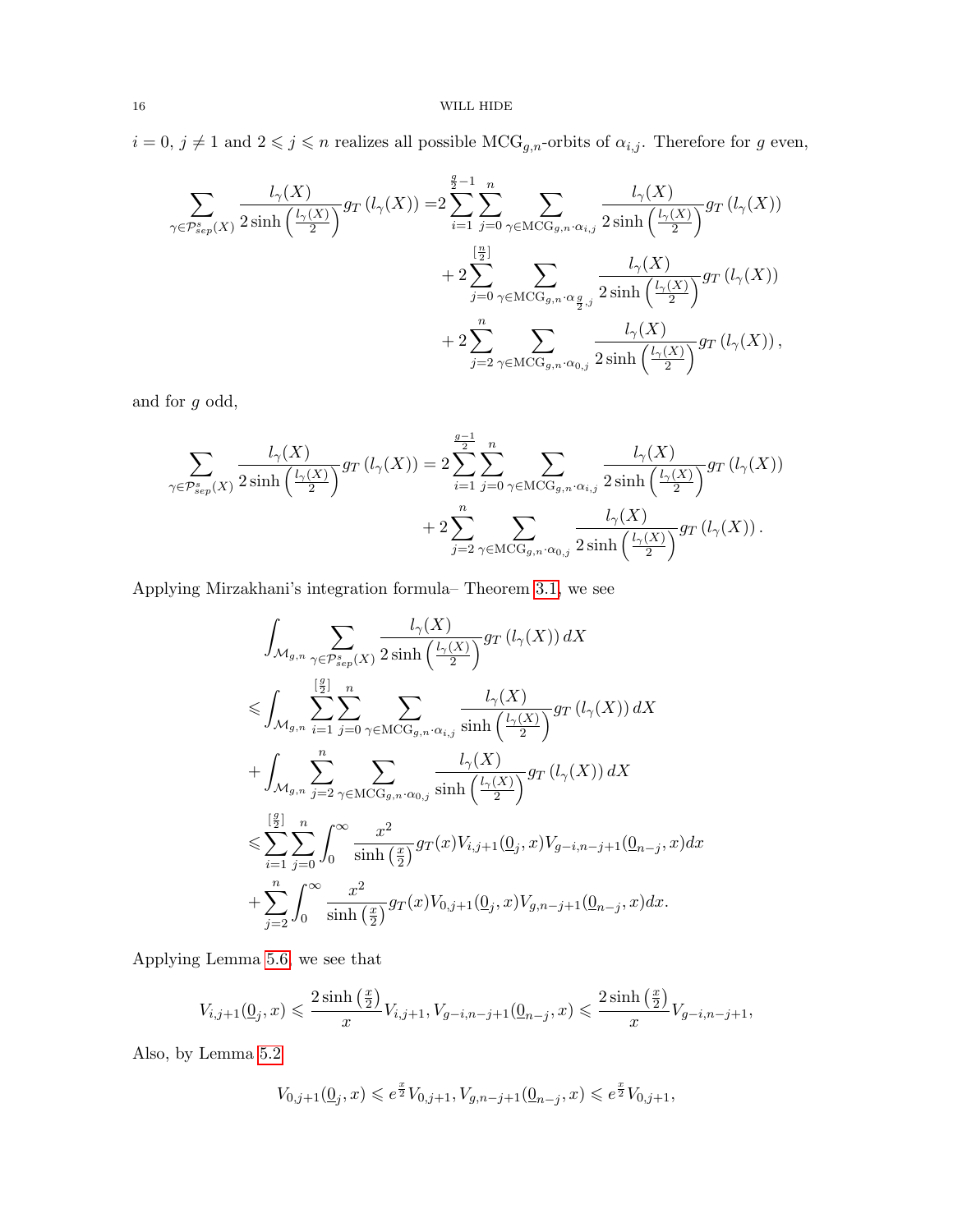thus

$$
\int_{\mathcal{M}_{g,n}} \sum_{\gamma \in \mathcal{P}_{sep}^{s}(X)} \frac{l_{\gamma}(X)}{2 \sinh\left(\frac{l_{\gamma}(X)}{2}\right)} g_T\left(l_{\gamma}(X)\right) dX
$$
\n
$$
\leq 4 \int_0^\infty \sinh\left(\frac{x}{2}\right) g_T(x) dx \left(\sum_{i=1}^{\left[\frac{g}{2}\right]} \sum_{j=0}^n V_{i,j+1} V_{g-i,n-j+1}\right)
$$
\n
$$
+ 2 \int_0^\infty e^{\frac{x}{2}} g_T(x) dx \left(\sum_{j=2}^n V_{0,j+1} V_{g,n-j+1}\right).
$$

Applying Lemma [5.5,](#page-13-1)

$$
\sum_{i=1}^{\left[\frac{g}{2}\right]} \sum_{j=2}^{n-2} V_{i,j+1} V_{g-i,n-j+1} \ll V_{g,n} \left(\frac{1+n^2}{g}\right).
$$

We check that, applying Lemma [5.2,](#page-12-1)

<span id="page-16-0"></span>
$$
\sum_{i=1}^{\left[\frac{g}{2}\right]} V_{i,n+1} \cdot V_{g-i,1} < \sum_{i=1}^{\left[\frac{g}{2}\right]} \frac{(2i-2+n)(2i-3+n)}{(2g-2i)(2g-2i-1)} V_{i,n-1} \cdot V_{g-i,3}
$$
\n
$$
< \frac{(g-2+n)(g-3+n)}{g(g-1)} \sum_{i=1}^{\left[\frac{g}{2}\right]} V_{i,n-1} \cdot V_{g-i,1}
$$
\n
$$
\ll V_{g,n} \left(\frac{1+n^2}{g}\right) \cdot \left(\frac{g^2+n^2+ng}{g^2}\right)
$$
\n
$$
\ll V_{g,n} \left(\frac{1+n^2}{g}\right).
$$

The same argument shows that

(6.3) 
$$
\sum_{i=1}^{\left[\frac{g}{2}\right]} V_{i,n} \cdot V_{g-i,2} \ll V_{g,n} \left(\frac{1+n^2}{g}\right).
$$

Applying Lemma [5.3,](#page-12-0)

<span id="page-16-1"></span>
$$
\frac{1}{V_{g,n}} \sum_{i=1}^{[\frac{g}{2}]} V_{i,1} \cdot V_{g-i,n+1}
$$
\n
$$
= \left(1 + O\left(\frac{1+n^2}{g}\right)\right) \sum_{i=1}^{[\frac{g}{2}]} \frac{C\sqrt{g}}{\sqrt{g-i}} \frac{(2(g-i)-2+n)!(4\pi^2)^{2(g-i)-2+n}}{(2g-3+n)!(4\pi^2)^{2g-3+n}} \cdot V_{i,1}
$$
\n
$$
\ll \left(1 + \frac{1+n^2}{g}\right) \sum_{i=1}^{[\frac{g}{2}]} \frac{(2(g-i)-2+n)!}{(2g-3+n)!(4\pi^2)^{2i-1}} V_{i,1}
$$
\n
$$
= \left(1 + \frac{1+n^2}{g}\right) \cdot \frac{1}{2g-3+n} \left(\frac{V_{1,1}}{4\pi^2} + \sum_{i=2}^{[\frac{g}{2}]} \frac{(2(g-i)-2+n)!}{(2g-4+n)!(4\pi^2)^{2i-1}} V_{i,1}\right).
$$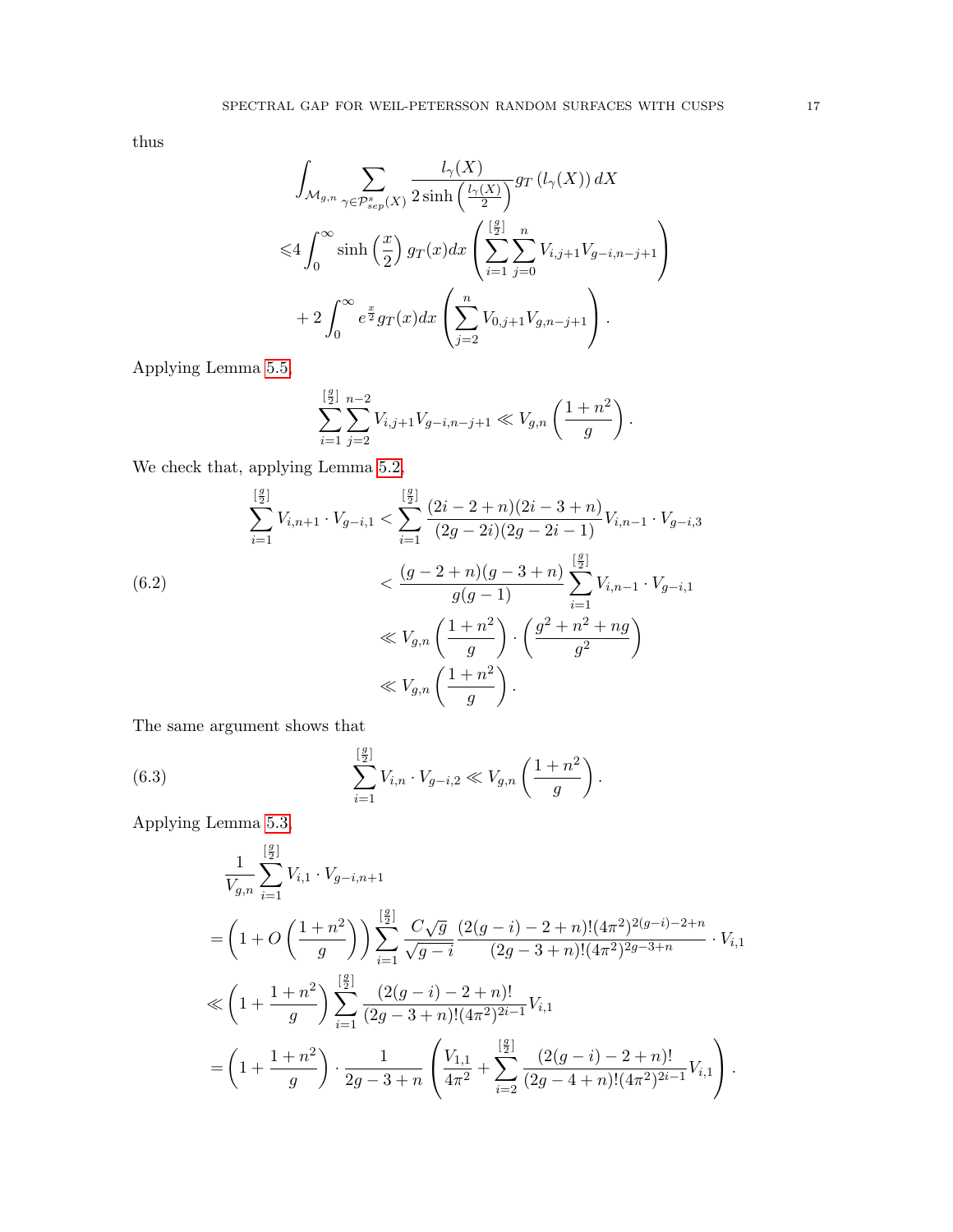Again, applying Lemma [5.3](#page-12-0) we see

$$
\sum_{i=2}^{\left[\frac{g}{2}\right]} \frac{(2(g-i)-2+n)!}{(2g-4+n)!(4\pi^2)^{2i-1}} V_{i,1} \ll 1,
$$

hence

<span id="page-17-1"></span>(6.4) 
$$
\frac{1}{V_{g,n}} \sum_{i=1}^{[\frac{g}{2}]} V_{i,1} \cdot V_{g-i,n+1} \ll \left(1 + \frac{1+n^2}{g}\right) \cdot \frac{1}{g}.
$$

The same argument shows

<span id="page-17-2"></span>(6.5) 
$$
\frac{1}{V_{g,n}} \sum_{i=1}^{[\frac{g}{2}]} V_{i,2} \cdot V_{g-i,n} \ll \frac{1}{g}.
$$

Finally,

$$
\frac{1}{V_{g,n}} \sum_{j=2}^{n} V_{0,j+1} \cdot V_{g,n-j+1}
$$
\n
$$
= \left(1 + O\left(\frac{1+n^2}{g}\right)\right) \sum_{j=2}^{n} \frac{(2g-2+n-j)!}{(2g-3+n)!(4\pi^2)^{j-1}} V_{0,j+1}
$$
\n
$$
\ll \left(1 + \frac{1+n^2}{g}\right) \cdot \frac{1}{2g-3+n} \left(\frac{V_{0,3}}{4\pi^2} + \sum_{j=3}^{n} \frac{(2g-2+n-j)!}{(2g-4+n)!(4\pi^2)^{j-1}} V_{0,j+1}\right)
$$
\n(6.6) 
$$
\ll \left(1 + \frac{1+n^2}{g}\right) \cdot \frac{1}{g},
$$

<span id="page-17-3"></span>where on the last line we applied Lemma [5.4.](#page-12-2) Putting this together we see

$$
\int_{\mathcal{M}_{g,n}} \sum_{\gamma \in \mathcal{P}_{sep}^{s}(X)} \frac{l_{\gamma}(X)}{2 \sinh\left(\frac{l_{\gamma}(X)}{2}\right)} g_T(l_{\gamma}(X)) dX \ll V_{g,n} \left(\frac{1+n^2}{g}\right) \int_0^{\infty} \sinh\left(\frac{x}{2}\right) g_T(x) dx \n+ \frac{V_{g,n}}{g} \int_0^{\infty} e^{\frac{x}{2}} g_T(x) dx \n\ll V_{g,n} \left(\frac{1+n^2}{g}\right) \int_0^T e^{\frac{x}{2}} dx \n\ll V_{g,n} \cdot \frac{e^{\frac{T}{2}} \left(1+n^2\right)}{g},
$$

and the claim follows.  $\hfill \square$ 

# 6.3. Simple Non-Separating Geodesics.

<span id="page-17-0"></span>Proposition 6.4. For  $T > 1$ ,

$$
\left|\frac{1}{V_{g,n}}\int_{\mathcal{M}_{g,n}}\sum_{\gamma\in \mathcal{P}_{nsep}^s(X)}\frac{l_\gamma(X)}{2\sinh\left(\frac{l_\gamma(X)}{2}\right)}gr(l_\gamma(X))dX - \hat{g}_T\left(\frac{i}{2}\right)\right|\ll \frac{e^{\frac{T}{2}}}{g}\left(1+n^2+nT^2\right).
$$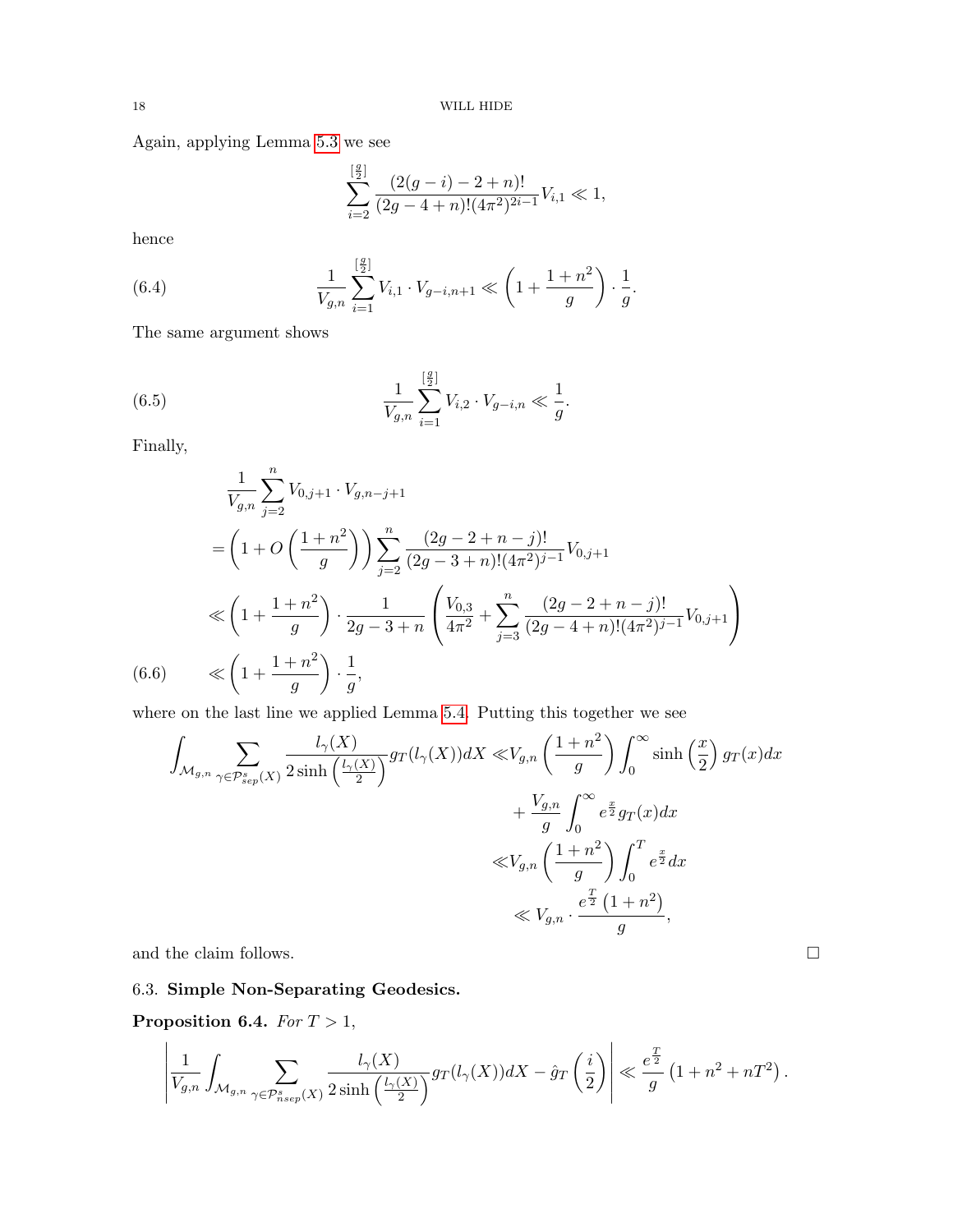*Proof.* Let  $\alpha_0$  be an unoriented simple non-separating closed curve in  $S_{g,n}$ . Since there is just one MCG<sub>g,n</sub>-orbit of  $\alpha_0$  on  $S_{g,n}$ , we have

$$
\sum_{\gamma \in \mathcal{P}_{nsep}^s(X)} \frac{l_{\gamma}(X)}{2 \sinh\left(\frac{l_{\gamma}(X)}{2}\right)} gr(l_{\gamma}(X)) dX = 2 \sum_{\gamma \in \mathrm{MCG}_{g,n} \cdot \alpha_0} \frac{l_{\gamma}(X)}{2 \sinh\left(\frac{l_{\gamma}(X)}{2}\right)} gr(l_{\gamma}(X)),
$$

and by applying Mirzakhani's integration formula– Theorem [3.1,](#page-9-0) we get

$$
\int_{\mathcal{M}_{g,n}} \sum_{\gamma \in \mathcal{P}_{nsep}^s(X)} \frac{l_\gamma(X)}{2 \sinh\left(\frac{l_\gamma(X)}{2}\right)} gr(l_\gamma(X)) dX = \frac{1}{2} \int_0^\infty \frac{x^2}{\sinh\left(\frac{x}{2}\right)} gr(x) V_{g-1,n+2}(\underline{0}_n, x, x) dx.
$$

By Theorem [5.3,](#page-12-0)

$$
V_{g-1,n+2} = V_{g,n} \cdot (1 + O(\frac{1+n^2}{g})).
$$

We also have, by Lemma [5.6,](#page-13-0)

$$
\frac{V_{g-1,n+2}(\mathbf{0}_n, t, t)}{V_{g,n}} = \left(\frac{2\sinh \frac{x}{2}}{x}\right)^2 \left(1 + O\left(\frac{1 + n^2 + nx^2}{g}\right)\right).
$$

This gives

$$
\frac{1}{V_{g,n}} \int_{\mathcal{M}_{g,n}} \sum_{\gamma \in \mathcal{P}_{nsep}^s(X)} \frac{l_{\gamma}(X)}{\sinh\left(\frac{l_{\gamma}(X)}{2}\right)} g_T(l_{\gamma}(X)) dX
$$
\n
$$
= \int_0^\infty 2 \sinh\left(\frac{x}{2}\right) g_T(x) \left(1 + O\left(\frac{1 + n^2 + nx^2}{g}\right)\right) dx.
$$

Since

$$
\hat{g}_T\left(\frac{i}{2}\right) = \int_0^\infty 2\cosh(\frac{x}{2})g_T(x) \ll e^{\frac{T}{2}},
$$

we have

$$
\left| \frac{1}{V_{g,n}} \int_{\mathcal{M}_{g,n}} \sum_{\gamma \in \mathcal{P}_{nsep}^s(X)} \frac{l_{\gamma}(X)}{\sinh\left(\frac{l_{\gamma}(X)}{2}\right)} g_T(l_{\gamma}(X)) dX - \hat{g}_T\left(\frac{i}{2}\right) \right|
$$
  
\n
$$
\ll \left| \int_0^\infty 2 \sinh\left(\frac{x}{2}\right) g_T(x) \left(1 + O\left(\frac{1 + n^2 + nx^2}{g}\right)\right) dx - \int_0^\infty 2 \cosh\left(\frac{x}{2}\right) g_T(x) dx \right|
$$
  
\n
$$
\ll \int_0^T e^{\frac{x}{2}} g_T(x) O\left(\frac{1 + n^2 + nx^2}{g}\right) dx + \int_0^T e^{\frac{-x}{2}} g_T(x) \left(2 + O\left(\frac{1 + n^2 + nx^2}{g}\right)\right) dx
$$
  
\n
$$
\ll \frac{e^{\frac{T}{2}}}{g} \left(1 + n^2 + nT^2\right) + \left(2 + \frac{T^2}{g}\right) \ll \frac{e^{\frac{T}{2}}}{g} \left(1 + n^2 + nT^2\right),
$$

and the proof is complete.  $\Box$ 

6.4. Iterates of Primitive Geodesics. In this subsection we bound the contribution from iterates of primitive geodesics. Recall

$$
\mathcal{M}_{g,n}^{\leq 1} = \{ X \in \mathcal{M}_{g,n} \mid X \text{ has a geodesic } \gamma \text{ with } l_X(\gamma) < 1 \},
$$

and

$$
\mathcal{M}_{g,n}^{\geqslant 1}=\mathcal{M}_{g,n}\backslash \mathcal{M}_{g,n}^{<1}.
$$

First we consider  $X \in \mathcal{M}_{g,n}^{\geq 1}$ . We need the following lemma, analogous statements were proved in [\[MNP20,](#page-34-9) Page 14] and [\[WX21,](#page-35-1) Lemma 24], the proof is identical in our case.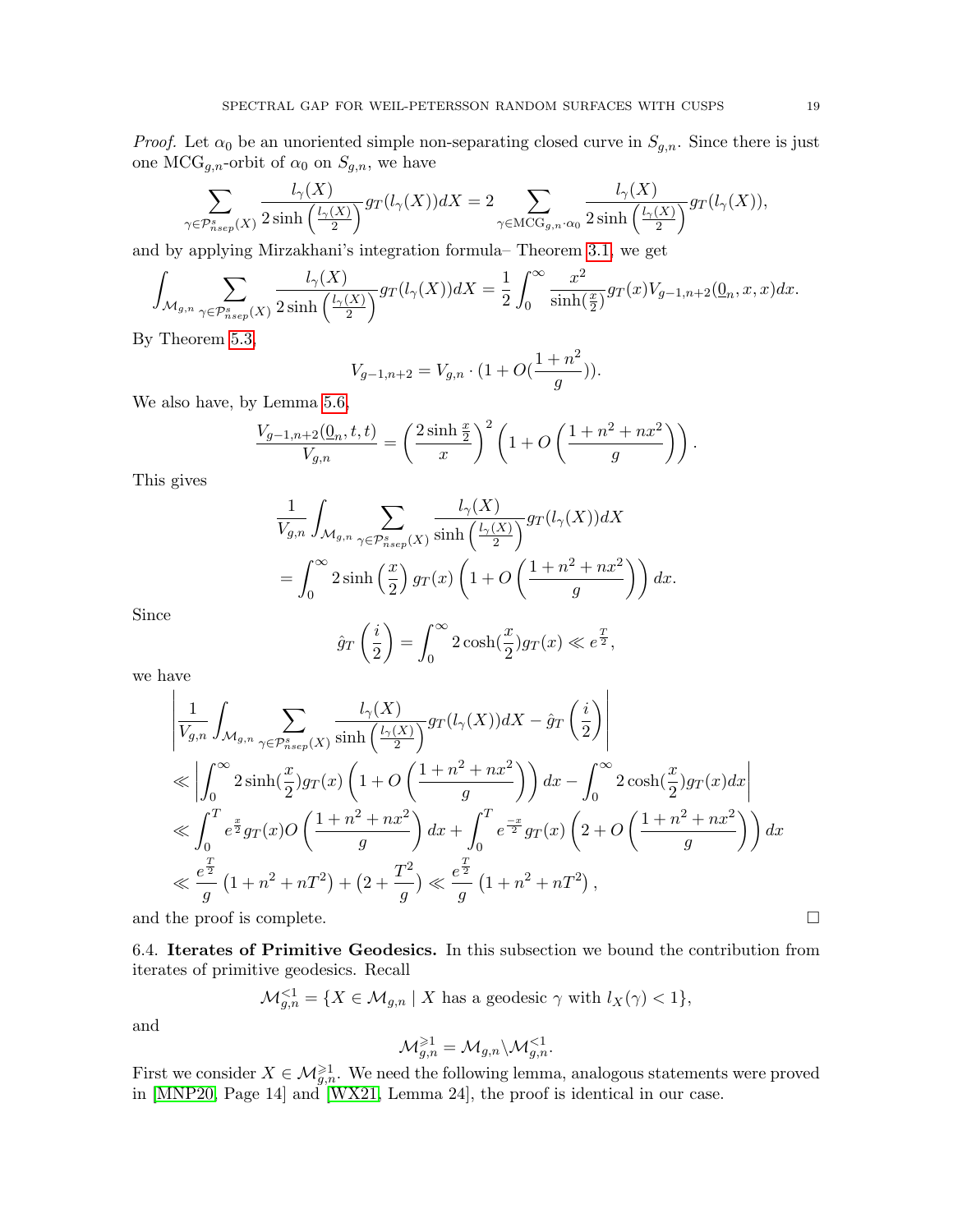<span id="page-19-0"></span>**Lemma 6.5.** For any  $X \in \mathcal{M}_{g,n}^{\geq 1}$  and  $T > 1$ ,

$$
\sum_{\gamma \in \mathcal{P}(X)} \sum_{k=2}^{\infty} \frac{k l_{\gamma}(X)}{2 \sinh\left(\frac{k l_{\gamma}(X)}{2}\right)} g_T(k l_{\gamma}(X)) \ll T^2 g.
$$

We now treat the case that  $X \in \mathcal{M}_{g,n}^{\leq 1}$ . The following generalizes [\[WX21,](#page-35-1) Lemma 25], again the proof is identical.

<span id="page-19-1"></span>**Lemma 6.6.** For any  $X \in \mathcal{M}_{g,n}^{\leq 1}$ ,  $T > 1$  we have

$$
\sum_{\gamma \in \mathcal{P}(X)} \sum_{k=2}^{\infty} \frac{k l_{\gamma}(X)}{2 \sinh\left(\frac{k l_{\gamma}(X)}{2}\right)} g_T(k l_{\gamma}(X)) \ll T^2 g + \sum_{\{\gamma \in \mathcal{P}(X) \mid l_{\gamma}(X) < 1\}} \frac{T}{l_{\gamma}(X)}.
$$

It only remains to bound the integral of  $\sum_{\{\gamma \in \mathcal{P}(X)|l_{\gamma}(X)<1\}} \frac{1}{l_{\gamma}(X)}$  $\frac{T}{l_{\gamma}(X)}$  over  $\mathcal{M}_{g,n}$ .

<span id="page-19-2"></span>Lemma 6.7. We have

$$
\int_{\mathcal{M}_{g,n}} \sum_{\{\gamma \in \mathcal{P}(X) \mid l_{\gamma}(X) \leqslant 1\}} \frac{1}{l_{\gamma}(X)} dX \ll V_{g,n}.
$$

Proof. Using the same notation as in Proposition [6.3](#page-14-1) and Proposition [6.4,](#page-17-0) by applying Mirzakhani's integration formula– Theorem [3.1,](#page-9-0) we get

$$
\begin{aligned} &\int_{\mathcal{M}_{g,n}}\sum_{\{\gamma\in\mathcal{P}(X)|l_{\gamma}(x)\leqslant 1\}}\frac{1}{l_{\gamma}(X)}dX\leqslant \int_{\mathcal{M}_{g,n}}\sum_{i=1}^{[\frac{g}{2}]} \sum_{j=0}^{n}\sum_{\gamma\in\mathrm{MCG}_{g,n}\cdot\alpha_{i,j}}\frac{1}{l_{\gamma}(X)}\mathbb{I}_{[0,1]} \left(l_{\gamma}(X)\right)dX\\ &+\int_{\mathcal{M}_{g,n}} \sum_{j=2}^{n}\sum_{\gamma\in\mathrm{MCG}_{g,n}\cdot\alpha_{0,j}}\frac{1}{l_{\gamma}(X)}\mathbb{I}_{[0,1]} \left(l_{\gamma}(X)\right)dX\\ &\leqslant \int_{0}^{1}V_{g-1,n+2}(\underline{\mathrm{O}}_{g,n}\cdot\mathrm{co}}\frac{1}{l_{\gamma}(X)}\mathbb{I}_{[0,1]}\left(l_{\gamma}(X)\right)dX\\ &\leqslant \int_{0}^{[\frac{g}{2}]} V_{g-1,n+2}(\underline{\mathrm{O}}_{n},t,t)dt\\ &+\sum_{i=1}^{[\frac{g}{2}]} \sum_{j=0}^{n}\int_{0}^{1}V_{i,j+1}(\underline{\mathrm{O}}_{j},t)V_{g-i,n-j+1}(\underline{\mathrm{O}}_{n-j},t)dt\\ &+\sum_{j=2}^{n}\int_{0}^{1}V_{0,j+1}(\underline{\mathrm{O}}_{j},t)V_{g,n-j+1}(\underline{\mathrm{O}}_{n-j},t)dt\\ &\leqslant V_{g-1,n+2}+\sum_{i=1}^{[\frac{g}{2}]} \sum_{j=0}^{n}V_{i,j+1}V_{g-i,n-j+1}+\sum_{j=2}^{n}V_{0,j+1}V_{g,n-j+1}\\ &\ll \left(1+\frac{1+n^{2}}{g}\right)V_{g,n}, \end{aligned}
$$

where on the last line we applied Lemma [5.2,](#page-12-1) Lemma [5.5](#page-13-1) and equations  $(6.2)$ ,  $(6.3)$ ,  $(6.4)$ ,  $(6.5)$  and  $(6.6)$ .

Following [\[WX21,](#page-35-1) Lemma 26], applying Lemma [6.5,](#page-19-0) Lemma [6.6](#page-19-1) and Lemma [6.7](#page-19-2) we deduce the following lemma.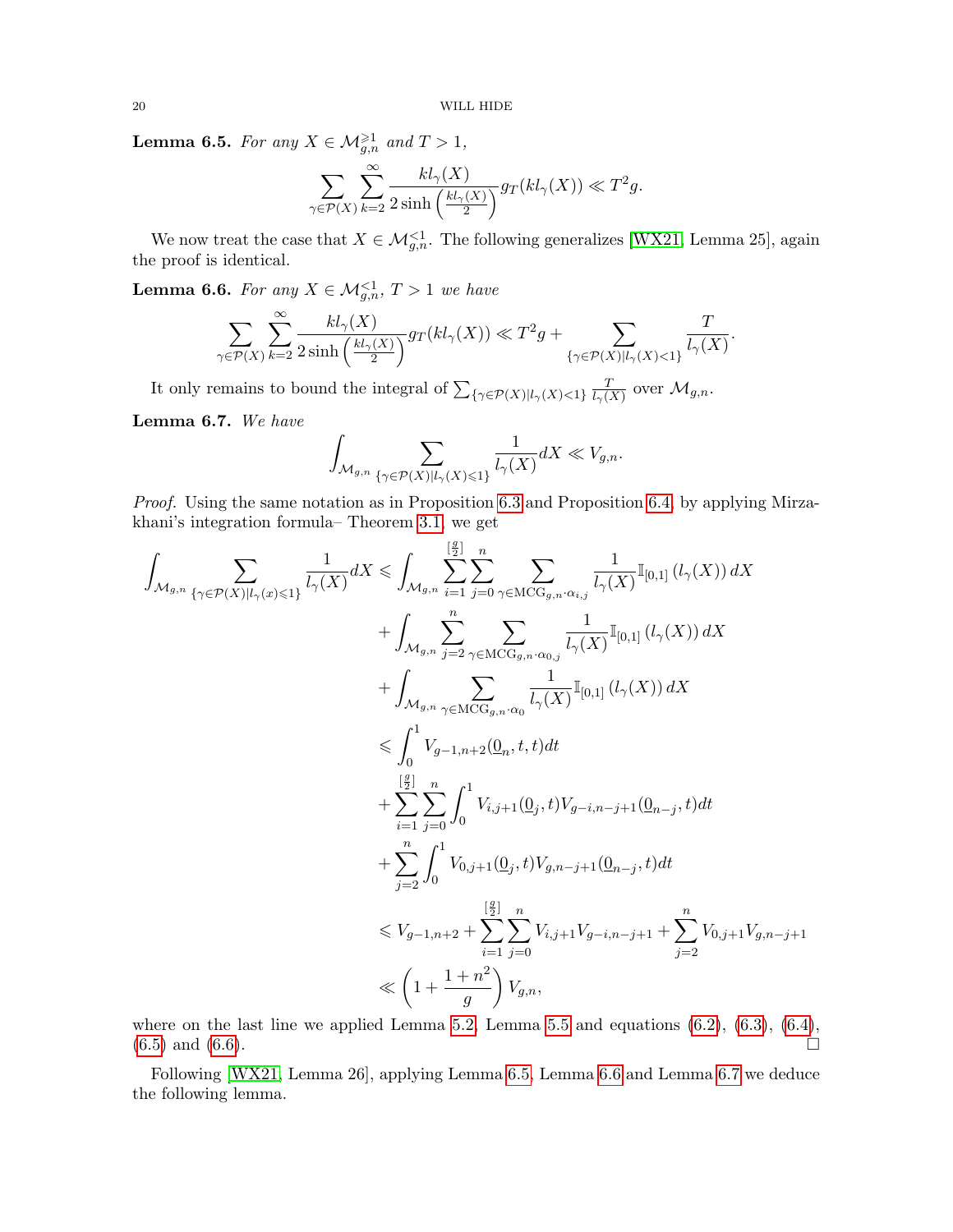**Lemma 6.8.** For  $T > 1$ ,

$$
\frac{1}{V_{g,n}}\int_{\mathcal{M}_{g,n}}\sum_{\gamma\in \mathcal{P}(X)}\sum_{k=2}^{\infty}\frac{l_{\gamma}(X)}{2\sinh\left(\frac{kl_{\gamma}(X)}{2}\right)}g_T(kl_{\gamma}(X))dX\ll gT^2.
$$

# 7. Non-Simple Closed Geodesics

7.1. Preliminaries. We resolve the non-simple closed geodesics in the same way as in [\[WX21\]](#page-35-1). We use the essentially the same subsurface construction, slightly adapted to the case of a surface with cusps.

**Definition 7.1.** Let  $X \in \mathcal{M}_{g,n}$  be a hyperbolic surface and let  $\gamma \subset X$  be a non-simple closed geodesic. Let  $N_{\epsilon}(\gamma)$  denote the  $\epsilon$ -neighborhood of  $\gamma$  where  $\epsilon$  is sufficiently small to ensure that  $N_{\epsilon}(\gamma)$  is homotopic to  $\gamma$  in X. The boundary  $\partial N_{\epsilon}(\gamma)$  is a disjoint union of simple closed curves. Let  $X(\gamma)$  denote the subsurface obtained from  $N_{\epsilon}(\gamma)$  as follows: for each boundary component  $\xi \in N_{\epsilon}(\gamma)$ ,

- If  $\xi$  bounds a disc we fill the disc into  $N_{\epsilon}(\gamma)$ .
- If  $\xi$  is homotopically non-trivial we shrink it to the unique simple closed geodesics in its homotopy class.
- If two different components  $\xi, \xi'$  deform to the same geodesic then we do not glue them together.
- If  $\xi$  is homotopic to a closed horocycle bounding a cusp  $C_i$  we fill the cusp into  $N_{\epsilon}(\gamma)$ .

After deforming  $N_{\epsilon}(\gamma)$  in this way we obtain the surface  $X(\gamma)$ .

By construction  $X(\gamma)$ , the boundary  $\partial X(\gamma)$  consists of geodesics and possibly punctures arising from cusps. While it is possible that two different boundary components in  $\partial N_{\epsilon}(\gamma)$ deform to the same geodesic, it is not possible that two different boundary components in  $\partial N_{\epsilon}(\gamma)$  deform to the limiting horocycle in the same cusp. If there were two such boundary components, they would bound a topological collar of a cusp containing  $\gamma$ . A geodesic cannot be fully contained in a collar of a cusp.

The following proposition was proved in [\[WX21\]](#page-35-1) for  $X \in \mathcal{M}_q$ . The proof in our case is the same.

<span id="page-20-0"></span>**Proposition 7.2.** Let  $X \in \mathcal{M}_{q,n}$  and  $\gamma$  be a non-simple closed geodesic on X. The subsurface  $X(\gamma)$  of X satisfies

- (1)  $\gamma$  is a filling geodesic of  $X(\gamma)$ .
- (2) The boundary satisfies

$$
l(\partial X(\gamma)) \leqslant 2l_{\gamma}(X)
$$

(3) The area satisfies

$$
Area(X(\gamma)) \leq 4l_{\gamma}(X).
$$

**Definition 7.3.** For  $T = a \log n + b \log g > 0$ ,  $X \in \mathcal{M}_{g,n}$ , we define

 $\text{Sub}(X) \stackrel{\text{def}}{=} \{ Y \subset X \mid Y \text{ is a connected subsurface of } X \text{ with geodesic boundary} \},$ 

and

$$
Sub_T(X) \stackrel{\text{def}}{=} \{ Y \in Sub(X) \mid l(\partial Y) \leq 2T, \text{Area}(Y) \leq 4T \},
$$

where we allow two distinct simple closed geodesics on the boundary of  $Y$  to be a single simple closed geodesic in X.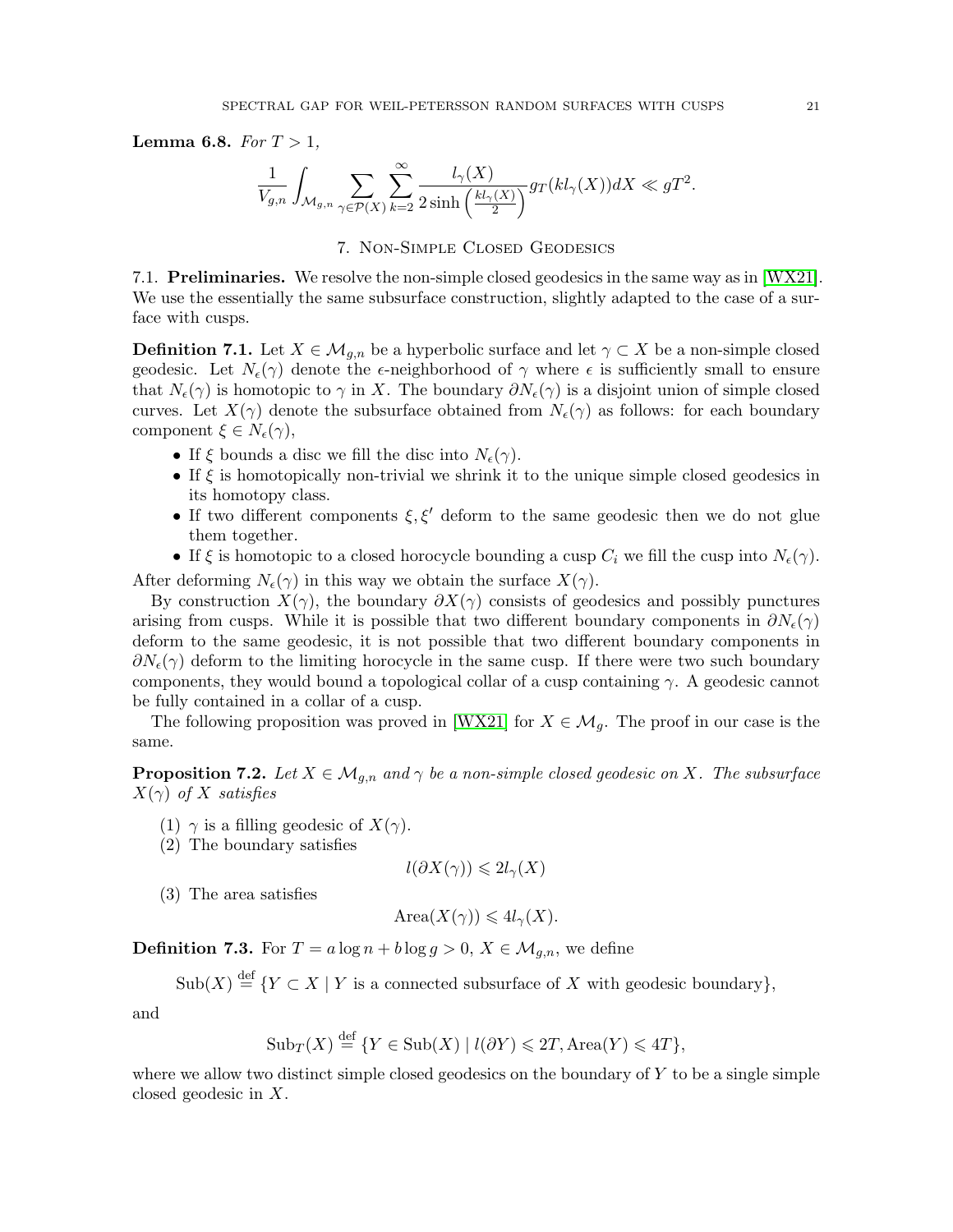#### 22 WILL HIDE

Proposition [7.2](#page-20-0) shows that any  $\gamma \in \mathcal{P}^{ns}(X)$  with  $l_{\gamma}(X) \leq T$  corresponds to surface  $X(\gamma)$  in  $\text{Sub}_T(X)$ . We want to control the number of geodesics that correspond to the same surface. For any  $\gamma \in \mathcal{P}^{ns}(X)$  of length  $l_{\gamma}(X) \leq T$ ,

$$
\#\{\gamma' \in \mathcal{P}^{ns}(X) \mid l_{\gamma'}(X) \leqslant T, X(\gamma') = X(\gamma)\} \leqslant 2\#_f(X(\gamma), T).
$$

Note that the factor of 2 arises since  $\#_f(X(\gamma),T)$  counts unoriented geodesics. The following was proved in [\[WX21,](#page-35-1) Proposition 29] for  $X \in \mathcal{M}_g$ . The proof relies in our case is identical however we include for completeness.

<span id="page-21-3"></span>**Lemma 7.4.** For any  $\epsilon_1 > 0$ ,  $X \in \mathcal{M}_{g,n}$ , there exists a constant  $c_1(\epsilon_1)$  only depending on  $\epsilon_1$ such that as  $g \to \infty$ ,

<span id="page-21-2"></span>
$$
(7.1) \quad \sum_{\gamma \in \mathcal{P}^{ns}(X)} \frac{l_{\gamma}(X)}{2 \sinh\left(\frac{l_{\gamma}(X)}{2}\right)} gr(l_{\gamma}(X)) \ll T e^T \sum_{\{Y \in \text{Sub}_T(X) \mid \left| \chi(Y) \right| \geq 17\}} e^{-\frac{l(\partial Y)}{4}} \\ + c_1(\epsilon_1) T \sum_{\{Y \in \text{Sub}_T(X) \mid \left| \leq \left| \chi(Y) \right| \leq 16\}} e^{\frac{T}{2} - \frac{1 - \epsilon_1}{2} l(\partial Y)}.
$$

*Proof.* Let  $\epsilon_1$  be given. We have

$$
\sum_{\gamma \in \mathcal{P}^{ns}(X)} \frac{l_{\gamma}(X)}{2 \sinh\left(\frac{l_{\gamma}(X)}{2}\right)} gr(l_{\gamma}(X))
$$
\n
$$
\ll \sum_{\gamma \in \mathcal{P}^{ns}(X)} l_{\gamma}(X) e^{-\frac{l_{\gamma}(X)}{2}} \mathbb{I}_{[0,T]}(l_{\gamma}(X))
$$
\n
$$
\leq 2 \sum_{Y \in \text{Sub}_{T}(X)} \sum_{\{\gamma \in Y|\gamma \text{ is filling}\}} l_{\gamma}(X) e^{-\frac{l_{\gamma}(X)}{2}} \mathbb{I}_{[0,T]}(l_{\gamma}(X))
$$
\n
$$
= 2 \sum_{\{Y \in \text{Sub}_{T}(X)| | \chi(Y)| \geq 17\}} \sum_{\{\gamma \in Y|\gamma \text{ is filling}\}} l_{\gamma}(X) e^{-\frac{l_{\gamma}(X)}{2}} \mathbb{I}_{[0,T]}(l_{\gamma}(X))
$$
\n(7.2)\n
$$
+ 2 \sum_{\{Y \in \text{Sub}_{T}(X)| 1 \leq |\chi(Y)| \leq 16\}} \sum_{\{\gamma \in Y|\gamma \text{ is filling}\}} l_{\gamma}(X) e^{-\frac{l_{\gamma}(X)}{2}} \mathbb{I}_{[0,T]}(l_{\gamma}(X)).
$$

<span id="page-21-0"></span>We first consider the first term in the right hand side of [\(7.2\)](#page-21-0). Since  $\gamma \subset Y$  is filling,

$$
\frac{l(\partial Y)}{2} \leqslant l_{\gamma}(Y) = l_{\gamma}(X).
$$

Since the number of closed geodesics on Y satisfies  $\#(Y,T) \ll e^T$ ,

<span id="page-21-1"></span>(7.3) 
$$
\sum_{\{Y \in \text{Sub}_T(X) \mid |X(Y)| \ge 17\}} \sum_{\{\gamma \subset Y \mid \gamma \text{ is filling}\}} l_{\gamma}(X) e^{-\frac{l_{\gamma}(X)}{2}} \mathbb{I}_{[0,T]}(l_{\gamma}(X))
$$

$$
\leq T e^T \sum_{\{Y \in \text{Sub}_T(X) \mid |X(Y)| \ge 17\}} e^{-\frac{l_{\gamma}(\partial Y)}{4}}.
$$

Now we consider the second term on the right hand side of [\(7.2\)](#page-21-0). Let  $Y \in Sub_{T}(X)$  with  $m = |\chi(Y)| \in [1, 16]$ . Let  $c_1(\epsilon_1) = \max_{1 \leq m \leq 16} c(m, \epsilon_1) > 0$  where  $c(m, \epsilon_1)$  is the constant as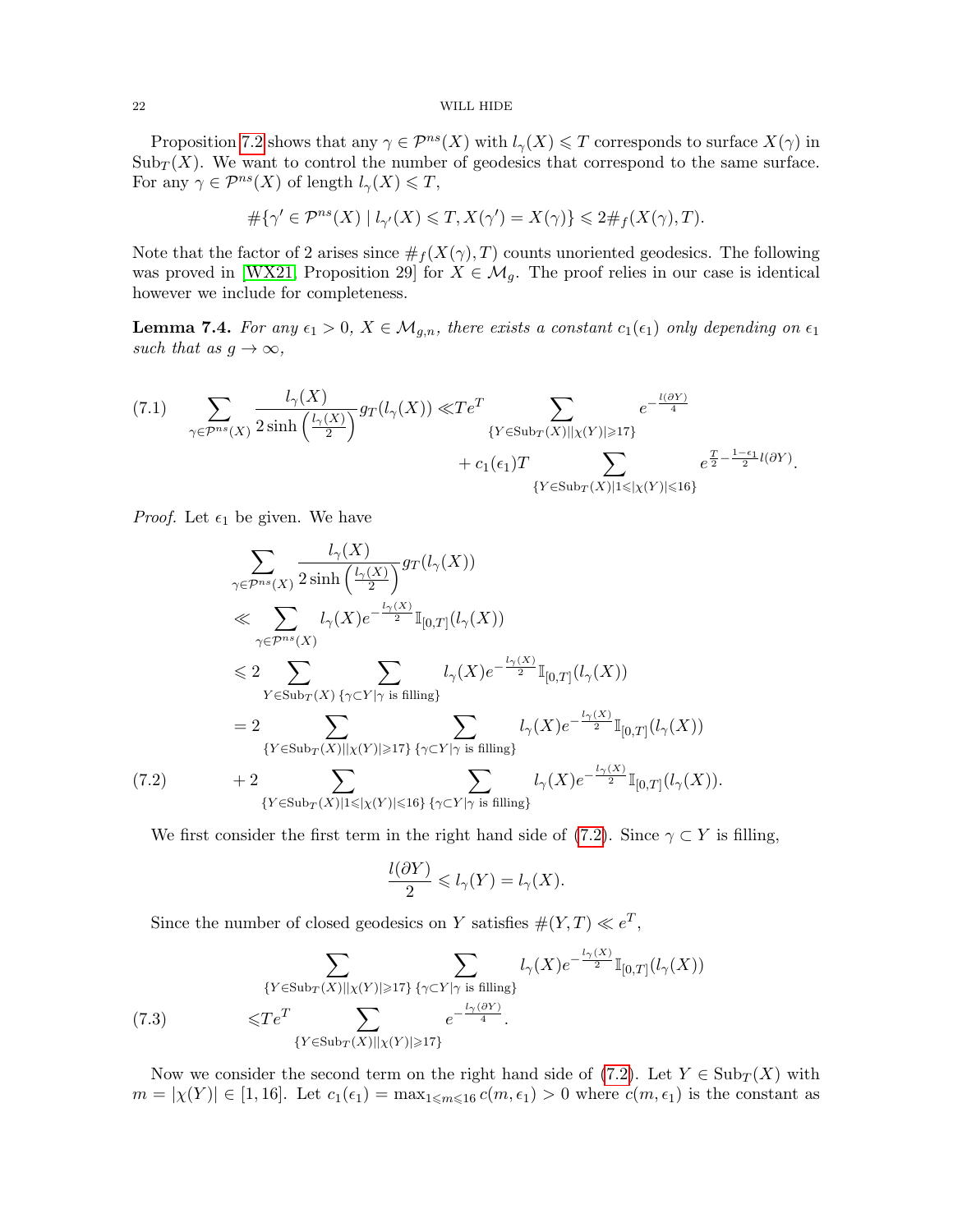in Theorem [4.5.](#page-12-3)

$$
\sum_{\substack{\{\gamma\subset Y|\gamma \text{ is filling}\} \\ \text{ s.t. } \\ j=0}} l_\gamma(X) e^{-\frac{l_\gamma(X)}{2}} \mathbb{I}_{[0,T]}(l_\gamma(X))
$$
\n
$$
\leqslant \sum_{j=0}^{[T]} (j+1) e^{-\frac{j}{2}} \cdot \#\{\gamma \subset Y \mid \gamma \text{ is filling, } j < l_\gamma(Y) \leqslant j+1\}.
$$

By Theorem [4.5,](#page-12-3)

$$
\#\{\gamma \subset Y \mid \gamma \text{ is filling, } j < l_{\gamma}(Y) \leqslant j+1\} \leqslant c_1(\epsilon_1)e^{j+1-\frac{1-\epsilon_1}{2}l(\partial Y)}.
$$

Then

$$
\sum_{\{\gamma \subset Y \mid \gamma \text{ is filling}\}} l_{\gamma}(X)e^{-\frac{l_{\gamma}(X)}{2}}\mathbb{I}_{[0,T]}(l_{\gamma}(X))
$$
  

$$
\ll c_{1}(\epsilon_{1})e^{1-\frac{1-\epsilon_{1}}{2}l(\partial Y)}\sum_{j=0}^{[T]}(j+1)e^{\frac{j}{2}}
$$
  

$$
\ll c_{1}(\epsilon_{1})Te^{\frac{T}{2}-\frac{1-\epsilon_{1}}{2}l(\partial Y)},
$$

and

<span id="page-22-0"></span>
$$
\sum_{\{Y \in \text{Sub}_T(X) \mid 1 \leq |\chi(Y)| \leq 16\}} \sum_{\{\gamma \subset Y \mid \gamma \text{ is filling}\}} l_{\gamma}(X) e^{-\frac{l_{\gamma}(X)}{2}} \mathbb{I}_{[0,T]}(l_{\gamma}(X))
$$
\n
$$
\ll c_1(\epsilon_1) T \sum_{\{Y \in \text{Sub}_T(X) \mid 1 \leq |\chi(Y)| \leq 16\}} e^{\frac{T}{2} - \frac{1 - \epsilon_1}{2} l(\partial Y)}.
$$

Combining  $(7.3)$  and  $(7.4)$ , the claim follows.

### 7.2. **Bounding the final term.** For sufficiently large  $g$ , the map

 $Y \mapsto \partial Y$ 

is injective. Indeed, if  $Y_1 \neq Y_2 \in Sub_T(X)$  with  $\partial Y_1 = \partial Y_2$  then  $Y_1 \cup Y_2 = X$ . But

 $Area(X) = 2\pi(2g - 2 + n) \leq Area(Y_1) + Area(Y_2) \leq 2a \log n + 2b \log g$ ,

giving a contradiction for sufficiently large g. Throughout the rest of the paper we assume that  $g$  is sufficiently large so that this property holds. Following [\[WX21\]](#page-35-1), we introduce the following notation.

Notation-Let  $X \in \mathcal{M}_{g,n}$ , for  $g_0 \geqslant 0, 0 \leqslant a_0 \leqslant n, k > 0$  with  $\sum_{i=1}^{q} n_i = k - 2n_0$  and  $\sum_{j=1}^{q} a_j = n - a_0$  and a subsurface  $Y_0 \in \text{Sub}_T(X)$ , we write

$$
Y_0 = Y_0(q, a_1, ..., a_q, n_1, ..., n_q, g_1, ..., g_q) = Y_0(q, \underline{a}, \underline{n}, g),
$$

to indicate that  $Y_0$  satisfies

- $Y_0$  is homeomorphic to  $S_{g_0,k+a_0}$ .
- $Y_0$  has  $a_0$  cusps and the remaining  $k > 0$  boundary components are simple geodesics. There are  $n_0 \geq 0$  pairs of simple geodesics in  $Y_0$  which correspond to a single simple closed geodesic in X.
- The interior of its complement  $X\Y_0$  consists of  $q \geq 1$  components  $Y_1, ..., Y_q$  where  $Y_i$ is homeomorphic to  $S_{g_i,n_i+a_i}$ , where  $2g_i - 2 + a_i + n_i \geq 1$ .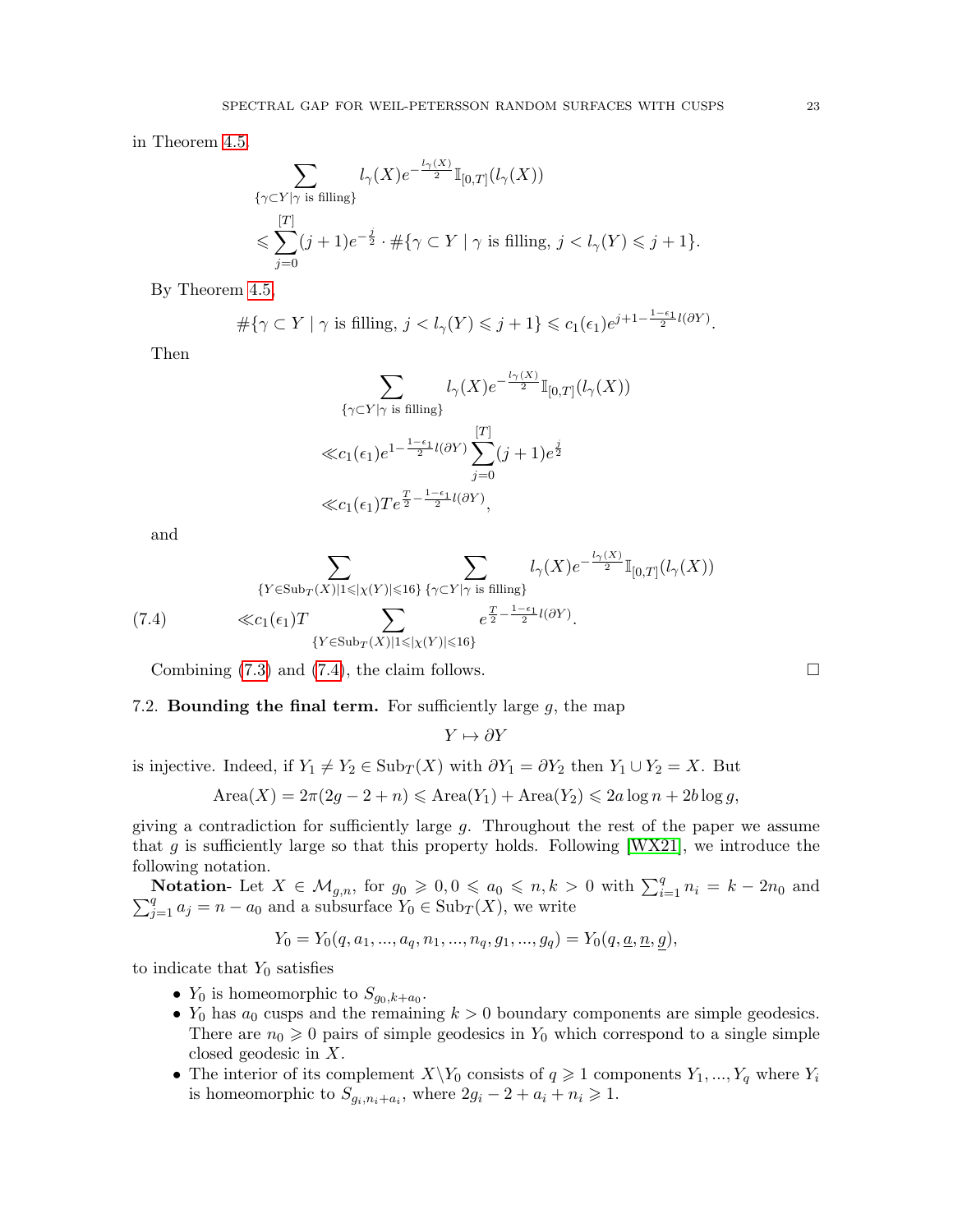We denote  $m = |\chi(Y_0)| = 2g_0 - 2 + a_0 + k$ .

Given  $X \in \mathcal{M}_{q,n}$ , any  $Y_0(q, \underline{a}, \underline{n}, g) \in Sub_T(X)$  is homotopic in X to the image of a subsurface  $\tilde{Y} \subset S_{g,n}$  under a marking of X, where  $\tilde{Y}$  is in the MCG<sub>g,n</sub>-orbit of a subsurface  $\tilde{Y}_0 = \tilde{Y}_0(q, \underline{a}, \underline{n}, \underline{g}) \subset S_{g,n}$  with  $\tilde{Y}_0$  homeomorphic to  $S_{g_0,k+a_0}$ , where  $S_{g,n} \backslash \tilde{Y}_0$  has q components  $\tilde{Y}_1, ..., \tilde{Y}_q$  with  $\tilde{Y}_i$  homeomorphic to  $S_{g_i, n_i + a_i}$  with  $n_i$  boundary curves and  $a_i$  punctures. There is one such MCG<sub>g,n</sub>-orbit for a given choice of  $(q, \underline{a}, \underline{n}, g)$ . We write  $\partial \tilde{Y}$  to denote the distinct, disjoint homotopy classes of boundary curves of  $\tilde{Y}$ . The set of boundary curves of  $\tilde{Y}$  is a disjoint union of non-peripheral simple closed curves. The function  $l_X(\partial Y)$  is the sum of the lengths of the geodesic representatives of the free homotopy classes of the image of  $\partial Y$ under a marking of X and we have  $l(\partial Y) = l_X(\partial \tilde{Y})$ . We can therefore apply Mirzakhani's integration formula– Theorem [3.1,](#page-9-0) to bound the integral of [\(7.1\)](#page-21-2) over  $\mathcal{M}_{q,n}$ . First we bound the contribution from a single  $\text{MCG}_{q,n}$ -orbit.

<span id="page-23-0"></span>**Proposition 7.5.** Let  $g_0 \geqslant 0, 0 \leqslant a_0 \leqslant n, k > 0$  with  $\sum_{i=1}^q n_i = k - 2n_0$  and  $\sum_{j=1}^q a_j = n - a_0$ , then

$$
\int_{\mathcal{M}_{g,n}} \sum_{\tilde{Y} \in \mathrm{MCG}_{g,n} \cdot \tilde{Y}_0(q,\underline{a},\underline{n},\underline{g})} e^{-\frac{l(\partial Y)}{4}} \mathbb{I}_{[0,2T]}(l_X(\partial Y)) dX \ll e^{\frac{7}{2}T} \frac{V_{g_0,k+a_0} V_{g_1,n_1+a_1} \cdots V_{g_q,n_q+a_q}}{n_0! n_1! \cdots n_q!}.
$$

*Proof.* Since  $\partial Y_0(q, \underline{a}, \underline{n}, g)$  is a non-peripheral simple closed multi-curve on  $S_{g,n}$ , it follows by Mirzakhani's integration formula- Theorem [3.1](#page-9-0) that

$$
\int_{\mathcal{M}_{g,n}} \sum_{Y \in \mathrm{MCG}_{g,n} \cdot \tilde{Y}_0(q,\underline{a},\underline{n},\underline{g})} e^{-\frac{l(\partial Y)}{4}} \mathbb{I}_{[0,2T]}(l_X(\partial Y)) dX \n= \int_{\mathcal{M}_{g,n}} \sum_{Y \in \mathrm{MCG}_{g,n} \cdot \partial \tilde{Y}_0(q,\underline{a},\underline{n},\underline{g})} e^{-\frac{l_X(\partial Y)}{4}} \mathbb{I}_{[0,2T]}(l(\partial Y)) dX \n\leq \frac{1}{|\mathrm{Sym}|} \int_{\mathbb{R}_{\geq 0}^{k-n_0}} \exp\big(-\frac{1}{4}\big(\sum_{j=1}^{n_0} 2x'_j + \sum_{i=1}^q (x_{i,1} + \dots + x_{i,n_i})\big)\big) \n\mathbb{I}_{[0,2T]}(\sum_{j=1}^{n_0} 2x'_j + \sum_{i=1}^q (x_{i,1} + \dots + x_{i,n_i})) \n\int_{g_0, k+a_0} \left(x'_1, x'_1, \dots, x'_{n_0}, x'_{n_0}, x_{1,1}, \dots, x_{1,n_1}, x_{2,n_2}, \dots, x_{2,n_2}, \dots, x_{q,1}, \dots, x_{q,n_q}, \underline{0}_{a_0}\big) \n\int_{g_1, n_1+a_1} \big(x_{1,1}, \dots, x_{1,n_1}, \underline{0}_{a_1}\big) \dots \int_{g_q, n_q+a_q} \big(x_{q,1}, \dots, x_{q,n_q}, \underline{0}_{a_q}\big) \n\int_{g'_1} \dots \int_{n_0}^{s'} \cdot x_{1,1} \dots x_{q,n_q} dx'_1 \dots dx'_{n_0} dx_{1,1} \dots dx_{q,n_q}.
$$

The symmetry satisfies

$$
|\mathrm{Sym}| \geqslant n_0! n_1! \cdots n_q!.
$$

By Lemma [5.2](#page-12-1) we have

$$
V_{g,n}(x_1,...,x_n)\leqslant e^{\frac{x_1+...+x_n}{2}}V_{g,n}.
$$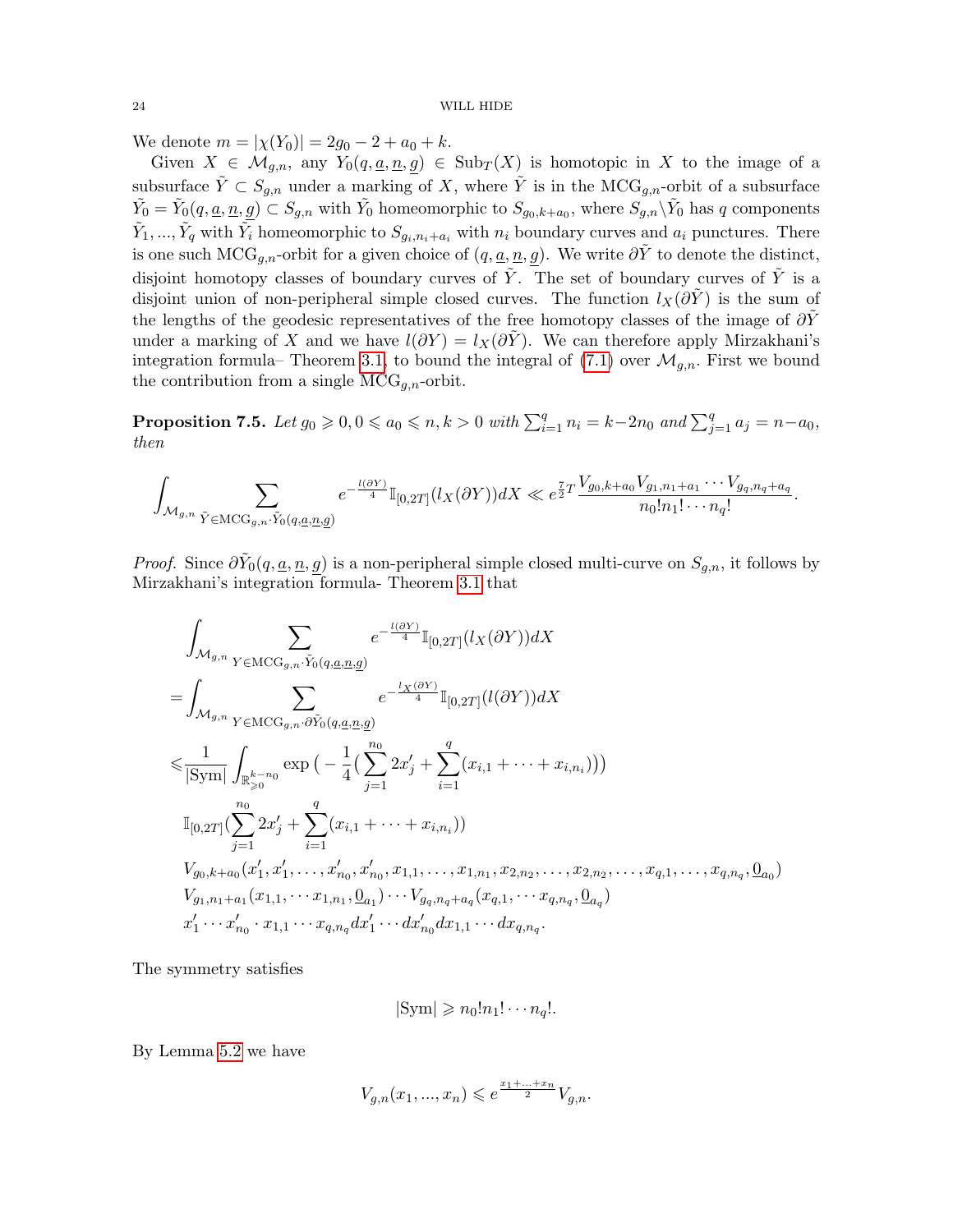Putting this together

$$
\int_{\mathcal{M}_{g,n}} \sum_{Y \in \mathrm{MCG}_{g,n} \cdot \tilde{Y}_0(q,\underline{a},\underline{n},\underline{g})} e^{-\frac{l(\partial Y)}{4}} \mathbb{I}_{[0,2T]}(l(\partial Y)) dX
$$
\n
$$
\ll \frac{V_{g_0,k+a_0} V_{g_1,n_1+a_1} \cdots V_{g_q,n_q+a_q}}{n_0! n_1! \cdots n_q!} \int_{\mathbb{R}^{k-n_0}} \exp(\frac{1}{2} \sum_{j=1}^{n_0} x'_j + \frac{3}{4} \sum_{i=1}^q (x_{i,1} + \cdots + x_{i,n_i}))
$$
\n
$$
\mathbb{I}_{[0,2T]}(\sum_{j=1}^{n_0} 2x'_j + \sum_{i=1}^q (x_{i,1} + \cdots + x_{i,n_i}))
$$
\n
$$
x'_1 \cdots x'_{n_0} \cdot x_{1,1} \cdots x_{1,n_1} \cdots x_{q,1} \cdots x_{q,n_q} dx'_1 \cdots dx'_{n_0} dx_{1,1} \cdots dx_{1,n_1} \cdots dx_{q,1} \cdots dx_{q,n_q}
$$

Note that

$$
\int_{x_i \geqslant 0, \sum_{j=1}^n x_j \leqslant s} x_1 \cdots x_n dx_1 \cdots dx_n = \frac{s^{2n}}{(2n)!} < e^s,
$$

thus we have

$$
\int_{\mathbb{R}_{\geqslant 0}^{k-n_0}} \mathbb{I}_{[0,2T]}(\sum_{j=1}^{n_0} 2x'_j + \sum_{i=1}^q (x_{i,1} + \dots + x_{i,n_i}))
$$
\n
$$
\cdot x'_1 \cdots x'_{n_0} \cdot x_{1,1} \cdots x_{1,n_1} \cdots x_{q,1} \cdots x_{q,n_q} dx'_1 \cdots dx'_{n_0} dx_{1,1} \cdots dx_{1,n_1} \cdots dx_{q,1} \cdots dx_{q,n_q}
$$
\n
$$
< e^{2T}
$$

Since

$$
\left(\frac{1}{2}\sum_{j=1}^{n_0}x'_j+\frac{3}{4}\sum_{i=1}^q(x_{i,1}+\cdots+x_{i,n_i})\right)\mathbb{I}_{[0,2T]}(\sum_{j=1}^{n_0}2x'_j+\sum_{i=1}^q(x_{i,1}+\cdots+x_{i,n_i}))\leq \frac{3}{4}\cdot 2T,
$$

we get

$$
\int_{\mathcal{M}_{g,n}} \sum_{Y \in \mathrm{MCG}_{g,n} \cdot \tilde{Y}_0(q,\underline{a},\underline{n},\underline{g})} e^{-\frac{l(\partial Y)}{4}} \mathbb{I}_{[0,2T]}(l(\partial Y)) dX
$$
\n
$$
\ll \frac{V_{g_0,k+a_0} V_{g_1,n_1+a_1} \cdots V_{g_q,n_q+a_q}}{n_0! n_1! \cdots n_q!} e^{2T} \cdot e^{\frac{3}{2}T}
$$
\n
$$
= e^{\frac{7}{2}T} \frac{V_{g_0,k+a_0} V_{g_1,n_1+a_1} \cdots V_{g_q,n_q+a_q}}{n_0! n_1! \cdots n_q!},
$$

and the proof is complete.  $\Box$ 

We now want to bound the contribution from  $Y \in Sub_T(X)$  of a given topological type. Having bounded the contribution from a given  $\mathrm{MCG}_{g,n}$ -orbit, we sum over all possible  $\mathrm{MCG}_{g,n}$ orbits of subsurfaces of a given topological type. Given  $g_0 \geq 0, 0 \leq a_0 \leq n, k > 0$ , we bound the contribution from all  $\{Y \in \text{Sub}_T(X) \mid Y \cong S_{g_0,k+a_0}\}$  by summing over admissible  $q \geq 1, \{g_i\}_{1 \leq i \leq q}, \{n_i\}_{1 \leq i \leq q}, \{a_i\}_{1 \leq i \leq q}$  in Proposition [7.5.](#page-23-0)

Recall from Section 4,

$$
W_r = \begin{cases} V_{\frac{r}{2}+1} & \text{if } r \text{ is even} \\ V_{\frac{r+1}{2},1} & \text{if } r \text{ is odd} \end{cases}.
$$

.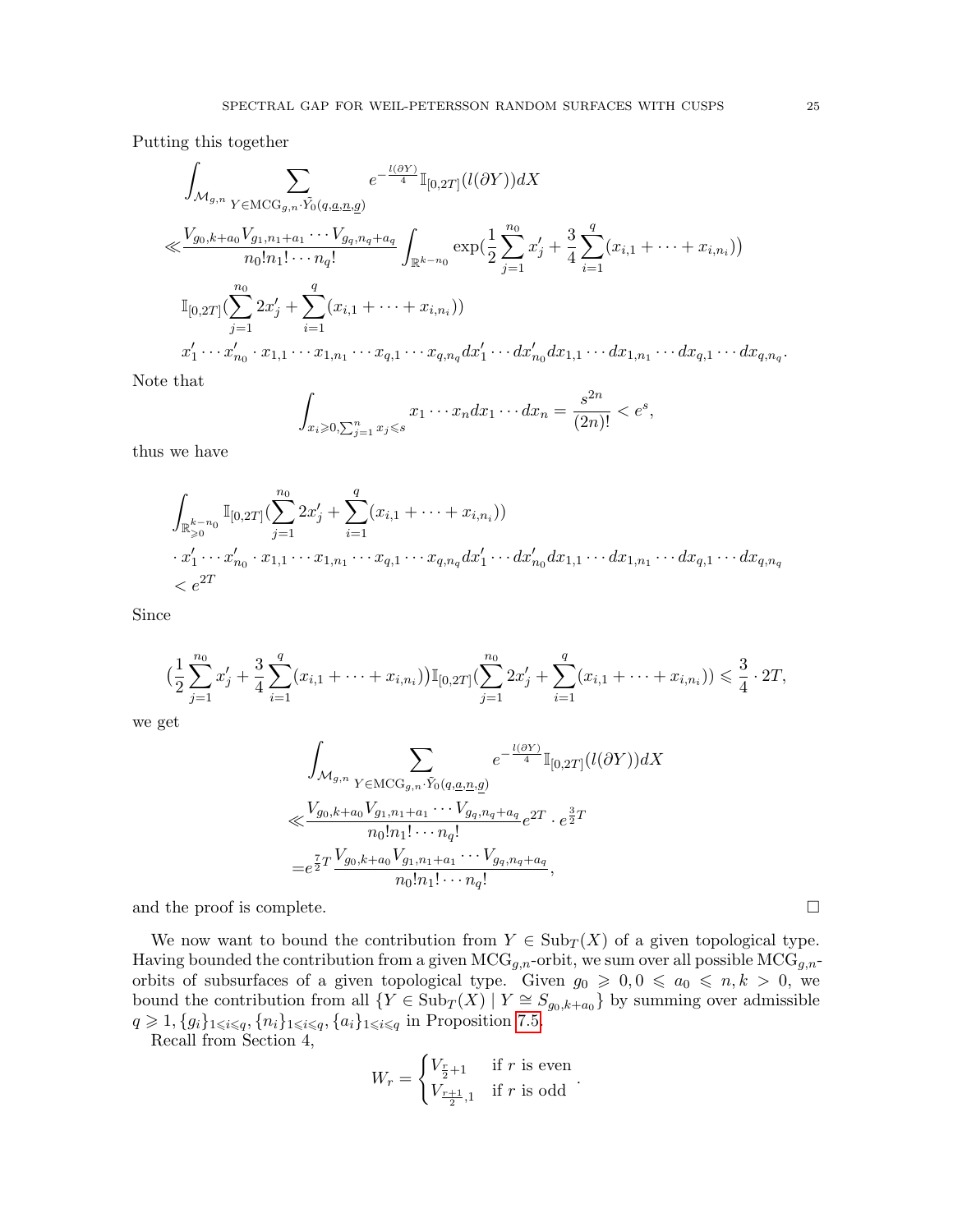<span id="page-25-0"></span>**Proposition 7.6.** Let  $g_0 \ge 0$ ,  $k \ge 1$  and  $a_0 \ge 0$  be fixed with  $m = 2g_0 - 2 + k + a_0 \ge 1$ . Then we have

$$
\int_{\mathcal{M}_{g,n}}\sum_{\{Y\in Sub_{T}(X)|Y\cong S_{g_{0},k+a_{0}}\}}e^{-\frac{l(\partial Y)}{4}}dX\ll ne^{\frac{7}{2}T}W_{2g_{0}+k-2+a_{0}}W_{2g-2g_{0}-k+n-n_{0}}.
$$

Proof. We have

$$
\sum_{\{Y\in \mathrm{Sub}_T(X)|Y\cong S_{g_0,k+a_0}\}}e^{-\frac{l(\partial Y)}{4}}\\=\sum_{q\geqslant 1}\sum_{a_1,\ldots,a_q}\sum_{n_1,\ldots,n_q}\sum_{g_1,\ldots,g_q}\sum_{\tilde{Y}\in \mathrm{MCG}_{g,n}.\tilde{Y}_0(q,\underline{a},\underline{n},\underline{g})}e^{-\frac{l_X(\partial Y)}{4}}\mathbb{I}_{[0,2T]}(l(\partial Y)),
$$

 $\sum$ where the summation is over all possible  $q \geq 1$  and  $(g_1, n_1, a_1), \cdots, (g_q, n_q, a_q)$  such that  $\sum_{i=1}^q (2g_i - 2 + n_i + a_i) = 2g - 2 + n - m$  and  $(g_i, n_i, a_i) \in \mathbb{Z}_{\geqslant 0}^3$  with  $2g_i - 2 + n_i + a_i \geqslant 1$ . It follows by Proposition [7.5](#page-23-0) that

$$
\int_{\mathcal{M}_{g,n}} \sum_{\{Y \in \text{Sub}_T(X) | Y \cong S_{g_0,k+a_0}\}} e^{-\frac{l(\partial Y)}{4}} dX
$$
\n
$$
\ll \sum_{q \geqslant 1} \sum_{a_1, ..., a_q} \sum_{n_1, ..., n_q} \sum_{g_1, ..., g_q} \int_{\mathcal{M}_{g,n}} \sum_{\tilde{Y} \in \text{MCG}_{g,n}.\tilde{Y}_0(q,\underline{a},\underline{n},\underline{g})} e^{-\frac{l_X(\partial Y)}{4}} \mathbb{I}_{[0,2T]}(l(\partial Y)) dX
$$
\n
$$
\ll \sum_{q \geqslant 1} \sum_{a_1, ..., a_q} \sum_{n_1, ..., n_q} \sum_{g_1, ..., g_q} e^{\frac{\tau}{2}T} \frac{V_{g_0,k+a_0} V_{g_1,n_1+a_1} \cdots V_{g_q,n_q+a_q}}{n_0! n_1! \cdots n_q!},
$$

For fixed  $q\geqslant 1, \{n_i\}_{1\leqslant i\leqslant q}, \{a_i\}_{1\leqslant i\leqslant q}$  it follows by Lemma [5.8](#page-13-2) that

$$
\sum_{g_1,\dots,g_q} V_{g_1,n_1+a_1}\cdots V_{g_q,n_q+a_q} \leqslant c \left( \frac{D}{2g-2g_0-k+n-a_0} \right)^{q-1} W_{2g-2g_0-k+n-a_0}
$$
  

$$
< c \left( \frac{D}{g} \right)^{q-1} W_{2g-2g_0-k+n-a_0}.
$$

We then have

$$
\int_{\mathcal{M}_{g,n}} \sum_{\{Y \in \text{Sub}_T(X) \mid Y \cong S_{g_0,k+a_0}\}} e^{-\frac{l(\partial Y)}{4}} dX
$$
\n
$$
\ll e^{\frac{7}{2}T} V_{g_0,k+a_0} W_{2g-2g_0-k+n-a_0} \cdot \left( \sum_q \sum_{a_1,\dots,a_q} \sum_{n_1,\dots,n_q} \frac{1}{n_0! n_1! \cdots n_q!} \left( \frac{D}{g} \right)^{q-1} \right).
$$

We have for fixed  $k - 2n_0 \geq 1$ 

$$
\sum_{n_1+\ldots+n_q=k-2n_0,n_i\geqslant 0}\frac{(k-2n_0)!}{n_1!\cdots n_q!}=q^{k-2n_0}.
$$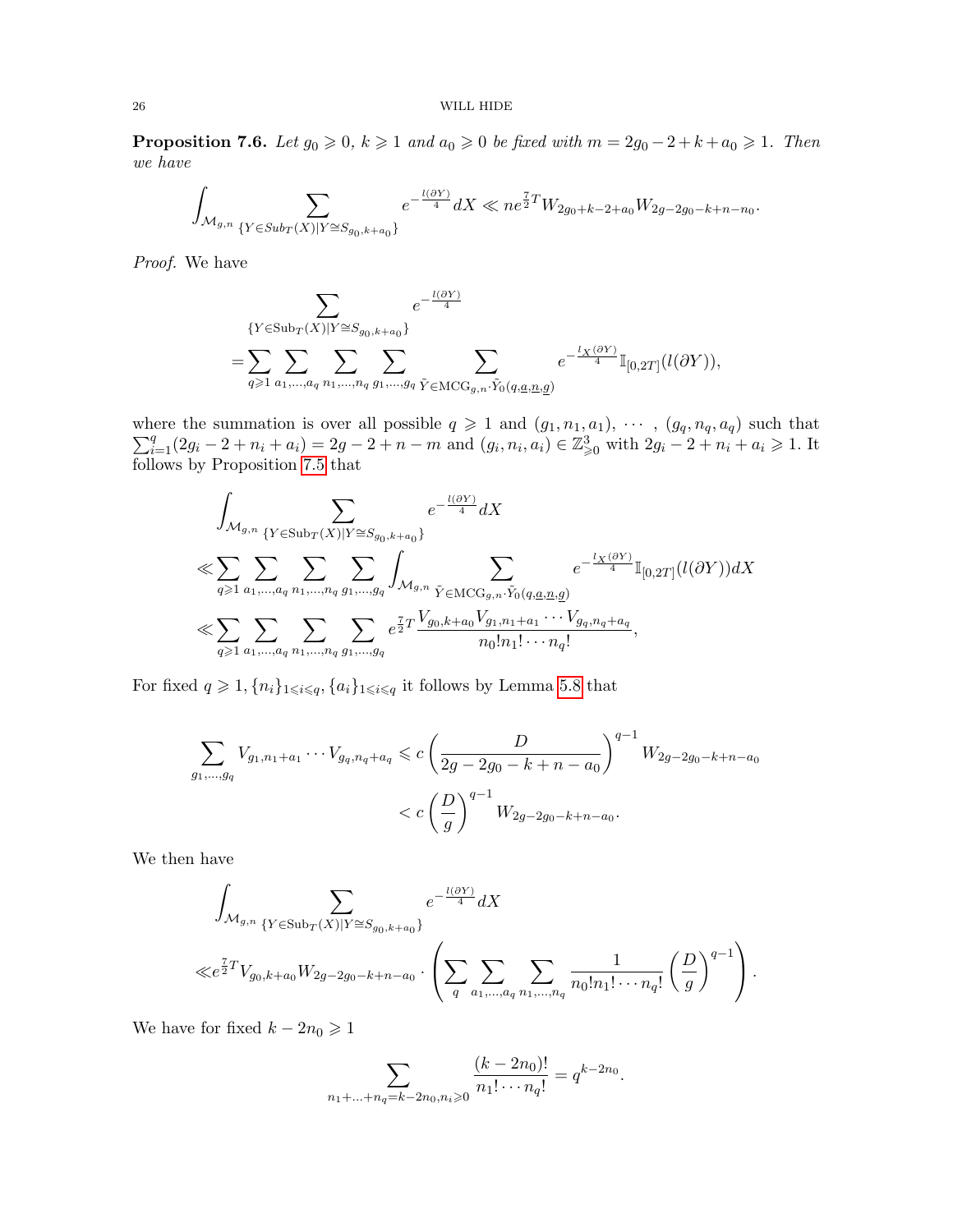Since  $0 \leqslant n_0 \leqslant \lfloor \frac{k-1}{2} \rfloor$  $\frac{-1}{2}$  we have

$$
\sum_{q \geq 1} \sum_{a_1, \dots, a_q} \sum_{n_1, \dots, n_q} \frac{1}{n_0! n_1! \cdots n_q!} \left(\frac{D}{g}\right)^{q-1}
$$
\n
$$
= \sum_{q \geq 1} \sum_{a_1, \dots, a_q} \sum_{0 \leq n_0 \leq \lfloor \frac{k-1}{2} \rfloor} \frac{q^{k-2n_0}}{n_0! (k-2n_0)!} \left(\frac{D}{g}\right)^{q-1}
$$
\n
$$
\leq (n - a_0) \sum_{0 \leq n_0 \leq \lfloor \frac{k-1}{2} \rfloor} \frac{1}{n_0! (k-2n_0)!} + \sum_{q \geq 2} \sum_{a_1, \dots, a_q} \sum_{0 \leq n_0 \leq \lfloor \frac{k-1}{2} \rfloor} \frac{q^{k-2n_0}}{n_0! (k-2n_0)!} \left(\frac{D}{g}\right)^{q-1}
$$
\n
$$
\leq e \cdot n + \sum_{q \geq 2} \sum_{a_1, \dots, a_q} \sum_{0 \leq n_0 \leq \lfloor \frac{k-1}{2} \rfloor} \frac{q^{k-2n_0}}{n_0! (k-2n_0)!} \left(\frac{D}{g}\right)^{q-1}.
$$

Since  $\sum_{i=0}^{q} a_i = n - a_0$  and  $\frac{q^{k-2n_0}}{(k-2n_0)!} < e^q$  we have

$$
e \cdot n + \sum_{q \geqslant 2} \sum_{a_1, \dots, a_q} \sum_{0 \leqslant n_0 \leqslant \lfloor \frac{k-1}{2} \rfloor} \frac{q^{k-2n_0}}{n_0!(k-2n_0)!} \left(\frac{D}{g}\right)^{q-1}
$$
  
\n
$$
= e \cdot n + \sum_{q \geqslant 2} {n+q-a_0 \choose q} \sum_{0 \leqslant n_0 \leqslant \lfloor \frac{k-1}{2} \rfloor} \frac{q^{k-2n_0}}{n_0!(k-2n_0)!} \left(\frac{D}{g}\right)^{q-1}
$$
  
\n
$$
\langle e \cdot n + \left(\sum_{q \geqslant 2} {n+q \choose q} \left(\frac{eD}{g}\right)^{q-1} e^q\right) \left(\sum_{0 \leqslant n_0 \leqslant \lfloor \frac{k-1}{2} \rfloor} \frac{1}{n_0!}\right)
$$
  
\n
$$
\langle e \cdot n + \sum_{q \geqslant 2} {n+q \choose q} \left(\frac{eD}{g}\right)^{q-1} e^2
$$
  
\n
$$
\ll n,
$$

for sufficiently large g. Since  $V_{g,n} \leq bW_{2g-2+n}$  for a universal constant  $b > 0$ , the claim follows.  $\square$ 

Now we have a bound for each given topological type of  $Y \subset \text{Sub}_T(X)$ , we want to sum over  $Y \subset \text{Sub}_T(X)$  with given Euler characteristic. We know that for any  $Y \in \text{Sub}_T(X)$ , since Area $(Y) \leq 4T$ , that  $|\chi(Y)| \leq \frac{4T}{2\pi}$  $\frac{4T}{2\pi}$ . We sum over admissible  $g_0, k$  and  $a_0$  in Proposition [7.6](#page-25-0) with

$$
m \leqslant 2g_0 + k + a_0 - 2 \leqslant \left[\frac{4T}{2\pi}\right].
$$

<span id="page-26-0"></span>**Proposition 7.7.** Let  $m \geq 1$  be a fixed integer. Then there exists a constant  $c_2(m) > 0$  only depending on m such that

$$
\int_{\mathcal{M}_{g,n}}\sum_{\{Y\in Sub_{T}(X)|m\leqslant\chi(Y)\leqslant[\frac{4T}{2\pi}]\}}e^{-\frac{l(\partial Y)}{4}}dX\ll nT^2e^{\frac{7T}{2}}c_2(m)\frac{V_{g,n}}{g^m}.
$$

*Proof.* Let  $Y \in Sub_T(X)$  with  $|\chi(Y)| = 2g_0 + k + a_0 - 2 \geq m$ . In particular we have

$$
1 \leqslant k + a_0 \leqslant \left[\frac{4T}{2\pi}\right] + 2.
$$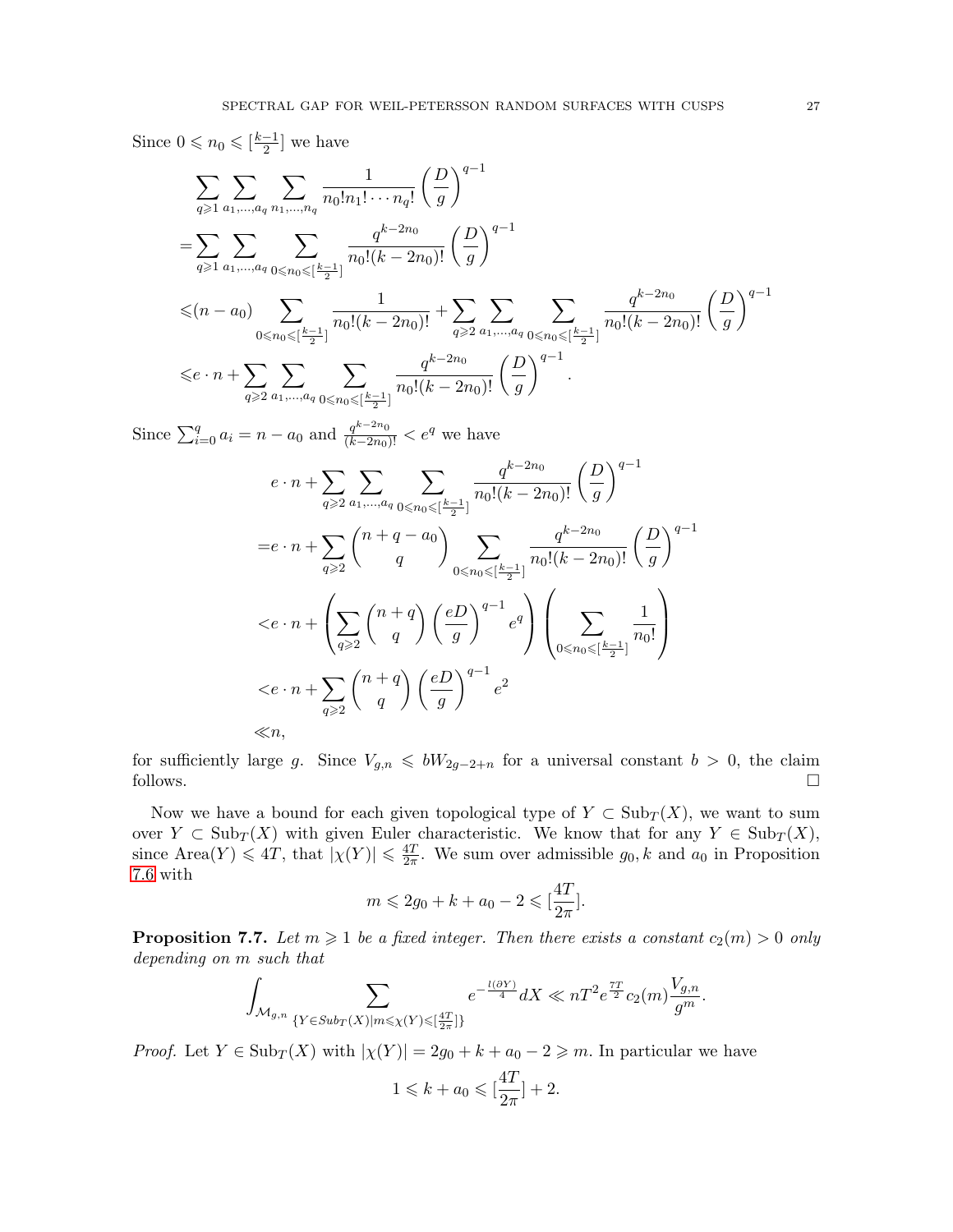Then it follows that

$$
\int_{\mathcal{M}_{g,n}} \sum_{\{Y \in \text{Sub}_T(X) | m \leq \chi(Y) \leq [\frac{4T}{2\pi}]\}} e^{-\frac{l(\partial Y)}{4}} dX
$$
\n
$$
= \int_{\mathcal{M}_{g,n}} \sum_{m \leq \chi(Y) \leq [\frac{4T}{2\pi}]} \sum_{\{Y \in \text{Sub}_T(X) | Y \cong S_{g_0,k+a_0}\}} e^{-\frac{l(\partial Y)}{4}} dX
$$
\n
$$
\ll n \sum_{a_0} \sum_{\{k \mid 1 \leq k \leq [\frac{4T}{2\pi}]+2-a_0\}} \sum_{\{g_0 | m \leq 2g_0 - 2 + k + a_0 \leq [\frac{4T}{2\pi}]\}} e^{\frac{7}{2}T} W_{2g_0+k-2+a_0} W_{2g-2g_0-k+n-a_0}.
$$

By Lemma [5.7](#page-13-3) we know there exists a constant  $c_2(m)$  only dependent on m such that for fixed  $a_0, k$ ,

$$
\sum_{\{g_0|m\leqslant 2g_0-2+k+a_0\leqslant \lceil \frac{4T}{2\pi}\rceil\}} e^{\frac{7}{2}T} W_{2g_0+k-2+a_0} W_{2g-2g_0-k+n-a_0} \leqslant e^{\frac{7T}{2}} c_2(m) \frac{W_{2g-2+n}}{(2g-2+n)^m}.
$$

For  $n$  even, applying Lemma [5.3](#page-12-0)

$$
\frac{W_{2g-2+n}}{V_{g,n}} = \frac{V_{g+\frac{n}{2},0}}{V_{g,n}}
$$
  
= 
$$
\frac{\sqrt{g}\left(1+O\left(\frac{1}{g}\right)\right)}{\sqrt{g-1+\frac{n}{2}\left(1+O\left(\frac{1+n^2}{g}\right)\right)}}
$$
  
\$\leqslant 1\$.

Similarly for n odd,

$$
\frac{W_{2g-2+n}}{V_{g,n}} = \frac{V_{g+\frac{n-1}{2},1}}{V_{g,n}}
$$
  
  $\ll 1$ .

Thus

$$
\int_{\mathcal{M}_{g,n}} \sum_{\{Y \in \text{Sub}_T(X) | m \le \chi(Y) \le \left[\frac{4T}{2\pi}\right] \}} e^{-\frac{l(\partial Y)}{4}} \mathbb{I}_{[0,2T]}(l(\partial Y)) dX
$$
  

$$
\ll n e^{\frac{7}{2}T} \sum_{a_0} \sum_{\{k \mid 1 \le k \le \left[\frac{4T}{2\pi}\right] + 2 - a_0\}} \frac{V_{g,n}}{(2g - 2 + n)^m}
$$
  

$$
\ll n T^2 e^{\frac{7}{2}T} c_2(m) \frac{V_{g,n}}{g^m},
$$

as required.  $\Box$ 

Finally, we need to treat the case that  $Y_0 = Y_0(q,\underline{a},\underline{n},\underline{g}) \in \mathrm{Sub}_T(X)$  with

$$
1 \leqslant 2g_0 + k + a_0 - 2 \leqslant 16.
$$

**Proposition 7.8.** Let  $g_0 \geq 0$ ,  $a_0 \geq 0$  and  $k \geq 1$  be fixed with  $m = 2g_0 - 2 + k + a_0 \in [1, 16]$ . For any  $\epsilon_1 > 0$  then we have as  $g \to \infty$ 

$$
\int_{\mathcal{M}_{g,n}}\sum_{\{Y\in Sub_{T}(X)|Y\cong S_{g_{0},k+a_{0}}\}}e^{\frac{T}{2}-\frac{1-\epsilon_{1}}{2}l(\partial Y)}dX\ll nT^{66}e^{\frac{T}{2}+\epsilon_{1}T}\frac{V_{g,n}}{g^{m}}.
$$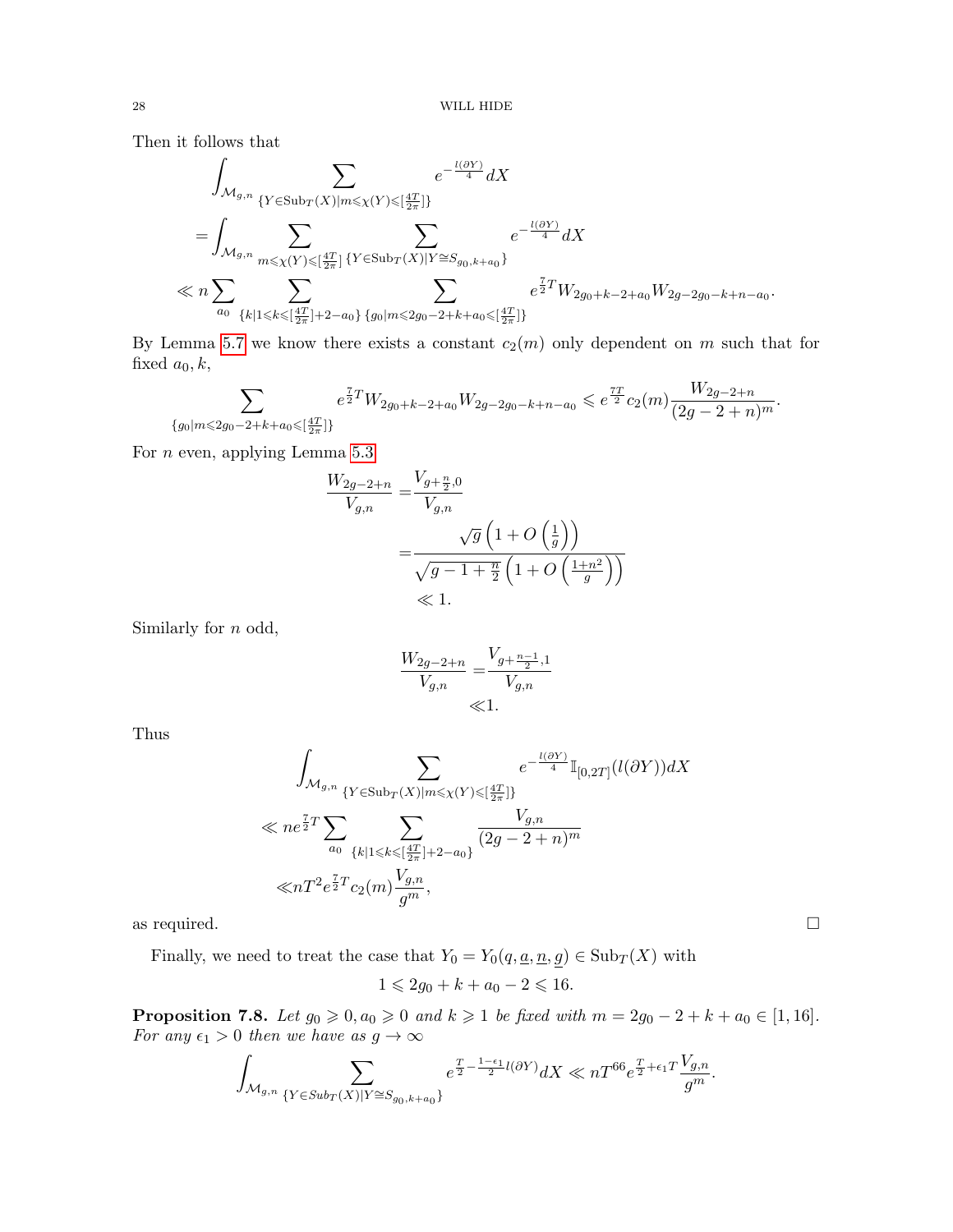*Proof.* Let  $Y_0 = Y_0(q, \underline{a}, \underline{n}, \underline{g}) \in Sub_T(X)$  for a given choice of admissible  $q, \underline{a}, \underline{n}, \underline{g}$ . Since g is sufficiently large so that the map  $Y \mapsto \partial Y$  is injective for  $Y \in Sub_T(X)$ , we can apply Mirzakhani's integration formula– Theorem [3.1,](#page-9-0) to get

$$
\int_{\mathcal{M}_{g,n}} \sum_{\tilde{Y} \in \mathrm{MCG}_{g,n} \cdot \tilde{Y}_0(q,\underline{a},\underline{n},\underline{g})} e^{\frac{T}{2} - \frac{1-\epsilon_1}{2}l_X(\partial \tilde{Y})} \mathbb{I}_{[0,2T]}(l_X(\partial \tilde{Y})) dX \n= \int_{\mathcal{M}_{g,n}} \sum_{\tilde{Y} \in \mathrm{MCG}_{g,n} \cdot \partial \tilde{Y}_0(q,\underline{a},\underline{n},\underline{g})} e^{\frac{T}{2} - \frac{1-\epsilon_1}{2}l_X(\partial \tilde{Y})} \mathbb{I}_{[0,2T]}(l_X(\partial \tilde{Y})) dX \n\leq \frac{1}{|\mathrm{Sym}|} \int_{\mathbb{R}_{\geq 0}^{k-n_0}} \exp\left(\frac{T}{2} - \frac{1-\epsilon_1}{2}\left(\sum_{j=1}^{n_0} 2x'_j + \sum_{i=1}^q (x_{i,1} + \dots + x_{i,n_i})\right)\right) \n\mathbb{I}_{[0,2T]}(\sum_{j=1}^{n_0} 2x'_j + \sum_{i=1}^q (x_{i,1} + \dots + x_{i,n_i})) \n\int_{g_0, k+a_0} (x'_1, x'_1, \dots, x'_{n_0}, x'_{n_0}, x_{1,1}, \dots, x_{1,n_1}, x_{2,n_2}, \dots, x_{2,n_2}, \dots, x_{q,1}, \dots, x_{q,n_q}, \underline{0}_{a_0}) \n\int_{g_1, n_1+a_1} (x_{1,1}, \dots, x_{1,n_1}, \underline{0}_{a_1}) \cdots \int_{g_q, n_q+a_q} (x_{q,1}, \dots, x_{q,n_q}, \underline{0}_{a_q}) \nx'_1 \cdots x'_{n_0} \cdot x_{1,1} \cdots x_{q,n_q} dx'_1 \cdots dx'_{n_0} dx_{1,1} \cdots dx_{q,n_q}.
$$

Now by Theorem [5.1,](#page-12-4)

$$
V_{g_0,k+a_0}(x'_1,x'_1,\ldots,x'_{n_0},x'_{n_0},x_{1,1},\ldots,x_{1,n_1},x_{2,n_2},\ldots,x_{2,n_2},\ldots,x_{q,1},\ldots,x_{q,n_q},\underline{0}_{a_0})
$$

is a polynomial of degree  $6g_0 - 6 + 2k + 2a_0$ . Thus there is a constant  $c_3$  such that

$$
V_{g_0,k+a_0}(x'_1, x'_1, \dots, x'_{n_0}, x'_{n_0}, x_{1,1}, \dots, x_{1,n_1}, x_{2,n_2}, \dots, x_{2,n_2}, \dots, x_{q,1}, \dots, x_{q,n_q}, \underline{0}_{a_0})
$$
  
\$\leq c\_3\Big(1+T^{6g\_0-6+2k+2a\_0}\Big).

As before

$$
|\mathrm{Sym}| \geqslant n_0! \cdots n_q!.
$$

We also have by Lemma [5.2](#page-12-1)

$$
V_{g,n}(x_1,...,x_n)\leqslant e^{\frac{x_1+...+x_n}{2}}V_{g,n}.
$$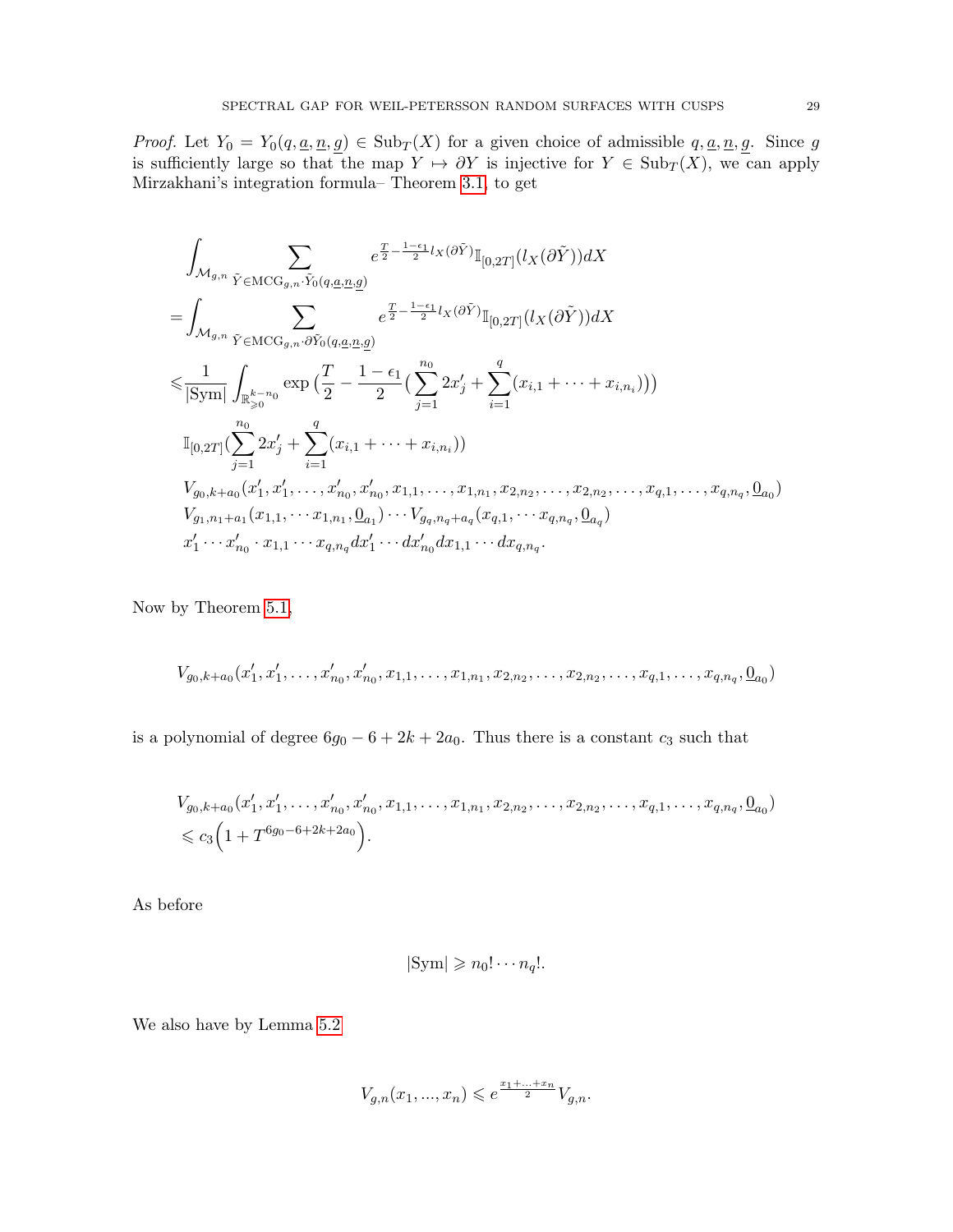Then

$$
\int_{\mathcal{M}_{g,n}} \sum_{\tilde{Y} \in \text{MCG}_{g,n}.\tilde{Y}_0} e^{\frac{T}{2} - \frac{1 - \epsilon_1}{2} l_X(\partial \tilde{Y})} \mathbb{I}_{[0,2T]}(l_X(\partial \tilde{Y})) dX
$$
\n
$$
\leq \frac{c_3 \cdot (1 + T^{6g_0 - 6 + 2k + 2a_0})}{n_0! \cdots n_q!} \int_{\mathbb{R}_{\geq 0}^{k - n_0} } \exp \left( \frac{T}{2} - \frac{1 - \epsilon_1}{2} \left( \sum_{j=1}^{n_0} 2x'_j + \sum_{i=1}^q (x_{i,1} + \cdots + x_{i,n_i}) \right) \right)
$$
\n
$$
\mathbb{I}_{[0,2T]} \left( \sum_{j=1}^{n_0} 2x'_j + \sum_{i=1}^q (x_{i,1} + \cdots + x_{i,n_i}) \right)
$$
\n
$$
V_{g_1, n_1 + a_1} \cdots V_{g_q, n_q + a_q} \exp \left( \frac{1}{2} \sum_{i=1}^q (x_{i,1} + \cdots + x_{i,n_i}) \right)
$$
\n
$$
x'_1 \cdots x'_{n_0} \cdot x_{1,1} \cdots x_{q,n_q} dx'_1 \cdots dx'_{n_0} dx_{1,1} \cdots dx_{q,n_q}
$$
\n
$$
\leq \frac{T^{6g_0 - 6 + 2k + 2a_0}}{n_0! \cdots n_q!} e^{\frac{T}{2} + \epsilon_1 T} V_{g_1, n_1 + a_1} \cdots V_{g_q, n_q + a_q}
$$
\n
$$
\cdot \int_{\mathbb{R}_{\geq 0}^{k - n_0}} \mathbb{I}_{[0,2T]} \left( \sum_{j=1}^{n_0} 2x'_j + \sum_{i=1}^q (x_{i,1} + \cdots + x_{i,n_i}) \right)
$$
\n
$$
x'_1 \cdots x'_{n_0} \cdot x_{1,1} \cdots x_{q,n_q} dx'_1 \cdots dx'_{n_0} dx_{1,1} \cdots dx_{q,n_q}.
$$

Again we have

$$
\int_{x_i \geqslant 0, \sum_{j=1}^n x_j \leqslant s} x_1 \cdots x_n dx_1 \cdots dx_n = \frac{s^{2n}}{(2n)!} < e^s.
$$

Since  $n_0 + \sum_{i=1}^{q} n_i = k - n_0$  we deduce

$$
\int_{\mathbb{R}_{\geqslant 0}^{k-n_0}} \mathbb{I}_{[0,2T]} \left( \sum_{j=1}^{n_0} 2x'_j + \sum_{i=1}^q (x_{i,1} + \dots + x_{i,n_i}) \right)
$$
\n
$$
x'_1 \cdots x'_{n_0} \cdot x_{1,1} \cdots x_{q,n_q} dx'_1 \cdots dx'_{n_0} dx_{1,1} \cdots dx_{q,n_q}
$$
\n
$$
= \frac{(2T)^{2(k-n_0)}}{2^{2n_0} (2(k-n_0))!}
$$
\n
$$
\ll T^{2(k-n_0)}
$$

Since  $6g_0 - 6 + 4k + 2a_0 = 3m + k - a_0 \le 48 + 18 = 66$ . We see

$$
\int_{\mathcal{M}_{g,n}} \sum_{\tilde{Y} \in \mathrm{MCG}_{g,n}, Y_0} e^{\frac{T}{2} - \frac{1 - \epsilon_1}{2} l_X(\partial \tilde{Y})} \mathbb{I}_{[0,2T]}(l_X(\partial \tilde{Y})) dX
$$
  

$$
\ll \frac{T^{66} e^{\frac{T}{2} + \epsilon_1 T}}{n_0! \cdots n_q!} V_{g_1, n_1 + a_1} \cdots V_{g_q, n_q + a_q}.
$$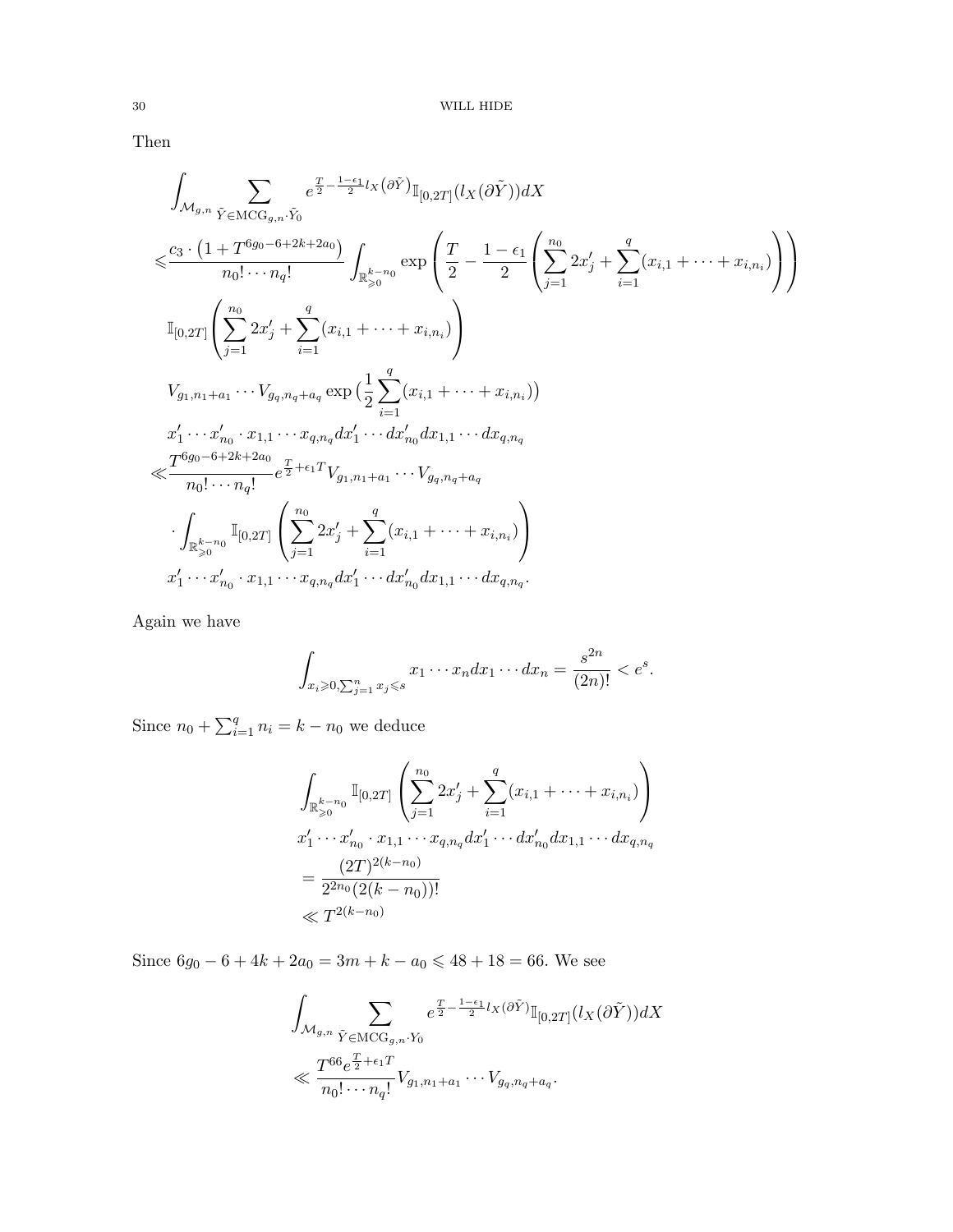Summing over  $\mathrm{MCG}_{g,n}$ -orbits of a given topological type, we see

$$
\int_{\mathcal{M}_{g,n}} \sum_{\{Y \in \text{Sub}_T(X) | Y \cong S_{g_0,k+a_0}\}} e^{\frac{T}{2} - \frac{1-\epsilon_1}{2}l(\partial Y)} dX
$$
\n
$$
\ll T^{66} e^{\frac{T}{2} + \epsilon_1 T} \sum_{q} \sum_{a_1, \dots, a_q} \sum_{n_1, \dots, n_q} \sum_{g_1, \dots, g_q} \frac{1}{n_0! \cdots n_q!} V_{g_1, n_1 + a_1} \cdots V_{g_q, n_q + a_q}.
$$

It then follows by Lemma [5.8](#page-13-2) that

$$
\sum_{g_1,\dots,g_q} V_{g_1,n_1+a_1}\cdots V_{g_q,n_q+a_q} \ll \left(\frac{1}{2g-2+n-m}\right)^{q-1} W_{2g-2+n-m}
$$
  

$$
\ll \frac{W_{2g-2+n-m}}{g^{q-1}}.
$$

Applying Lemma [5.3,](#page-12-0) we have for  $n - m$  even,

$$
\frac{W_{2g-2+n-m}}{V_{g,n}} = \frac{V_{g+\frac{n-m}{2},0}}{V_{g,n}}
$$
  
= 
$$
\frac{\sqrt{g}(2g-3+n-m)! \left(1+O\left(\frac{1}{g}\right)\right)}{\sqrt{g+\frac{n-m}{2}(2g-3+n)!(4\pi^2)^m \left(1+O\left(\frac{1+n^2}{g}\right)\right)}}
$$
  

$$
\ll \frac{1}{g^m}.
$$

and similarly for  $n - m$  odd,

$$
\frac{W_{2g-2+n-m}}{V_{g,n}} = \frac{V_{g+\frac{n-m-1}{2},1}}{V_{g,n}}
$$
  
 $\ll \frac{1}{g^m}.$ 

We have that  $1 \leqslant q \leqslant k \leqslant 18, n_i \geqslant 1, a_i \leqslant n$  and  $\sum_{j=1}^q n_j = k - 2n_0$ . Hence,

$$
\sum_{q \geqslant 1} \sum_{a_1, \dots, a_q} \sum_{n_1, \dots, n_q} \frac{1}{n_0! \cdots n_q!} \cdot \frac{1}{g^{q-1}} = n \sum_{n_1, \dots, n_q} \frac{1}{n_0! \cdots n_q!} + \sum_{q \geqslant 2} \sum_{a_1, \dots, a_q} \sum_{n_1, \dots, n_q} \frac{1}{n_0! \cdots n_q!} \cdot \frac{1}{g^{q-1}}
$$
  

$$
\ll n.
$$

Combining this we get

$$
\int_{\mathcal{M}_{g,n}} \sum_{\{Y \in \mathrm{Sub}_T(X) \mid Y \cong S_{g_0,k+a_0}\}} e^{\frac{T}{2} - \frac{1-\epsilon_1}{2}l(\partial Y)} \mathbb{I}_{[0,2T]}(l(\partial Y)) dX \ll nT^{66} e^{\frac{T}{2} + \epsilon_1 T} \frac{V_{g,n}}{g^m}.
$$

Finally, we deduce the following bound for  $1 \leqslant |\chi(Y)| \leqslant 16.$ 

<span id="page-30-0"></span>**Lemma 7.9.** For any  $\epsilon_1 > 0$ ,

$$
\sum_{\{Y\in Sub_{T}(X)|1\leqslant |\chi(Y)|\leqslant 16\}}e^{\frac{T}{2}-\frac{1-\epsilon_{1}}{2}l(\partial Y)}\ll nT^{66}e^{\frac{T}{2}+\epsilon_{1}T}\frac{V_{g,n}}{g}.
$$

 $\Box$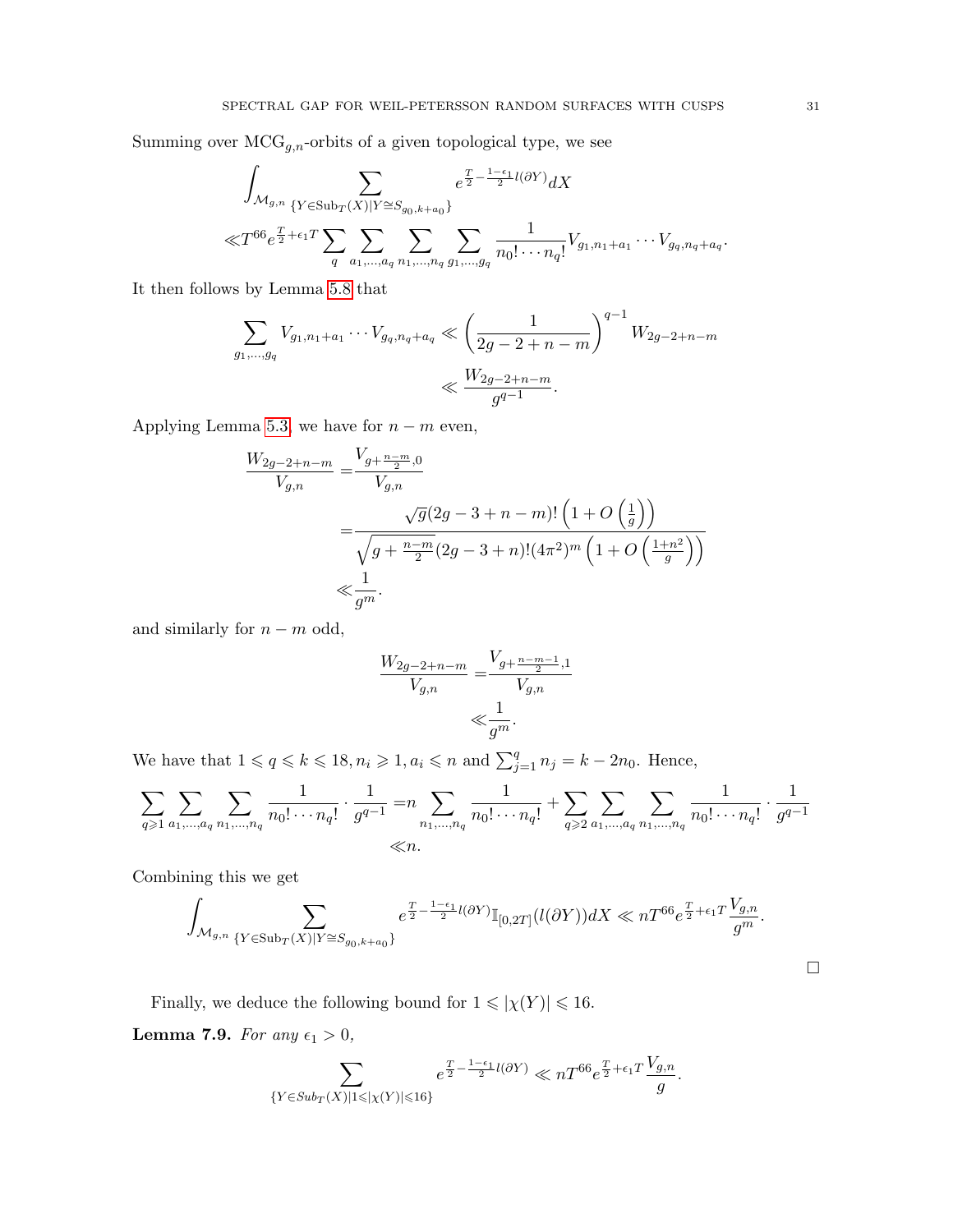*Proof.*  $|\chi(Y)| = m = 2g_0 + k + a_0 - 2 \in [0, 16]$ . We have

$$
\sum_{\{Y \in \text{Sub}_T(X) \mid 1 \leq |\chi(Y)| \leq 16\}} e^{\frac{T}{2} - \frac{1 - \epsilon_1}{2} l(\partial Y)}
$$
\n
$$
\ll n \sum_{m=1}^{16} T^{66} e^{\frac{T}{2} + \epsilon_1 T} \frac{V_{g,n}}{g^m}
$$
\n
$$
\ll n T^{66} e^{\frac{T}{2} + \epsilon_1 T} \frac{V_{g,n}}{g}.
$$

 $\Box$ 

**Theorem 7.10.** For any  $\epsilon_1 > 0$  there exists a constant  $c_1(\epsilon_1)$  only depending on  $\epsilon_1$  such that

$$
\frac{1}{V_{g,n}}\int_{\mathcal{M}_{g,n}}\sum_{\gamma\in\mathcal{P}^{ns}(X)}\frac{l_{\gamma}(X)}{\sinh\left(\frac{l_{\gamma}(X)}{2}\right)}g_T(l_{\gamma}(X))dX\ll \frac{nT^3e^{\frac{9}{2}T}}{g^{17}}+\frac{c_1(\epsilon_1)nT^{67}e^{\frac{T}{2}+\epsilon_1T}}{g}.
$$

*Proof.* Combining Lemma [7.4](#page-21-3) with Proposition [7.7](#page-26-0) for  $m = 17$  and Lemma [7.9,](#page-30-0) the result follows.  $\Box$ 

# 7.3. Proof of Theorem [1.3.](#page-1-1)

*Proof.* Let  $T = \frac{1}{4}$  $\frac{1}{4} \log n + 4 \log g$  where  $n = n(g)$  satisfies  $n = O(g^{\alpha})$  where  $0 \le \alpha < \frac{1}{2}$ . For any  $X \in \mathcal{M}_{g,n}$ , by Lemma [2.7,](#page-6-0) there exists a constant  $c_0 > 0$  with

$$
\left(1 - \frac{n}{4\pi(2g - 2 + n)}\right) \hat{g}_T\left(\frac{i}{2}\right) + c_0 \sum_{\{j|0 < \lambda_j < \frac{1}{4}\}} \hat{g}_T(r(\lambda_j))
$$
\n
$$
\leqslant \left(g - 1 + \frac{n}{2}\right) \int_{-\infty}^{\infty} r \hat{g}_T(r) \tanh(\pi r) dr + \sum_{\gamma \in \mathcal{P}(X)} \sum_{k=1}^{\infty} \frac{l_{\gamma}(X)}{\sinh\left(\frac{kl_{\gamma}(X)}{2}\right)} g_T(kl_{\gamma}(X)) + 2ng_0(0) \log(2\sqrt{2}e^T).
$$
\n
$$
= \left(g - 1 + \frac{n}{2}\right) \int_{-\infty}^{\infty} r \hat{g}_T(r) \tanh(\pi r) dr + \sum_{\gamma \in \mathcal{P}(X)} \sum_{k=2}^{\infty} \frac{l_{\gamma}(X)}{2 \sinh\left(\frac{kl_{\gamma}(X)}{2}\right)} g_T(kl_{\gamma}(X)) + \sum_{\gamma \in \mathcal{P}_{sep}^s(X)} \frac{l_{\gamma}(X)}{2 \sinh\left(\frac{kl_{\gamma}(X)}{2}\right)} g_T(kl_{\gamma}(X)) + \sum_{\gamma \in \mathcal{P}_{user}^s(X)} \frac{l_{\gamma}(X)}{2 \sinh\left(\frac{kl_{\gamma}(X)}{2}\right)} g_T(kl_{\gamma}(X)) + 2ng_0(0) \log(2\sqrt{2}e^T).
$$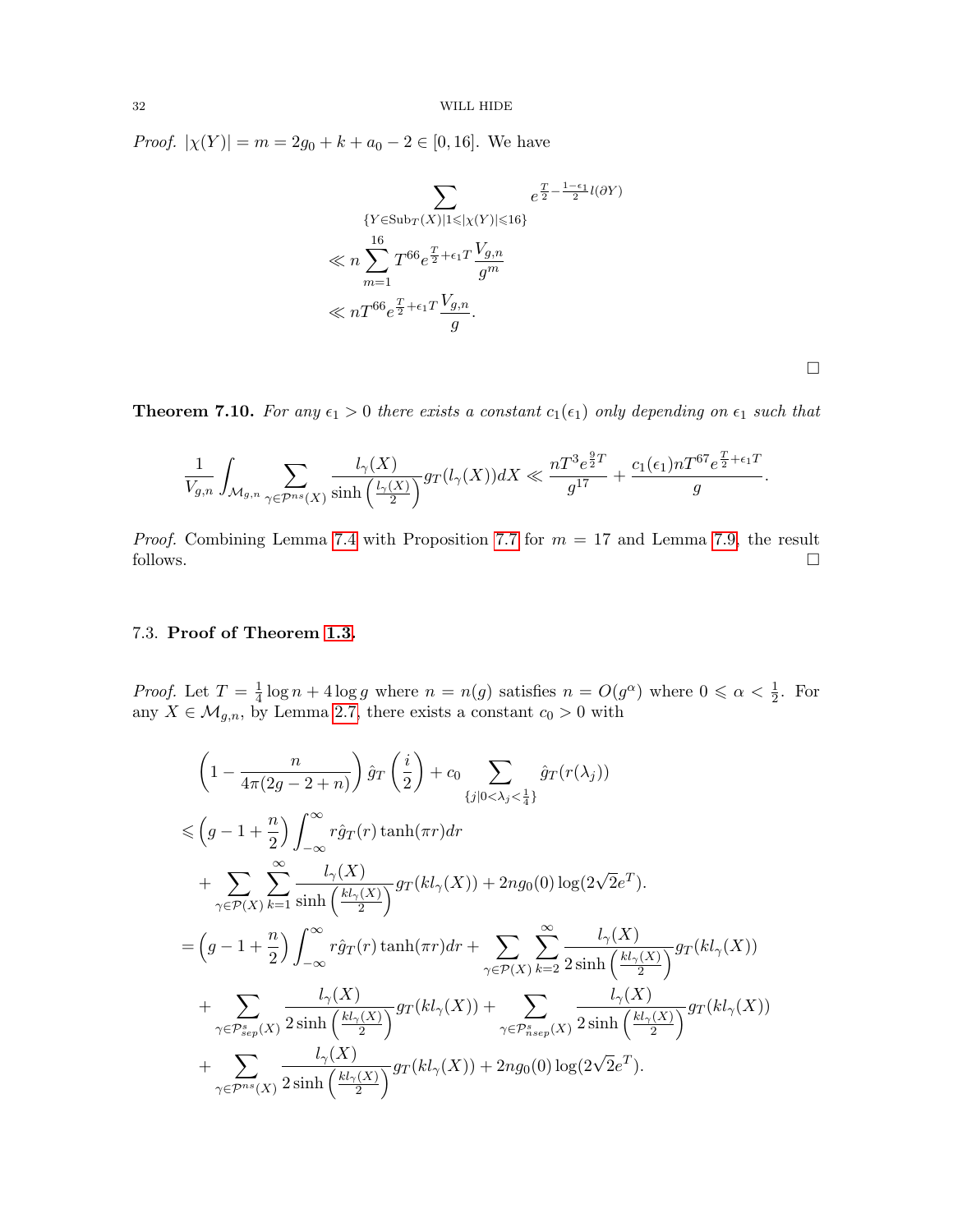We get

$$
\sum_{0\{j|0<\lambda_{j}<\frac{1}{4}\}}\hat{g}_{T}(r(\lambda_{j})) \leq \frac{1}{c_{0}}\left(g-1+\frac{n}{2}\right) \int_{-\infty}^{\infty} r\hat{g}_{T}(r) \tanh(\pi r) dr \n+ \frac{1}{c_{0}}\sum_{\gamma \in \mathcal{P}(X)}\sum_{k=2}^{\infty} \frac{l_{\gamma}(X)}{2 \sinh\left(\frac{kl_{\gamma}(X)}{2}\right)} g_{T}(kl_{\gamma}(X)) \n+ \frac{1}{c_{0}}\sum_{\gamma \in \mathcal{P}_{sep}^{s}(X)}\frac{l_{\gamma}(X)}{2 \sinh\left(\frac{kl_{\gamma}(X)}{2}\right)} g_{T}(kl_{\gamma}(X)) \n+ \frac{1}{c_{0}}\left(\sum_{\gamma \in \mathcal{P}_{sep}^{s}(X)}\frac{l_{\gamma}(X)}{2 \sinh\left(\frac{kl_{\gamma}(X)}{2}\right)} g_{T}(kl_{\gamma}(X)) - \hat{g}_{T}\left(\frac{i}{2}\right)\right) \n+ \frac{1}{c_{0}}\hat{g}_{T}\left(\frac{i}{2}\right) \frac{n}{4\pi(2g-2+n)} \n+ \frac{1}{c_{0}}\sum_{\gamma \in \mathcal{P}^{ns}(X)}\frac{l_{\gamma}(X)}{2 \sinh\left(\frac{kl_{\gamma}(X)}{2}\right)} g_{T}(kl_{\gamma}(X)) \n+ \frac{2}{c}n g_{0}(0) \log(2\sqrt{2}e^{T}).
$$

Taking expectations with respect to the Weil-Petersson probability measure,

$$
\mathbb{E}_{WP}^{g,n}[\hat{g}_{T}(r(\lambda_{1}(X)))]
$$
\n
$$
\leq \frac{1}{c_{0}V_{g,n}} \int_{\mathcal{M}_{g,n}} \left(g-1+\frac{n}{2}\right) \int_{-\infty}^{\infty} r\hat{g}_{T}(r) \tanh(\pi r) dr dX
$$
\n
$$
+ \frac{1}{c_{0}V_{g,n}} \int_{\mathcal{M}_{g,n}} \sum_{\gamma \in \mathcal{P}(X)} \sum_{k=2}^{\infty} \frac{l_{\gamma}(X)}{2 \sinh\left(\frac{kl_{\gamma}(X)}{2}\right)} g_{T}(kl_{\gamma}(X)) dX
$$
\n
$$
+ \frac{1}{c_{0}V_{g,n}} \int_{\mathcal{M}_{g,n}} \sum_{\gamma \in \mathcal{P}_{sep}^{s}(X)} \frac{l_{\gamma}(X)}{2 \sinh\left(\frac{kl_{\gamma}(X)}{2}\right)} g_{T}(kl_{\gamma}(X)) dX
$$
\n
$$
+ \frac{1}{c_{0}} \left| \frac{1}{V_{g,n}} \int_{\mathcal{M}_{g,n}} \sum_{\gamma \in \mathcal{P}_{nsep}^{s}(X)} \frac{l_{\gamma}(X)}{2 \sinh\left(\frac{l_{\gamma}(X)}{2}\right)} g_{T}(l_{\gamma}(X)) dX - \hat{g}_{T}\left(\frac{i}{2}\right) \right|
$$
\n
$$
+ \hat{g}_{T}\left(\frac{i}{2}\right) \frac{n}{4\pi c_{0} \left(g-1+\frac{n}{2}\right)}
$$
\n
$$
+ \frac{1}{c_{0}V_{g,n}} \int_{\mathcal{M}_{g,n}} \sum_{\gamma \in \mathcal{P}_{n}} \frac{l_{\gamma}(X)}{2 \sinh\left(\frac{kl_{\gamma}(X)}{2}\right)} g_{T}(kl_{\gamma}(X)) dX
$$
\n
$$
+ \frac{2}{c_{0}} n g_{0}(0) \log(2\sqrt{2}e^{T}).
$$

We have that

$$
\hat{g}_T\left(\frac{i}{2}\right) \ll e^{\frac{T}{2}},
$$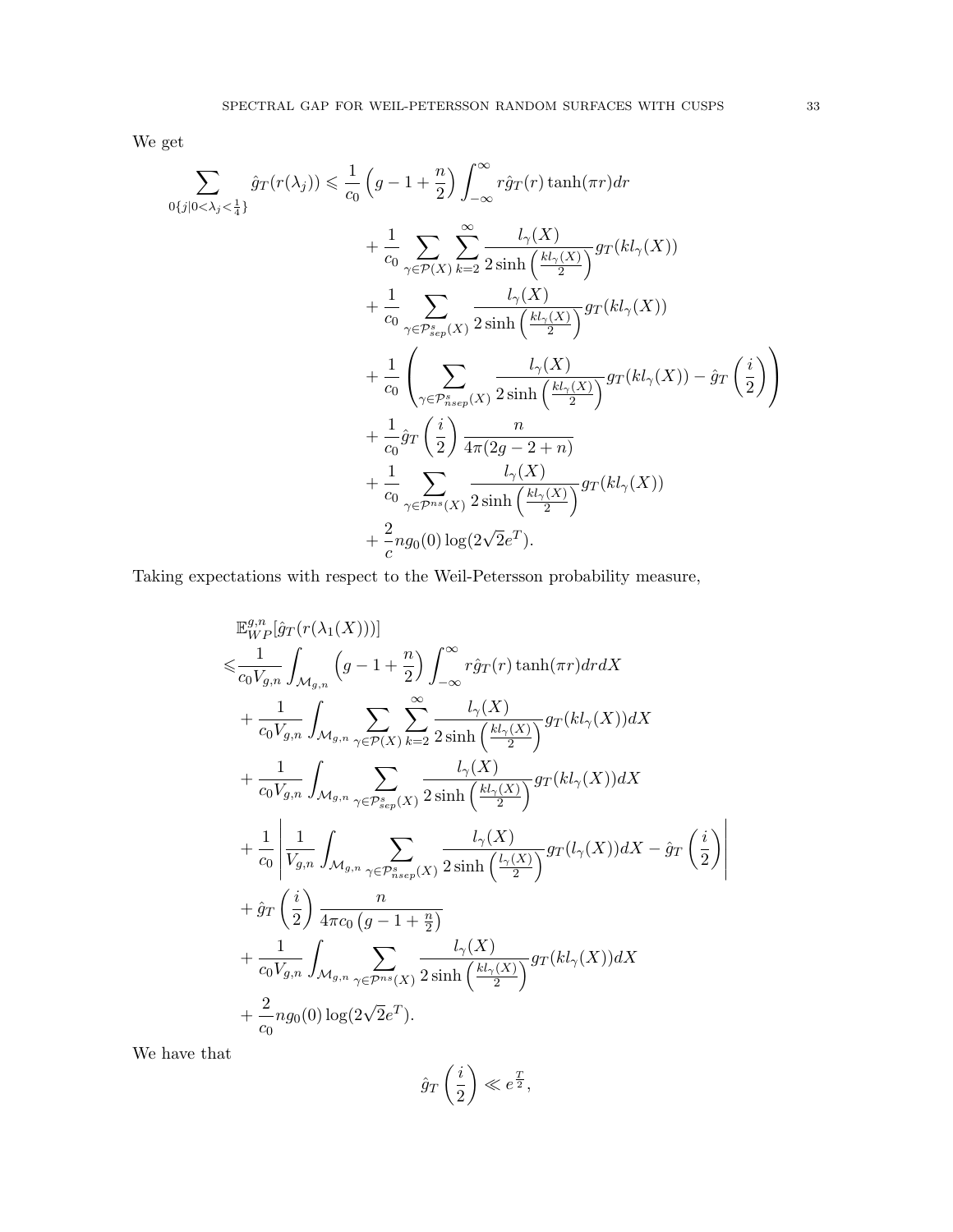thus by applying results from sections 6 and 7 with  $T=\frac{1}{4}$  $\frac{1}{4} \log n + 4 \log g$  we see that for any  $\epsilon_1 > 0$  there exists a constant  $c_1(\epsilon_1) > 0$  with

$$
\mathbb{E}_{WP}^{g,n}[\hat{g}_T(r_1(X))] \ll \frac{nT^3e^{\frac{9}{2}T}}{g^{17}} + \frac{c_1(\epsilon_1)nT^{67}e^{\frac{T}{2} + \epsilon_1 T}}{g} + \frac{n^2e^{\frac{T}{2}}}{g} \ll \left(\frac{1}{4}\log n + 4\log g\right)^3 n^{\frac{17}{8}}g + n^{\frac{9}{8}}c_1(\epsilon_1)\left(\frac{1}{4}\log n + 4\log g\right)^{67}g^{1+4\epsilon_1}.
$$

Choosing  $\epsilon_1 < \frac{\alpha}{4}$  $\frac{\alpha}{4}$ ,

$$
\mathbb{E}_{WP}^{g,n}[\hat{g}_T(r_1(X))] \ll \left(\frac{1}{4}\log n + 4\log g\right)^3 n^{\frac{17}{8}}g.
$$

Hence for any  $\epsilon > 0$ ,

$$
\mathbb{P}_{WP}^{g,n}[\hat{g}_T(r_1(X)) > g^{1+\frac{\epsilon}{2}} n^{\frac{17}{8}}] \ll \left(\frac{1}{4}\log n + 4\log g\right)^3 g^{-\frac{\epsilon}{2}}.
$$

Note that if  $n = O(g^{\alpha})$  for  $\alpha < \frac{1}{2}$ , for any  $\tilde{\epsilon} > 0$ ,

$$
\left(g^4 n^{\frac{1}{4}}\right)^{\left(\frac{\frac{17}{8}(\alpha+\tilde{\epsilon})+1}{\frac{1}{4}(\alpha+\tilde{\epsilon})+4}\right)} \gg n^{\frac{17}{8}}g.
$$

We see that for sufficiently small  $\epsilon > 0$ , if X has a discrete eigenvalue

$$
\lambda_1(X) \le \frac{1}{4} - \left(\frac{\frac{17}{8}\alpha + 1}{\frac{1}{4}\alpha + 4}\right)^2 - \epsilon,
$$

we have that  $r_1(X) = i t_1$  where  $t_1 \in \mathbb{R}$  and

$$
t_1 \ge \sqrt{\left(\frac{\frac{17}{8}\alpha + 1}{\frac{1}{4}\alpha + 4}\right)^2 + \epsilon} \ge \left(\frac{\frac{17}{8}(\alpha + \tilde{\epsilon}) + 1}{\frac{1}{4}(\alpha + \tilde{\epsilon}) + 4}\right) + \epsilon,
$$

for sufficiently small  $\tilde{\epsilon} > 0$ , then by Lemma [2.6](#page-6-1) there exists a constant  $C_{\epsilon} > 0$  such that

$$
\hat{g}_T(r_1(X)) \geq C_{\epsilon} T e^{T(1-\epsilon)t_1}
$$
\n
$$
> C_{\epsilon} g^{4(1-\epsilon) \left( \left( \frac{\frac{17}{8}(\alpha+\tilde{\epsilon})+1}{\frac{1}{4}(\alpha+\tilde{\epsilon})+4} \right) + \epsilon \right)} n^{\frac{1}{4} \cdot (1-\epsilon) \left( \left( \frac{\frac{17}{8}(\alpha+\tilde{\epsilon})+1}{\frac{1}{4}(\alpha+\tilde{\epsilon})+4} \right) + \epsilon \right)}
$$
\n
$$
\gg g^{1+3\epsilon-4\epsilon^2} n^{\frac{17}{8} - \frac{15}{8}\epsilon - \frac{\epsilon^2}{4}} \gg n^{\frac{17}{8}} g^{1+\epsilon},
$$

by possibly decreasing  $\epsilon$  if necessary. Hence

$$
\mathbb{P}_{WP}^{g,n}[X \in \mathcal{M}_{g,n} \mid \text{Spec}(\Delta_X) \cap (0, \frac{1}{4} - \left(\frac{\frac{17}{8}\alpha + 1}{\frac{1}{4}\alpha + 4}\right)^2 - \epsilon) \neq \emptyset]
$$
  

$$
<\mathbb{P}_{WP}^{g,n}[\hat{g}_T(r_1(X)) > g^{1+\epsilon}n^{\frac{17}{8}}] \to 0,
$$

as  $g \to \infty$ .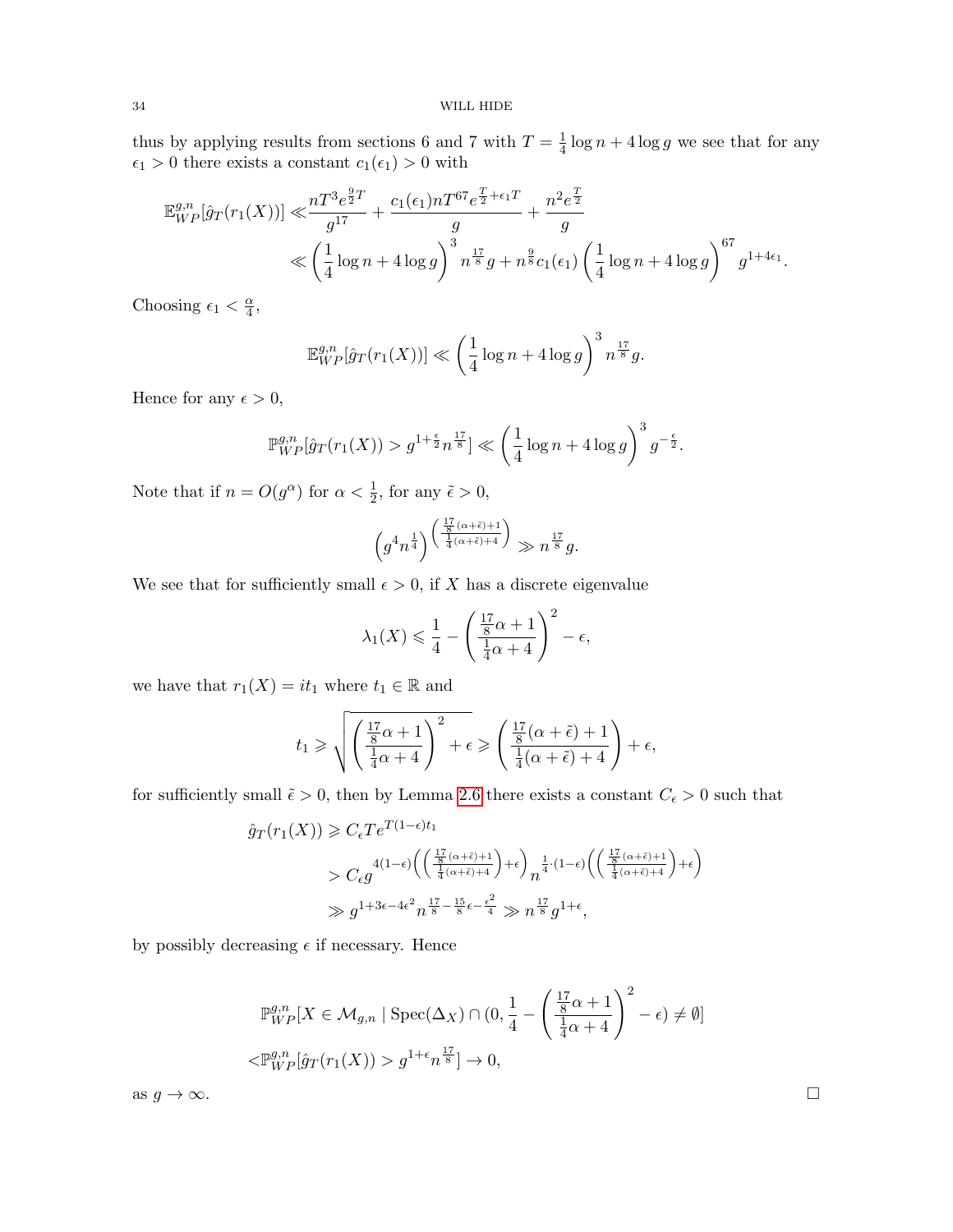#### **REFERENCES**

- <span id="page-34-0"></span>[Al86] N. Alon. Eigenvalues and expanders. Combinatorica, 6(2):83–96, (1986). Theory of computing (Singer Island, Fla., 1984).
- <span id="page-34-18"></span>[Be16] N. Bergeron, The spectrum of hyperbolic surfaces, Universitext, Springer, Cham; EDP Sciences, Les Ulis, (2016), Appendix C by Valentin Blomer and Farrell Brumley, Translated from the 2011 French original by Brumley.
- <span id="page-34-2"></span>[BM04] R. Brooks and E. Makover. Random construction of Riemann surfaces. J. Differential Geom., 68(1):121–157, (2004).
- [Bo16] D. Borthwick. Spectral theory of infinite-area hyperbolic surfaces, volume 318 of Progress in Mathematics. Birkhäuser/Springer, second edition, (2016).
- <span id="page-34-20"></span>[Bu92] P. Buser. Geometry and spectra of compact Riemann surfaces. Modern Birkhäuser Classics. Birkhäuser Boston, Ltd., Boston, MA, (2010). Reprint of the 1992 edition.
- <span id="page-34-1"></span>[Fr08] J. Friedman. A proof of Alon's second eigenvalue conjecture and related problems. Mem. Amer. Math. Soc., 195(910):viii+100, (2008).
- <span id="page-34-19"></span>[Ga02] A. Gamburd. On the spectral gap for infinite index "congruence" subgroups of  $SL_2(\mathbb{Z})$ . Israel Journal of Mathematics 127 (2002): 157-200.
- <span id="page-34-6"></span>[GMST21] C. Gilmore, E. Le Masson, T. Sahlsten and J. Thomas. Short geodesic loops and  $L^p$  norms of eigenfunctions on large genus random surfaces. Geom. Funct. Anal. 31, 62–110 (2021).
- [Go84] W. Goldman. The symplectic nature of fundamental groups of surfaces. Adv. Math. 54(1984), 200–225.
- <span id="page-34-11"></span>[GJ78] S. Gelbart and H. Jacquet. A relation between automorphic representations of GL(2) and GL(3), Ann. Sci. Ecole Norm. Sup. (4) 11 (1978), no. 4, 471–542.
- [He83] D. Hejhal. The Selberg trace formula for PSL(2, R). Vol. 2. Lecture Notes in Mathematics, Vol. 1001. Springer-Verlag, Berlin-New York, (1983).
- <span id="page-34-12"></span>[Iw89] H. Iwaniec, Selberg's lower bound of the first eigenvalue for congruence groups, Number theory, trace formulas and discrete groups (Oslo, 1987), Academic Press, Boston, MA, (1989), pp. 371–375.
- <span id="page-34-14"></span>[Iw96] H. Iwaniec, The lowest eigenvalue for congruence groups, Topics in geometry, Progr. Nonlinear Differential Equations Appl., vol. 20, Birkhäuser Boston, Boston, MA, (1996), pp. 203–212.
- <span id="page-34-17"></span>[Iw02] H. Iwaniec. Spectral methods of automorphic forms, volume 53 of Graduate Studies in Mathematics. American Mathematical Society, Providence, RI; Revista Matem´atica Iberoamericana, Madrid, second edition, (2002).
- <span id="page-34-16"></span>[Ki03] H. Kim. Functoriality for the exterior square of  $GL_4$  and the symmetric fourth of  $GL_2$ , J. Amer. Math. Soc. 16 (2003), no. 1, 139–183, With appendix 1 by Dinakar Ramakrishnan and appendix 2 by Kim and Peter Sarnak.
- <span id="page-34-15"></span>[KS02] H. Kim and F. Shahidi. Functorial products for  $GL_2 \times GL_3$  and the symmetric cube for GL2, Ann. of Math. (2) 155 (2002), no. 3, 837–893, With an appendix by Colin J. Bushnell and Guy Henniart.
- <span id="page-34-13"></span>[LRS95] W. Luo, Z. Rudnick, and P. Sarnak. On Selberg's eigenvalue conjecture, Geom. Funct. Anal. 5 (1995), no. 2, 387–401.
- <span id="page-34-4"></span>[LW21] M. Lipnowski and A. Wright, Towards optimal spectral gap in large genus, (2021). Preprint, arXiv:2103.07496.
- <span id="page-34-22"></span>[MaZ00] Y. Manin and P. Zograf. Invertible cohomological field theories and Weil Petersson volumes, Ann. Inst. Fourier 50:2 (2000), 519–535.
- <span id="page-34-21"></span>[Mi07] M. Mirzakhani, Simple geodesics and Weil-Petersson volumes of moduli spaces of bordered Riemann surfaces, Invent. Math. 167 (2007), no. 1, 179–222.
- <span id="page-34-3"></span>[Mi13] M. Mirzakhani. Growth of Weil-Petersson volumes and random hyperbolic surfaces of large genus, J. Differential Geom. 94 (2013), no. 2, 267–300.
- <span id="page-34-5"></span>[Mo21] Laura Monk, Benjamini-Schramm convergence and spectrum of random hyperbolic surfaces of high genus, Analysis and PDE (In Press) (2021).
- <span id="page-34-7"></span>[MN20] M. Magee and F. Naud. Explicit spectral gaps for random covers of Riemann surfaces. Publications mathématiques de l'IHES, (2020).
- <span id="page-34-10"></span>[MN21] M. Magee and F. Naud. Extension of Alon's and Friedman's conjectures to Schottky surfaces, (2021). Preprint, arXiv:2106.02555.
- <span id="page-34-9"></span>[MNP20] M. Magee, F. Naud, and D. Puder. A random cover of a compact hyperbolic surface has relative spectral gap  $\frac{3}{16} - \epsilon$ , (2020). Preprint, arXiv:2003.10911.
- <span id="page-34-8"></span>[MP20] M. Magee and D. Puder. The asymptotic statistics of random covering surfaces, (2020). Preprint, arXiv:2003.05892v1.